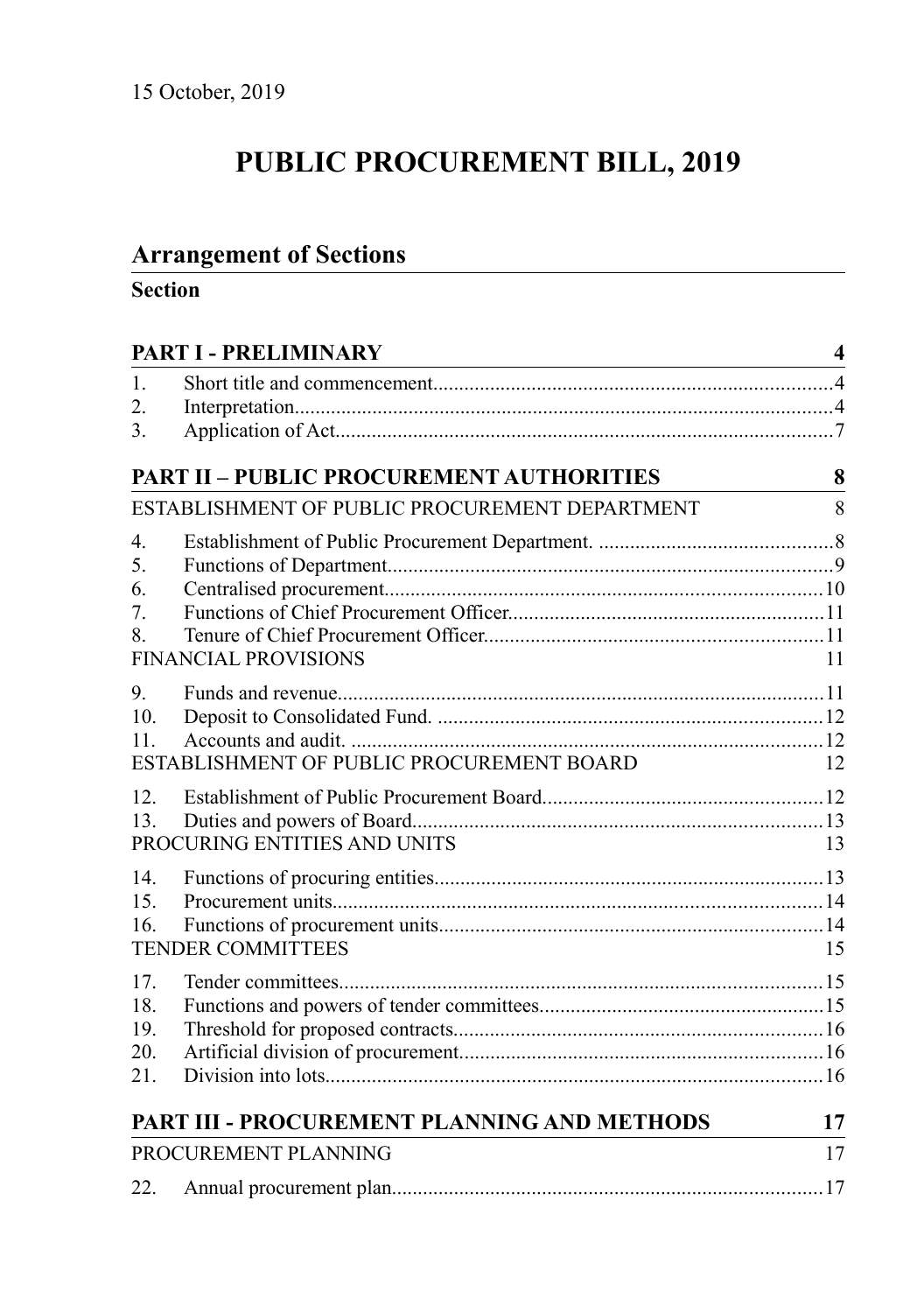| 23.                                                                | METHODS OF PROCUREMENT                    | 18 |
|--------------------------------------------------------------------|-------------------------------------------|----|
| 24.<br>25.<br>26.<br>27.<br>28.<br>29.<br>30.<br>31.<br>32.<br>33. |                                           |    |
|                                                                    | <b>PART IV - BIDDING PROCESS</b>          | 27 |
| 34.<br>35.<br>36.                                                  | <b>EXPRESSION OF INTEREST</b>             | 31 |
| 37.<br>38.                                                         |                                           |    |
|                                                                    | <b>INVITATION TO BID</b>                  | 33 |
| 39.<br>40.<br>41.<br>42.<br>43.<br>44.<br>45.                      | <b>BID OPENING</b>                        | 38 |
| 46.<br>47.<br>48.                                                  | <b>EXAMINATION AND EVALUATION OF BIDS</b> | 40 |
| 49.<br>50.<br>51.<br>52.<br>53.                                    | <b>CANCELLATION OF BIDS</b>               | 42 |
| 54.<br>55.<br>56.                                                  | AWARD OF CONTRACT                         | 44 |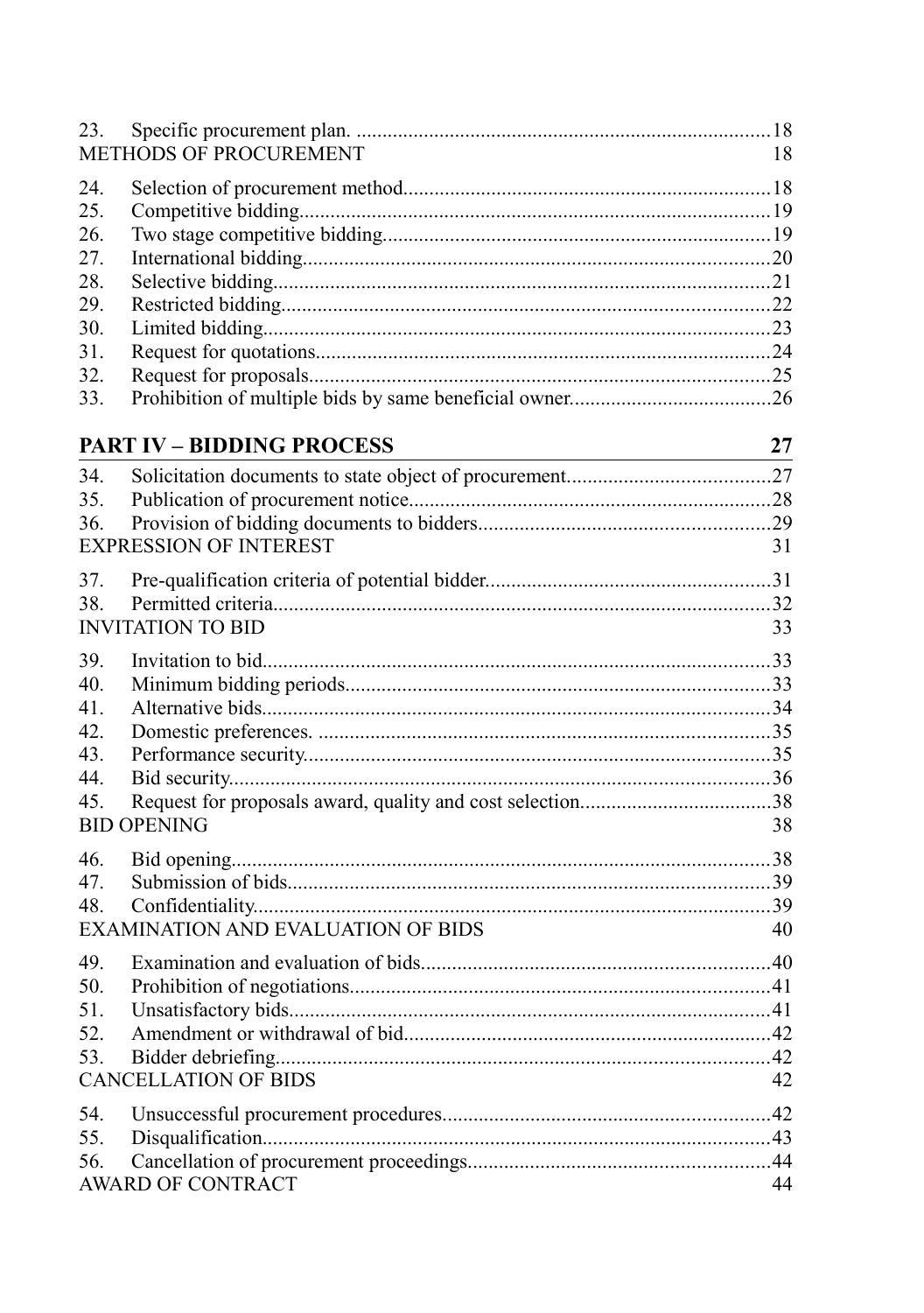|  | 15 October, 2019 |  |  |  |
|--|------------------|--|--|--|
|--|------------------|--|--|--|

| 57. |                                       |                                                                                                                            |
|-----|---------------------------------------|----------------------------------------------------------------------------------------------------------------------------|
| 58. |                                       |                                                                                                                            |
|     | <b>PART V - CHALLENGES AND APPEAL</b> | 45                                                                                                                         |
|     | <b>REVIEW TRIBUNAL</b>                | 45                                                                                                                         |
| 59. |                                       |                                                                                                                            |
| 60. |                                       |                                                                                                                            |
| 61. |                                       |                                                                                                                            |
| 62. |                                       |                                                                                                                            |
| 63. |                                       |                                                                                                                            |
|     | PROCEDURE FOR COMPLAINTS              | 48                                                                                                                         |
| 64. |                                       |                                                                                                                            |
| 65. |                                       |                                                                                                                            |
| 66. |                                       |                                                                                                                            |
| 67. |                                       |                                                                                                                            |
|     | <b>PART VI - DEBARMENT PROCEDURE</b>  | 51<br><u> 1980 - Johann Barn, mars ar breithinn ar breithinn ar breithinn ar breithinn ar breithinn ar breithinn ar br</u> |
| 68. |                                       |                                                                                                                            |
| 69. |                                       |                                                                                                                            |
| 70. |                                       |                                                                                                                            |
| 71. |                                       |                                                                                                                            |
|     | <b>PART VII - MISCELLANEOUS</b>       | 53                                                                                                                         |
| 72. |                                       |                                                                                                                            |
| 73. |                                       |                                                                                                                            |
| 74. |                                       |                                                                                                                            |
| 75. |                                       |                                                                                                                            |
| 76. |                                       |                                                                                                                            |
| 77. |                                       |                                                                                                                            |
| 78. |                                       |                                                                                                                            |
| 79. |                                       |                                                                                                                            |
| 80. |                                       |                                                                                                                            |
| 81. |                                       |                                                                                                                            |
|     |                                       |                                                                                                                            |
|     | <b>FIRST SCHEDULE</b>                 | 56                                                                                                                         |
|     | <b>SECOND SCHEDULE</b>                | 56                                                                                                                         |
|     | <b>THIRD SCHEDULE</b>                 | 58                                                                                                                         |
|     | <b>(THIS SCHEDULE</b>                 | 58                                                                                                                         |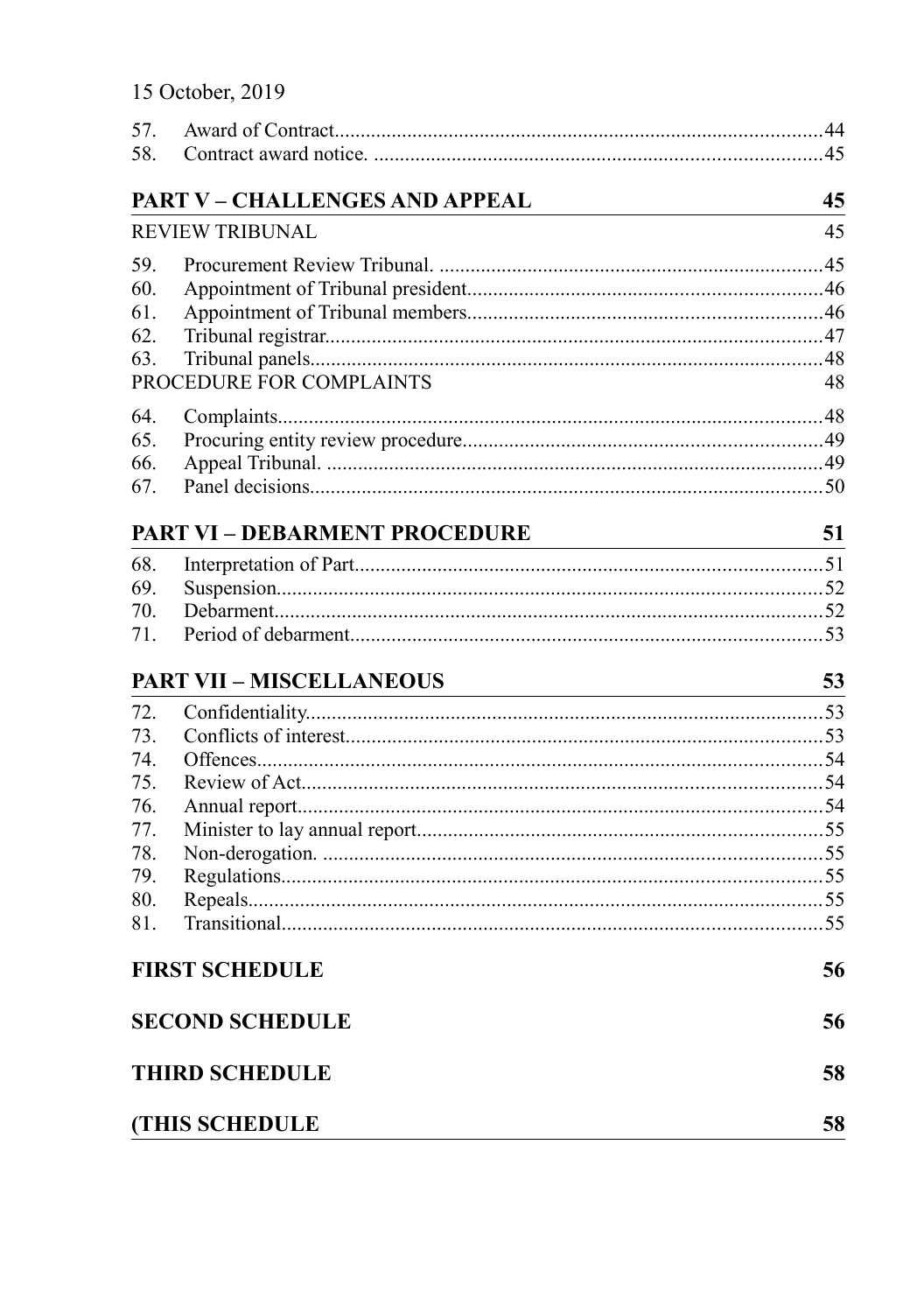

## **PUBLIC PROCUREMENT BILL, 2019**

## **A BILL FOR AN ACT TO PROVIDE FOR THE ESTABLISHMENT OF A PUBLIC PROCUREMENT DEPARTMENT AND FOR CONNECTED MATTERS**

## **Enacted by the Parliament of The Bahamas**

## <span id="page-3-0"></span>**PART I - PRELIMINARY**

#### **1. Short title and commencement.**

- <span id="page-3-2"></span>(1) This Act may be cited as the Public Procurement Act, 2019.
- (2) This Act shall come into force on such date as the Minister may appoint by notice published in the *Gazette*.

## **2. Interpretation.**

<span id="page-3-1"></span> $(1)$  In this Act—

**"Act"** means the Public Procurement Act*,* 2019;

- **"alternative bid"** means a response to a bid that does not meet the exact requirements of the specification but offers an alternative for consideration, and is submitted with an intentional variation to a specification or terms and conditions;
- **"bid"** means a proposal or quotation, in accordance with the type of procurement method used, submitted by a bidder in response to an invitation by a procurement entity;
- **"bidder"** means an individual, body or other legal entity, who submits a bid in response to an invitation by a procurement department;
- **"Board"** means the Public Procurement Board established under section [12;](#page-11-0)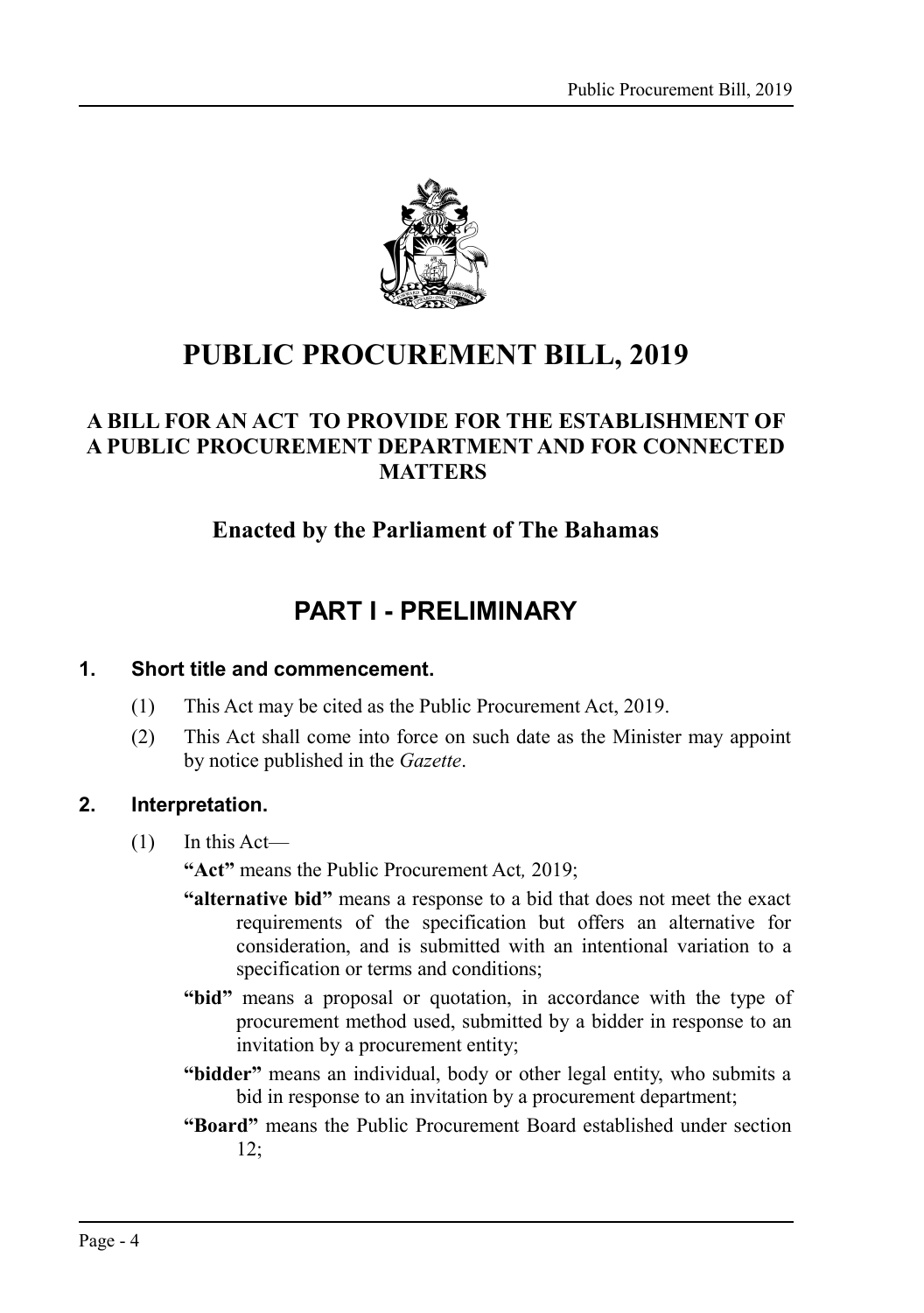- **"centralised procurement"** means procurement conducted by the Public Procurement Department on behalf of the procurement entities;
- **"commonly used items"** includes cleaning supplies, office supplies, food and such other items as may be used by a procuring entity from time to time;
- **"consultant"** means the provider of services for a specific project;
- **"contractor"** means a legal or natural person under contract with a procurement entity to provide work;
- **"Department"** means the Public Procurement Department established under section [4;](#page-7-0)
- **"end-user department"** means the procuring entity which benefits from the procurement carried out by the Department;
- **"financed in part by public funds"** means financed by more than fifty percent by public funds;
- **"goods"** means objects of every kind and description including
	- (a) commodities, raw materials, products and equipment;
	- (b) objects in solid, liquid or gaseous form; and
	- (c) services incidental to the supply of goods where the value of such services does not exceed the value of the goods themselves;
- **"high value procurement"** means contract or order for goods, works or services with an estimated value of at least one hundred thousand dollars;
- **"intellectual services"** means any activity of an intellectual nature that does not lead to measurable physical output;
- "joint purchasing" means processing by two or more entities to obtain the benefits of volume purchases and a reduction in administrative expenses;
- **"limited bidding"** means a procurement method where circumstances, such as limited numbers of suppliers available or urgency, do not justify or permit the use of open bidding;
- **"Minister"** means the Minister responsible for Finance;
- **"officer"** means any person employed in the service of the Government;
- **"procurement"** means the solicitation of the supply of goods, works and services;
- **"procurement contract"** means a supply agreement between a procurement entity and a supplier or contractor resulting from procurement proceedings;
- **"Procurement Review Tribunal"** or **"Tribunal"** means the Procurement Review Tribunal established under section [59;](#page-44-0)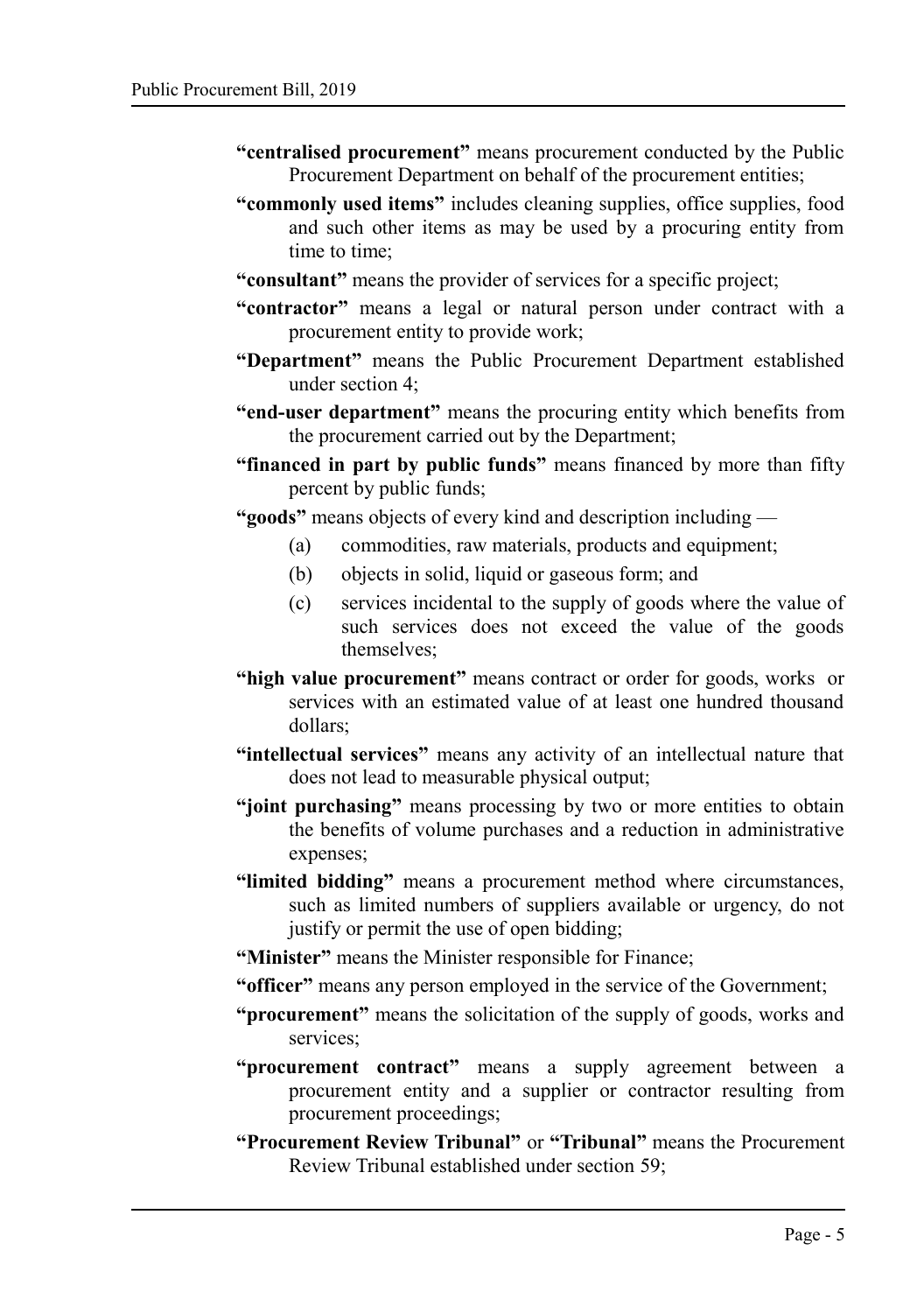- **"procurement unit"** means the unit within a procuring entity responsible for procurement;
- **"procuring entity"** means
	- (a) a government ministry, department or statutory body; or
	- (b) a town committee or local council established under the provisions of the Local Government Act (*Ch. 37*),

and includes any division of the same;

- **"research and development contracts"** means contracts for works, goods or services which are —
	- (a) performed solely for purposes of research, testing or development; and
	- (b) not performed with the aim of ensuring profitability or recovering research and development costs;
- **"restricted bidding"** means a procurement method that limits the request for bids to a selected number of suppliers, contractors or service providers, from which a final choice is made;
- **"selective bidding"** means competitive bidding preceded by prequalification;
- **"services"** means the supply of professional services including
	- (a) intellectual services or other labour, time or effort; and
	- (b) where their value does not exceed the value of the services, reports, goods, products or other tangible property produced or supplied incidental to the rendering of the services;
- **"Special Drawing Rights"** means an international reserve asset, created by the IMF in 1969 to supplement its member countries' official reserves;
- **"supplier"** means a person in a procurement contract with a procuring entity to supply goods, construct works or provide other services;
- **"thresholds"** means the financial thresholds fixed in this Act above or below which certain procurement procedures may be applied;
- **"works"** means all works associated with the construction, reconstruction, demolition, repair or renovation of a building, structure or works including —
	- (a) site preparation, excavation, erection, building, installation of equipment or materials, decoration and furnishing; and
	- (b) services incidental to construction, such as drilling, mapping satellite, photography, seismic investigations and similar services, provided pursuant to a procurement contract where the value of such services does not exceed the value of the construction itself.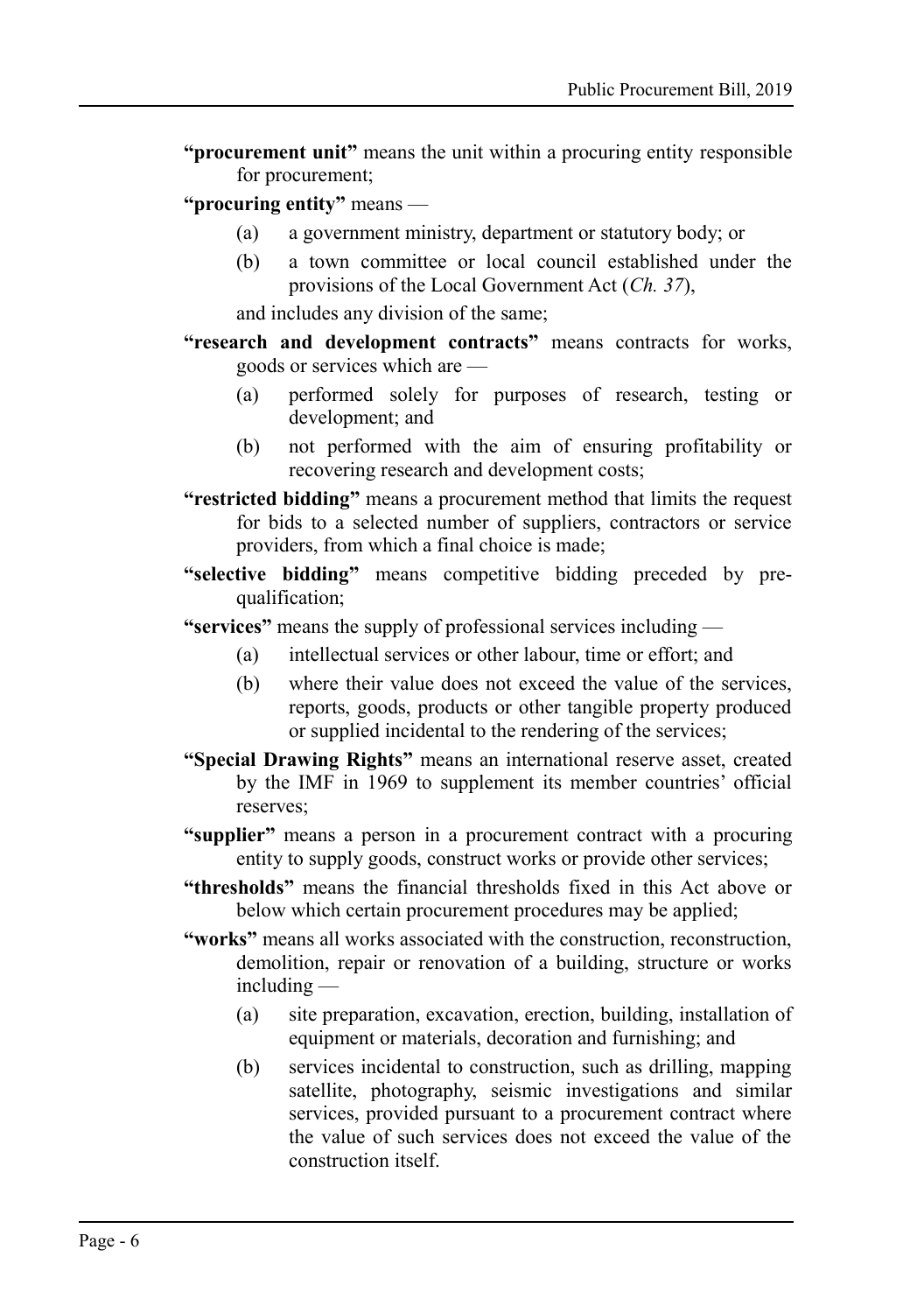- (2) For the purpose of this Act
	- (a) subject to paragraph (b), thresholds shall be calculated and expressed in Bahamian dollars; and
	- (b) thresholds contained in the *Third Schedule* shall be based on Special Drawing Rights applied in the context of international agreements to which The Bahamas is a party and the Minister may amend such thresholds in accordance with any applicable changes made to the level of Special Drawing Rights thresholds.

## **3. Application of Act.**

- <span id="page-6-0"></span>(1) Subject to subsections (3) and (4), this Act shall apply to  $-$ 
	- (a) all procurement carried out by a procuring entity;
	- (b) a body that is the recipient of public funds which applies those funds for the procurement of goods and services.
- (2) Subject to subsection  $(3)(i)$ ,
	- (a) this Act shall not apply to the procurement carried out by a government corporation carrying out activities of an economic nature, as may be specified by the Minister by order published in the Gazette; or
	- (b) an entity carrying on procurement to which this Act does not apply, shall ensure that procedures involved are competitive, nondiscriminatory and safe guarded by appropriate standards of transparency.
- (3) This Act shall not apply to
	- (a) the extent that they conflict with the procurement rules of a donor or funding agency, the application of whose rules is mandatory pursuant to or under an obligation entered into by the Government, and the rules of such donor or funding agency shall prevail over this Act to the extent of such conflict;
	- (b) procurement contracts governed by different procedural rules and awarded —
		- (i) for the direct purpose of providing international assistance, including development aid;
		- (ii) pursuant to a concluded international agreement relating to the stationing of troops;
		- (iii) pursuant to an international agreement between the Government and one or more third countries and covering supplies, works or services intended for the joint implementation or exploitation of a project by the Government and one or more third parties;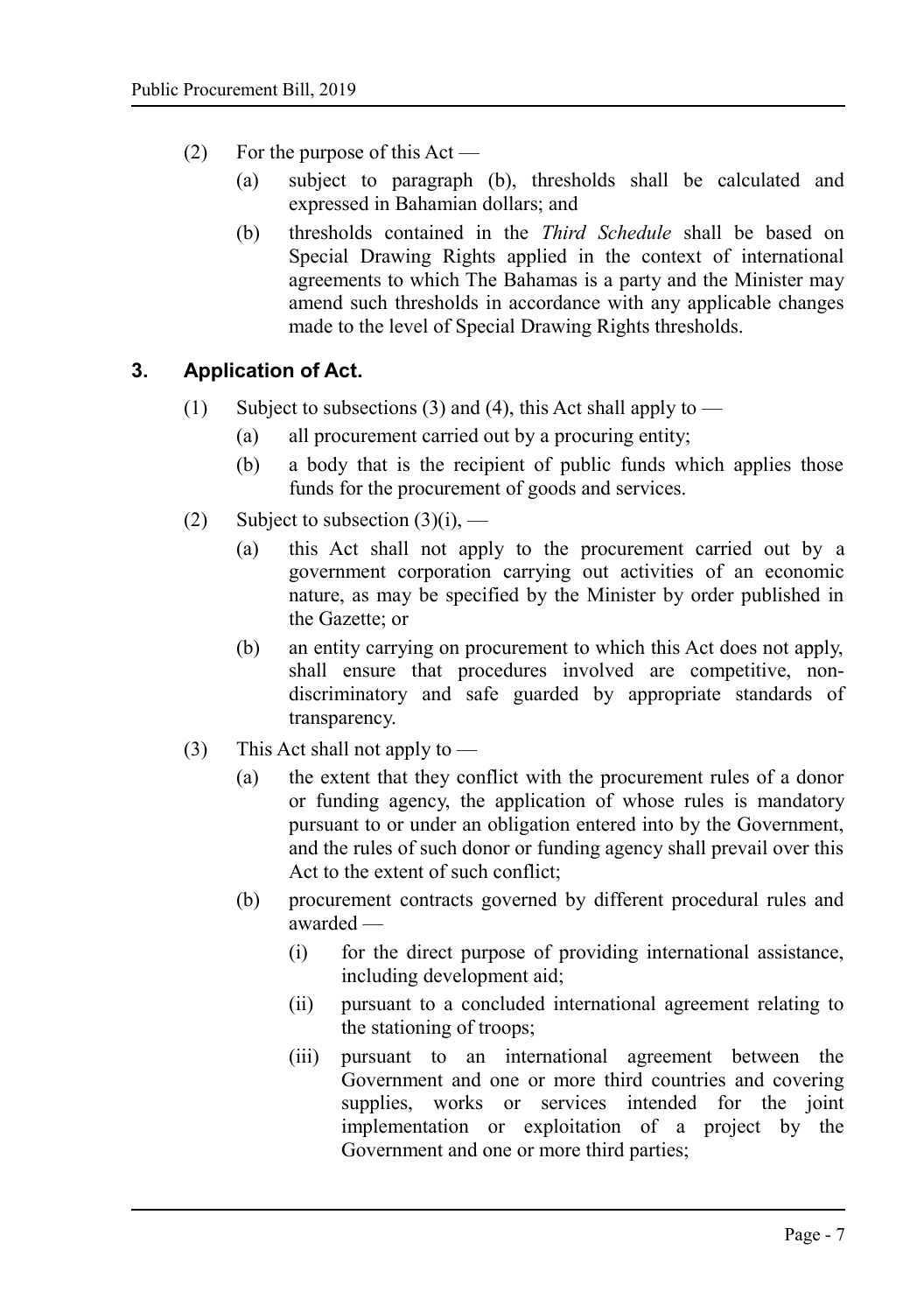- (iv) in support of military forces located outside the territory of The Bahamas;
- (c) the acquisition or rental of land, existing buildings, or other immovable property or the rights thereon;
- (d) the procurement or acquisition of fiscal agency or depository services, liquidation and management services for regulated financial institutions, or services related to the sale, redemption and distribution of public debt, including loans and government bonds, notes and other securities;
- (e) arbitration and conciliation services;
- (f) employment contracts;
- (g) research and development services;
- (h) the procurement of agricultural products made in furtherance of agricultural support programmes and human feeding programmes, including food aid;
- (i) the procurement for the supply of electricity, telecommunications, water and sewerage, or any other similar service which is regulated by any other law provided that such body be subject to the provisions of section 59 in respect to contract award notice for all contracts in excess of fifty thousand.
- (4) The application of this Act shall, where the Minister responsible for National Security determines with the written approval of the Cabinet that a procurement is related to national defence or national security, be modified or suspended to the extent necessary for the protection of the public interest.

## <span id="page-7-2"></span>**PART II – PUBLIC PROCUREMENT AUTHORITIES**

## <span id="page-7-1"></span>ESTABLISHMENT OF PUBLIC PROCUREMENT DEPARTMENT

## **4. Establishment of Public Procurement Department.**

- <span id="page-7-0"></span>(1) There is hereby established a department to be known as the Public Procurement Department (hereinafter referred to as "the Department") which shall have responsibility for enhancing economy, efficiency, transparency and due process in public procurement and the management of Government resources.
- (2) The Department shall consist of a Chief Procurement Officer, who shall be responsible for the day to day management of the Department, appointed by the Governor-General, acting on the advice of the Public Service Commission, on such terms and conditions as the Governor-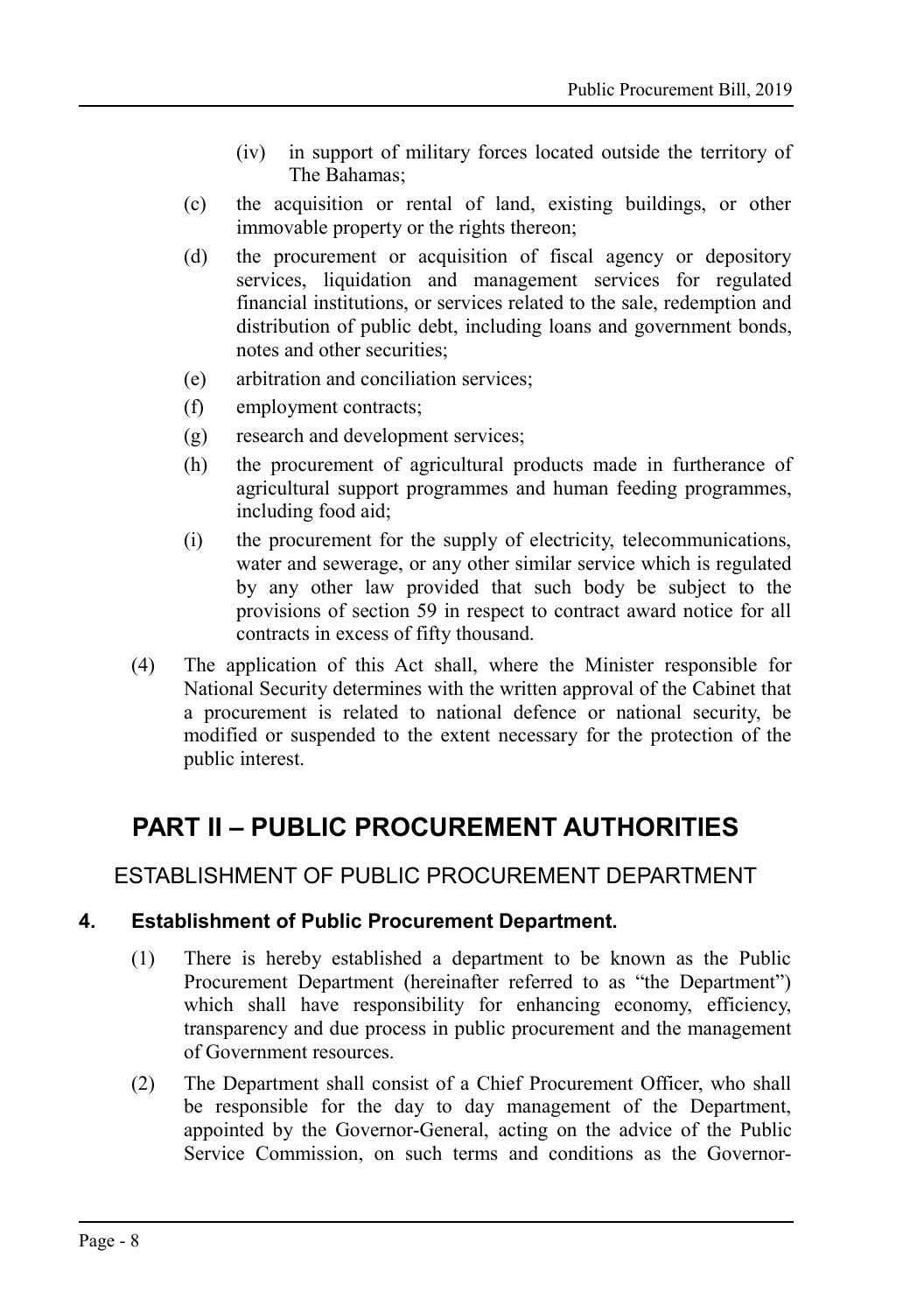General may determine and such other staff as is required for the efficient performance of the functions of the Department.

#### **5. Functions of Department.**

<span id="page-8-0"></span>The functions of the Department are—

- (a) to implement policies and standards on public procurement;
- (b) to conduct centralised procurement in accordance with section [6;](#page-9-0)
- (c) to develop standard bidding and contract documents for goods, works and services to be used by procuring entities;
- (d) to assess the operations of the public procurement process and submit proposals for the improvement of the processes;
- (e) to develop, introduce and manage, for the procurement of goods, works and services in The Bahamas, an electronic procurement system providing for —
	- (i) electronic advertising;
	- (ii) convening and receipt of bids;
	- (iii) the development of framework agreements and contracts;
	- (iv) the use of electronic reverse auctions;
	- (v) a supplier registry;
	- (vi) materials management; and
	- (vii) establish and maintain a centralised electronic catalogue of common and non common use goods, supplies, materials and equipment;
	- (viii) any and all procurement modalities leading to the optimal use of public resources;
- (f) to ensure capacity building and human resource development for public procurement;
- (g) to promote public awareness of public procurement processes in consultation with other departments, the development and periodic updating of a procurement manual for use by procuring entities;
- (h) to issue appropriate instructions to procuring entities for the development of appropriate reporting formats and base line price indicators;
- (i) to establish and maintain a mechanism for the creation of a registration and classification system for contractors, including lists of suppliers;
- (j) to establish and maintain a secretariat to support the activities of the Public Procurement Board;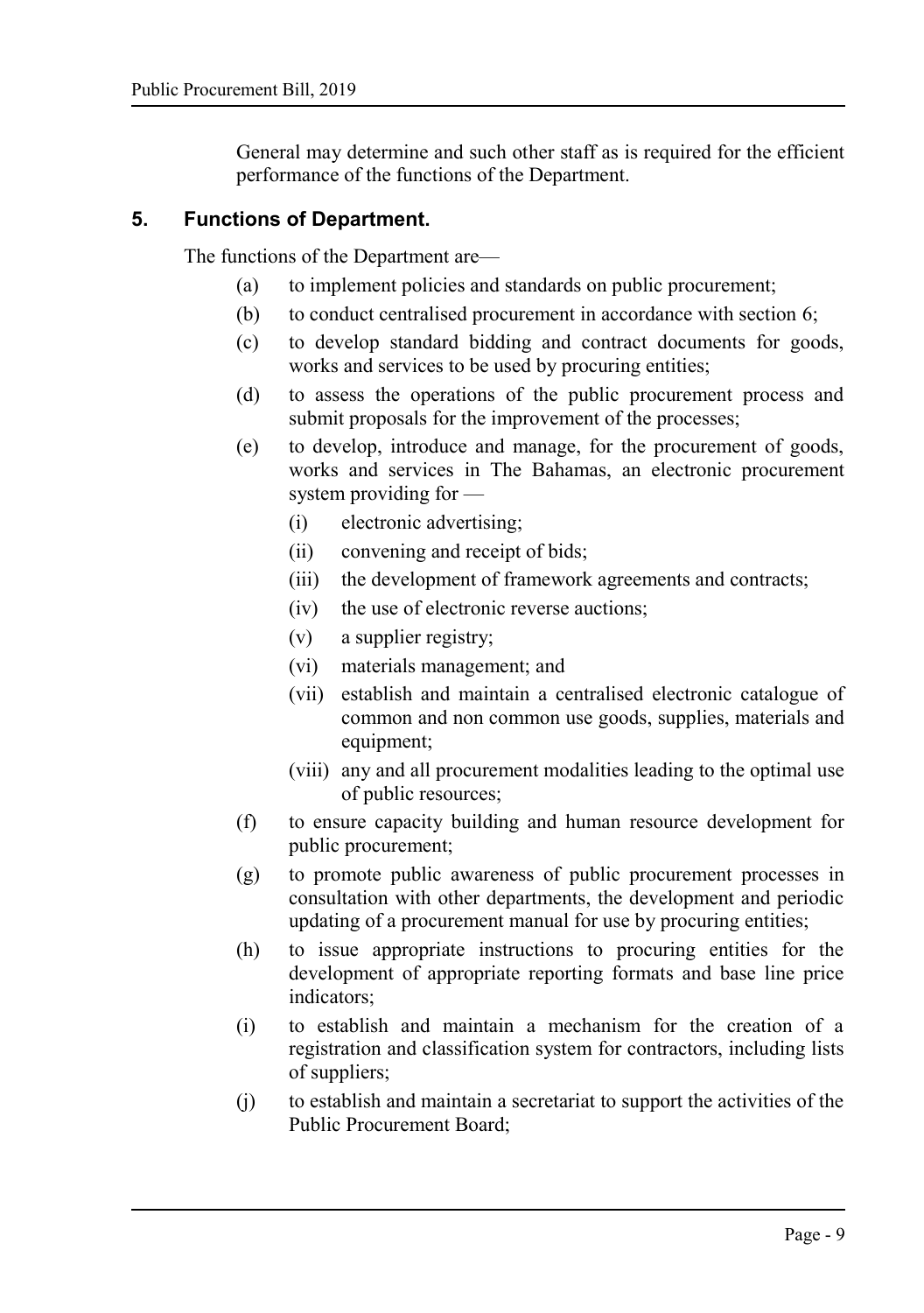- (k) to advise on certification and professional education requirements for the staff of procuring entities;
- (l) to implement the debarment procedure as prescribed in the regulations;
- (m) to ensure that the Act and any regulations made thereunder are consistent with all international agreements and obligations entered into by The Bahamas;
- (n) obtain the requisite approvals for the procurement of specialised and sensitive goods and materials related to national security;
- (o) to implement guidance and practices designed to support, enhance and measure the participation of micro small and medium enterprises (hereinafter referred to as "MSMEs") in public procurement;
- (p) to develop sustainable procurement practices and guidance aiming to reduce the adverse environmental and social impact through better selection and improved usage of purchased products and services;
- (q) to encourage suppliers to adopt practices that minimize their adverse environmental and social impacts in relation to their own operations and supply chains;
- (r) to obtain summary and detailed information from all procuring entities in respect to all procurement related activities and to provide period reports aggregating such information as may be prescribed;
- (s) to publish an annual report summarizing all procurement activities by agencies, including a summary list of all procurement contracts awarded except for specific contract details which may be withheld for national security purposes consistent with this law;
- (t) to perform such other duties as are necessary, incidental or conducive to the fulfilment of the Department's objectives.

## **6. Centralised procurement.**

- <span id="page-9-0"></span>(1) The Department may, pursuant to its functions under section [5.,](#page-8-0) organise the central procurement of commonly used items on behalf of all procuring entities, and in so doing shall —
	- (a) prepare and dispatch a consultation document to each procuring entity with a view to identifying the annual aggregated requirements for the centralization of procurement; and
	- (b) request each procuring entity to provide an indication of the goods, works or services that are required by way of centralised procurement.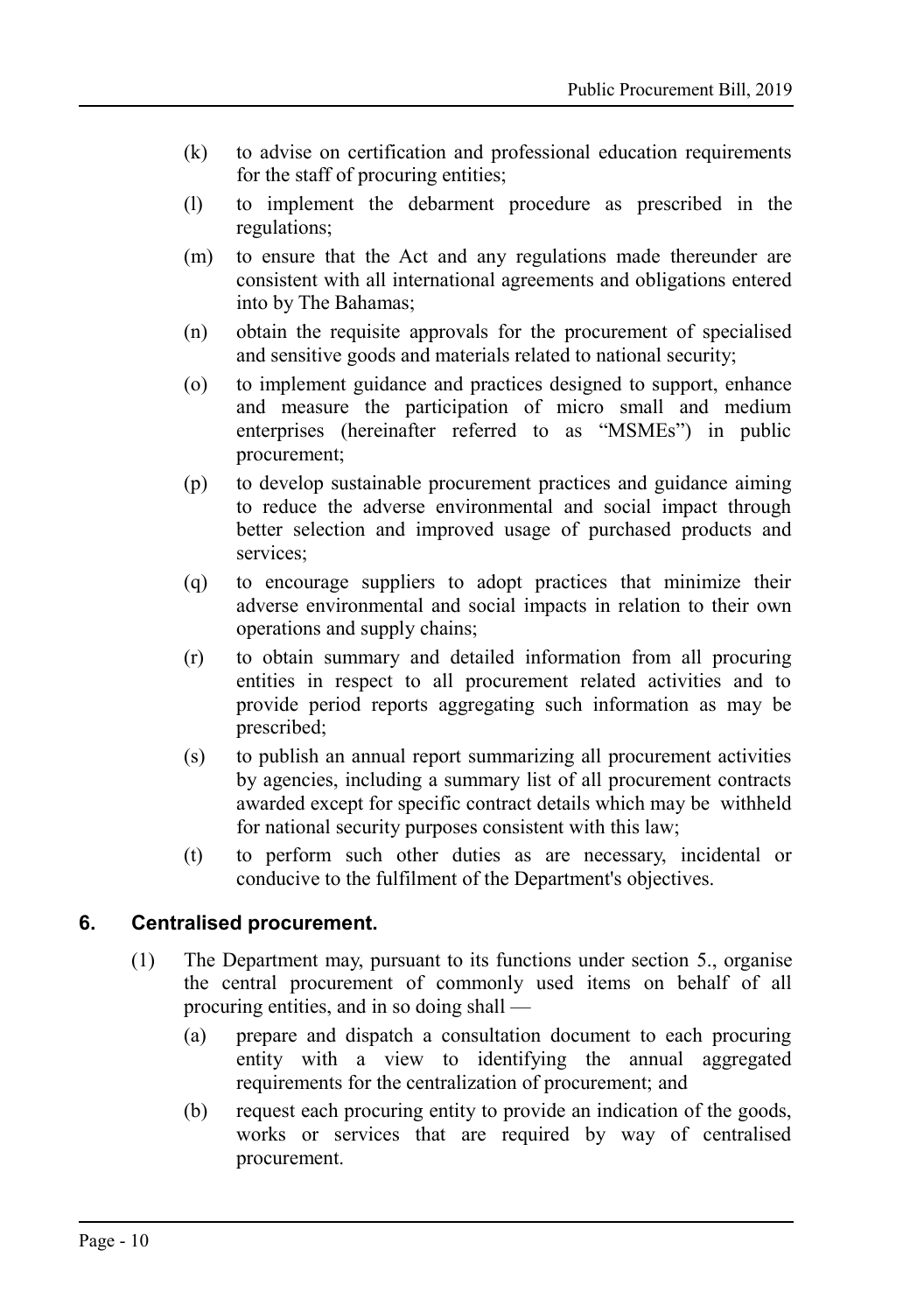- (2) The Department shall, in determining whether the aggregation of demand is appropriate, take into consideration —
	- (a) which items are of common use and likely to attract the same potential bidders;
	- (b) when the items will be ready for bidding;
	- (c) when delivery, implementation or completion of the items are required; and
	- (d) any other special factors related to the specific item.
- (3) Where the value of a proposed contract to procure a commonly-used item exceeds the sum of ten million dollars, the Department shall seek the approval of the Cabinet.

#### **7. Functions of Chief Procurement Officer.**

<span id="page-10-3"></span>The functions of the Chief Procurement Officer are—

- (a) the day to day management of the affairs of the Department;
- (b) the administration, organisation and supervision of the staff of the Department;
- (c) to prepare and publish an annual report on procurement activities of all procurement entities, no later than three months after the end of the fiscal year and the report shall be made available to the general public via an official website at no cost.
- (d) to provide periodic reporting to the Financial Secretary as necessary including the preparation of the Department's annual report for the Financial Secretary to transmit to the Minister; and
- (e) to manage the funds, budget and other property of the Department.

#### **8. Tenure of Chief Procurement Officer.**

<span id="page-10-2"></span>The Chief Procurement Officer —

- (a) may hold office for a period of five years and shall, at the expiration of such period, be eligible for a reappointment;
- (b) shall not be eligible for reappointment to office after having served a period of ten years in total.

## <span id="page-10-1"></span>FINANCIAL PROVISIONS

#### **9. Funds and revenue.**

<span id="page-10-0"></span>The funds, revenue and resources of the Department shall consist of—

(a) such sums as may be appropriated by Parliament; and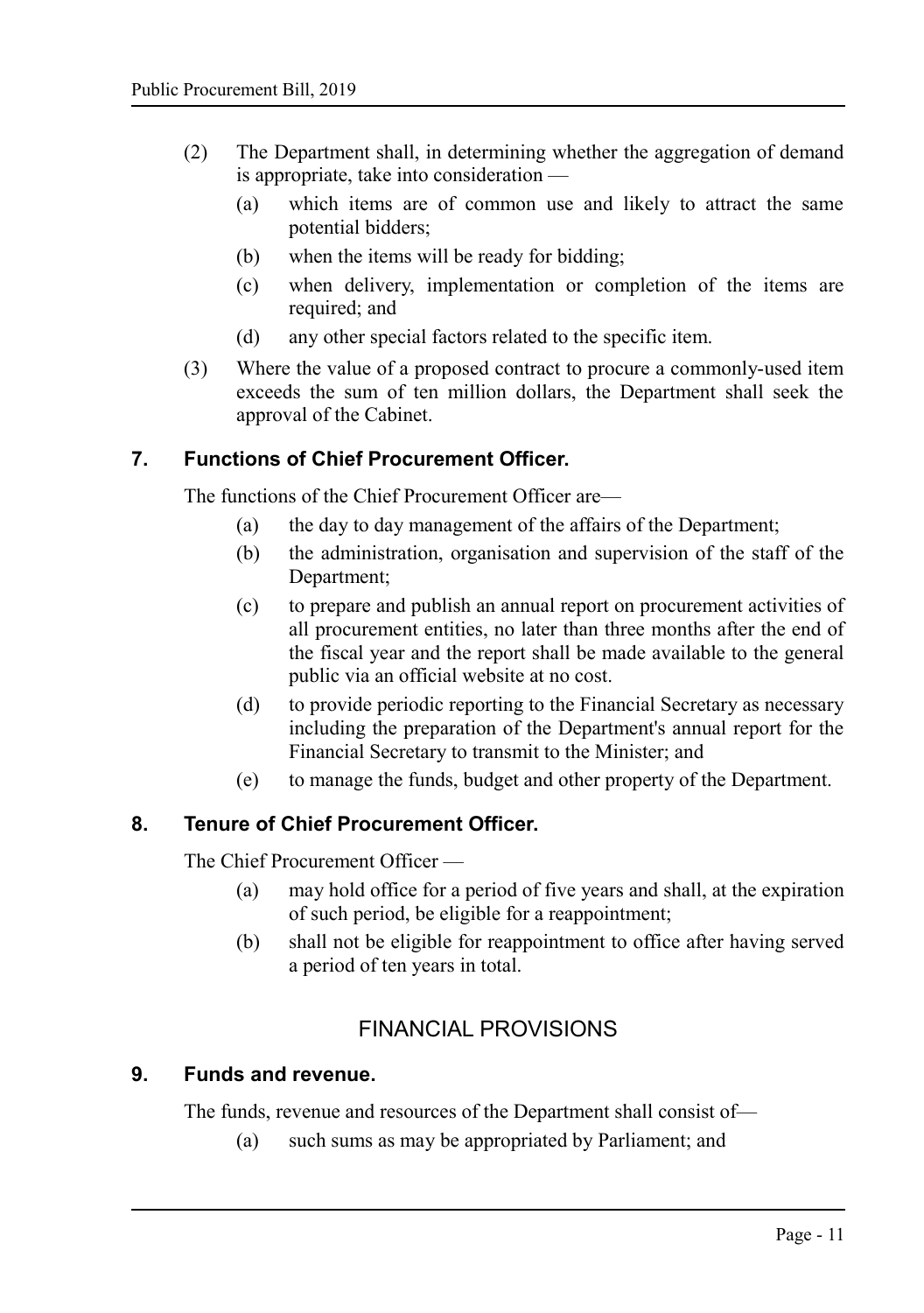(b) all other sums or property which may in any manner become payable to the Department.

#### **10. Deposit to Consolidated Fund.**

<span id="page-11-3"></span>All sums received by the Department pursuant to section [9\(](#page-10-0)b) shall be deposited into the Consolidated Fund.

#### **11. Accounts and audit.**

- <span id="page-11-2"></span>(1) The Department shall prepare for each new financial year, an annual budget of revenue and expenditure which shall be submitted to the Minister at least two months prior to the commencement of the financial year.
- (2) The Department shall keep proper accounts and other records in relation thereto and shall prepare in respect of each financial year of the Department a statement of accounts.
- (3) The accounts of the Department for each financial year shall be audited annually by auditors appointed by the Department with the approval of the Minister from among members of The Bahamas Institute of Chartered Accountants.
- (4) Three months after the end of each financial year, the Department shall submit a copy of the audited accounts to the Minister together with a copy of any report made by the auditor.
- (5) The Minister shall lay a copy of every such audited account before each House of Parliament together with a copy of any report made by the auditor on the accounts.

## <span id="page-11-1"></span>ESTABLISHMENT OF PUBLIC PROCUREMENT BOARD

#### **12. Establishment of Public Procurement Board.**

- <span id="page-11-0"></span>(1) There shall be established a board to be known as the Public Procurement Board (hereinafter referred to as "the Board") which shall have the duties as specified in section [13.](#page-12-2)
- (2) The Board shall consist of
	- (a) a Chairperson appointed by the Prime Minister from whom shall be competent and knowledgeable in public procurement;
	- (b) the Financial Secretary, *ex officio* or his representative;
	- (c) the permanent secretary of a Government Ministry designated by the Prime Minister in rotation for a period of three years with no Ministry being eligible for designation for consecutive three year terms;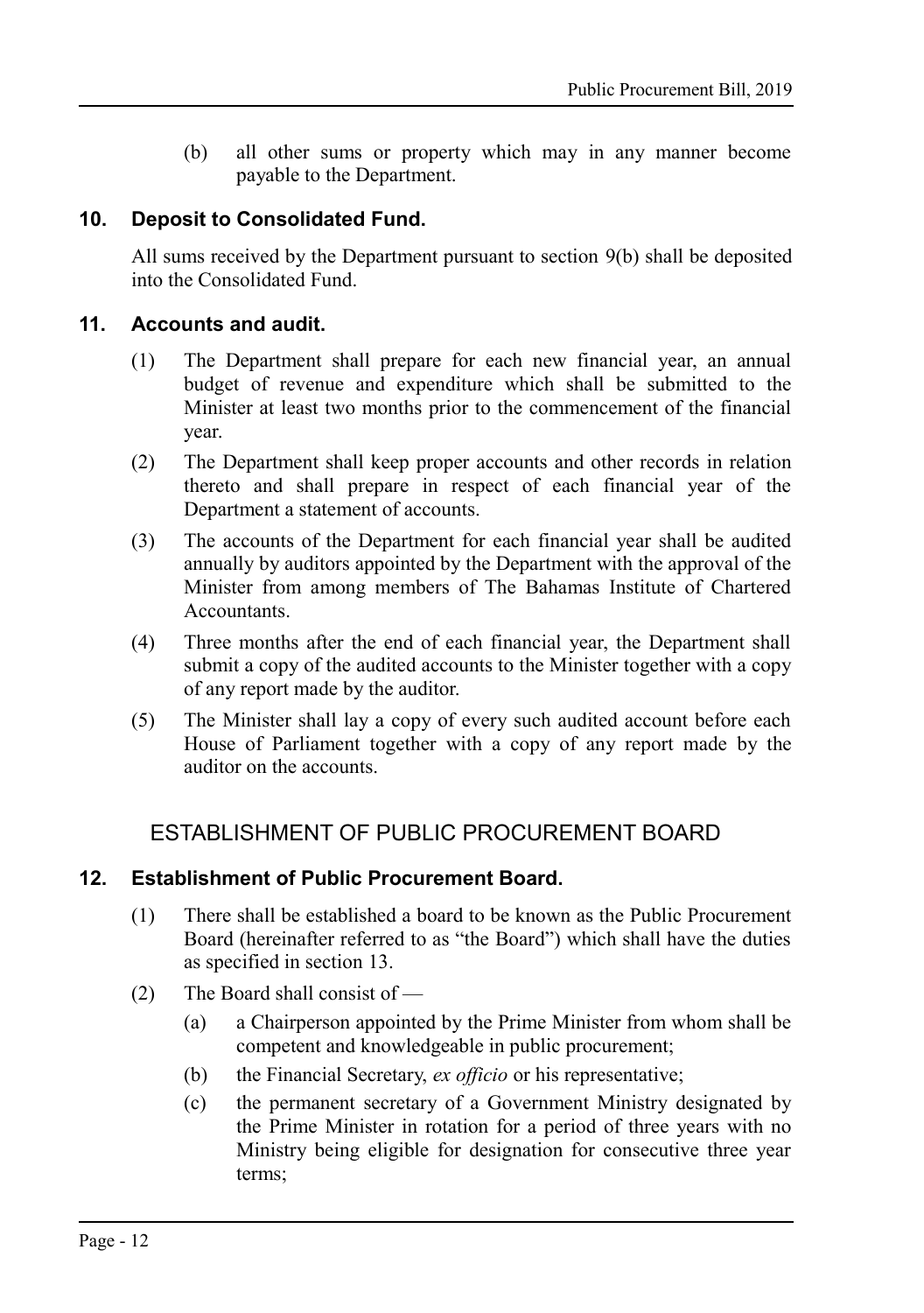- (d) the Director of Public Works;
- (e) two persons from civil society appointed by the Prime Minister;
- (f) a public officer appointed by the Prime Minister to act as secretary to the Board.
- (3) The Prime Minister may at his discretion authorize such remuneration, if any, whether by way of honorarium, salary or fees, and such allowances, if any, to a member of the Board.

#### **13. Duties and powers of Board.**

- <span id="page-12-2"></span>(1) The duties and powers of the Board are —
	- (a) to establish appropriate internal procedures for the operations of the Board and ensure compliance with them;
	- (b) to review the recommendations of a tender evaluation committee in excess of two hundred and fifty thousand dollars, and —
		- (i) approve the recommendation for the award of the procurement contract;
		- (ii) require the tender evaluation committee to make a fresh or further evaluation on specified grounds; or
		- (iii) defer the approval of a recommendation for award and advise further the tender committee on procurement matters the Board may consider conducive to the exercise of its functions;
	- (c) to make recommendations to the Minister for the award of procurement contracts in excess of two hundred and fifty thousand dollars but not exceeding one million two hundred thousand dollars;
	- (d) to make recommendations to the Cabinet for the award of procurement contracts in excess of one million two hundred thousand dollars.
- (2) Where a procuring entity does not follow the recommendations of the Board pursuant to subsection  $(1)(c)$ , the Secretary shall not proceed with the proposal without the written concurrence of the Minister provided in the form of a reasoned decision.

## <span id="page-12-1"></span>PROCURING ENTITIES AND UNITS

## **14. Functions of procuring entities.**

<span id="page-12-0"></span>(1) The procurement of goods, works or services shall be conducted by the procuring entity in a fair, equitable and transparent manner using competitive open bidding procedures —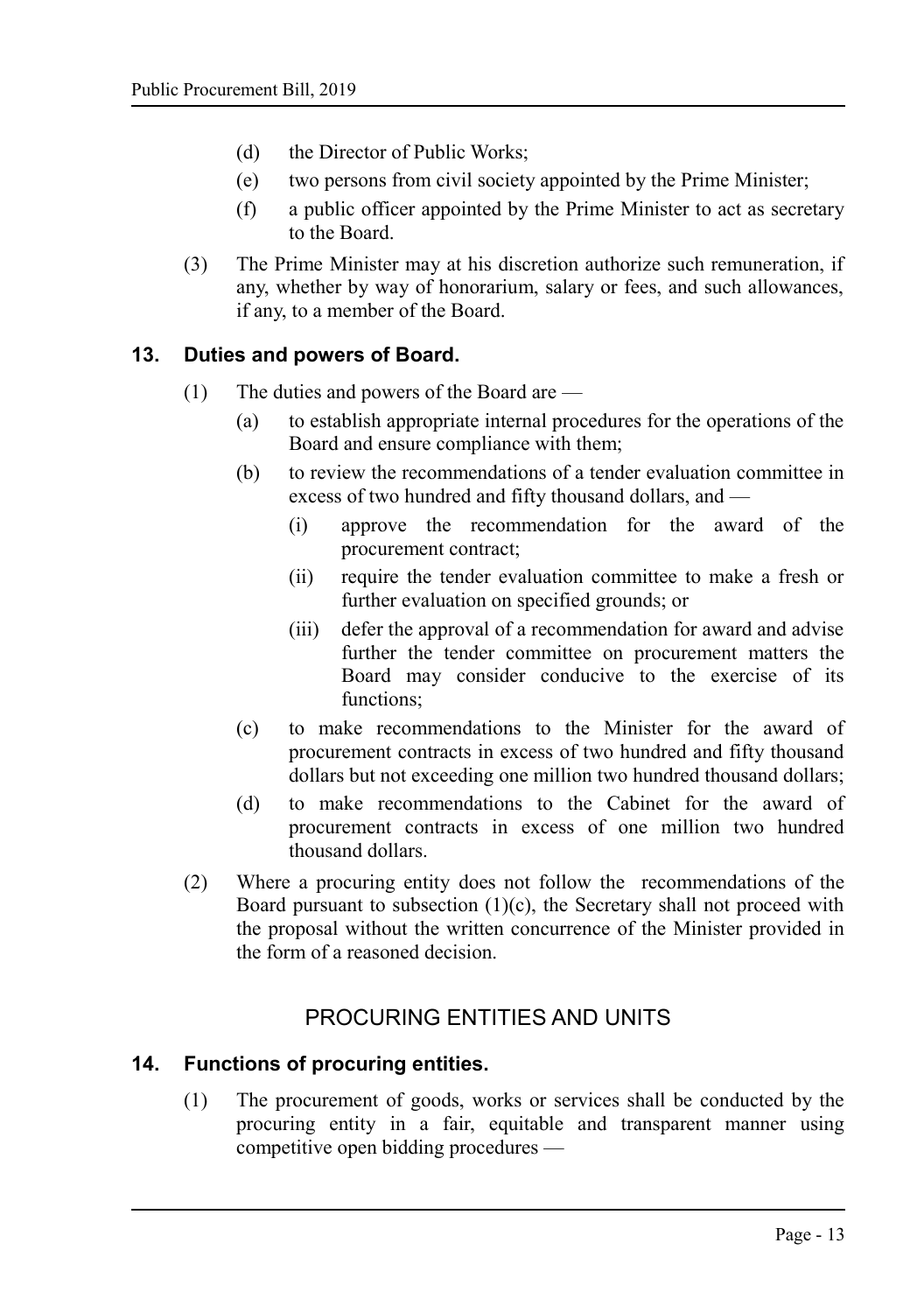- (a) based on the application of objective and non-discriminatory technical specifications, selection and award criteria;
- (b) with a view to providing the Government with value for money goods, works and services, by the most timely, cost-effective and efficient means possible; and
- (c) in accordance with any regulations made hereunder.
- (2) A procuring entity which directly purchase works, supplies and services from or through the Department shall be deemed to have complied with this Act to the extent that the department has complied with it.
- (3) Subject to subsection 5(r), a procuring entity shall report to the Department all procurement activities, including completed or cancelled contracts proceedings, in the form and time prescribed.
- (4) A procuring entity shall utilize the electronic government procurement system managed by the Department for all procuring activities.

#### **15. Procurement units.**

- <span id="page-13-1"></span>(1) The head of each procuring entity shall establish a procuring unit and where such person determines that —
	- (a) the level of procurement activity does not justify the creation of a procurement unit, such head shall —
		- (i) nominate a single public officer to carry out the functions of a procurement unit; or
		- (ii) request procurement to be carried out on the entity's behalf by the Department; or
	- (b) there is insufficient procurement capacity within the procurement unit, request that procurement be carried out by the Department on behalf of the procuring entity.
- (2) The head of the procuring entity shall determine the size, location and structure of its procurement unit having regard to its procurement requirements and the number of trained and experienced staff available.

#### **16. Functions of procurement units.**

- <span id="page-13-0"></span>(1) The functions of a procurement unit shall include —
	- (a) the planning of procurement for the procuring entity;
	- (b) the preparation of invitations to bid and of bidding documents;
	- (c) the publication and distribution of invitations to bid;
	- (d) the reception and safeguarding of bids;
	- (e) the administration and implementation of a procurement contract;
	- (f) where the value of a contract does not exceed fifty thousand dollars —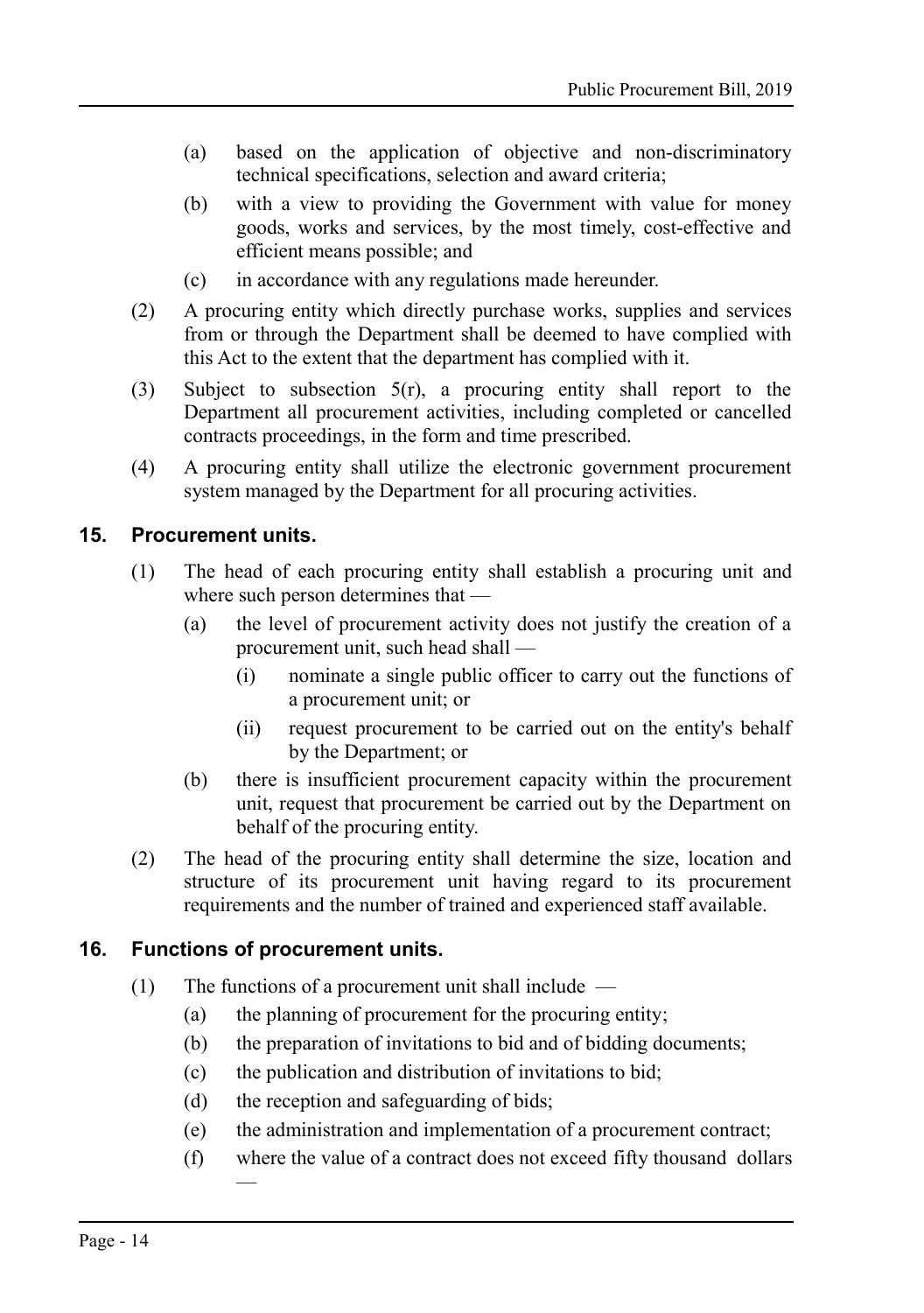- (i) the opening and evaluation of bids; and
- (ii) the award of the contract or purchase order in relation thereto;
- (g) where the value of a contract exceeds fifty thousand dollars
	- (i) the performance of secretariat services for the relevant tender committee;
	- (ii) the preparation of recommendations for the Board or higher authority in relation to the contract.
- (2) A procurement unit shall not seek procurement in excess of the funds at its disposal.

## <span id="page-14-2"></span>TENDER COMMITTEES

#### **17. Tender committees.**

- <span id="page-14-1"></span>(1) Each procuring entity shall establish a tender committee responsible for awarding all contracts whose value is less than fifty thousand dollars.
- (2) A tender committee shall be appointed as required by the head of the procuring entity and comprise a minimum of three and a maximum of five members including —
	- (a) the head or deputy head of the procuring entity;
	- (b) the chief financial officer of the procuring entity;
	- (c) the head of the procurement unit; and
	- (d) two other members as required to provide technical, legal or commercial expertise.
- (3) A tender committee may appoint technical evaluation committees and advisers to assist the procurement unit in evaluating bids and making recommendations for award.

#### **18. Functions and powers of tender committees.**

- <span id="page-14-0"></span>(1) The functions of a tender committees include —
	- (a) the verification of proper procurement planning and preparation of procurement proceedings;
	- (b) the conduct of the opening of bids;
	- (c) subject to the provisions of this Act, the awarding of contracts and rejection of unsuccessful bids;
	- (d) the performance of any other functions specified under this Act.
- (2) A tender committee shall have power to —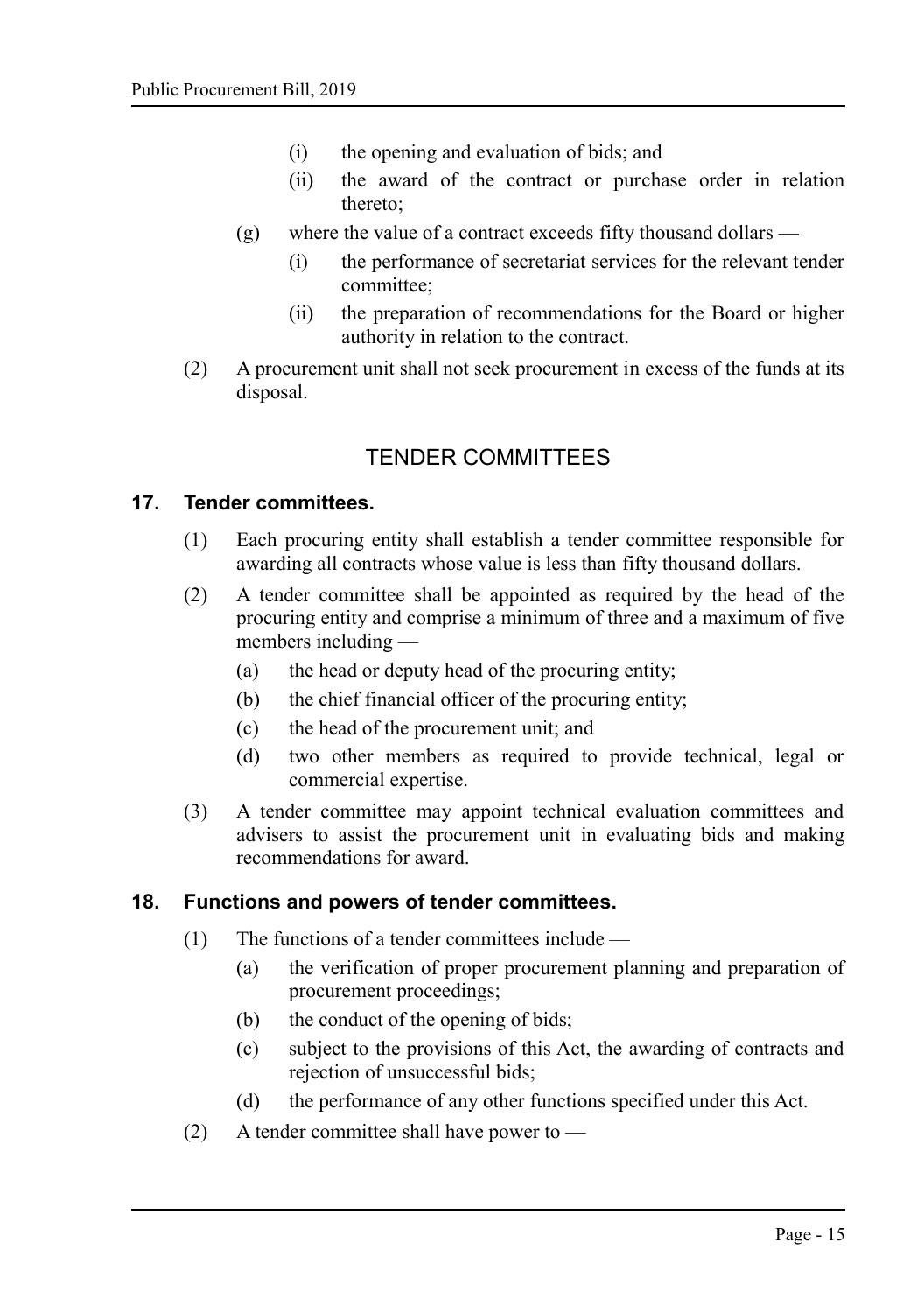- (a) approve of proposed invitations, notices, requests, and other documents related to procurement proceedings;
- (b) review and approve evaluation reports and contract award recommendations;
- (c) approve contract documents.

#### **19. Threshold for proposed contracts.**

- <span id="page-15-2"></span>(1) Where the value of a proposed contract exceeds the sum of —
	- (a) five thousand dollars, the tender committee shall award the contract;
	- (b) fifty thousand dollars, the tender committee shall award the contract subject to the approval of the Minister responsible for the procuring entity;
	- (c) two hundred and fifty thousand dollars, the tender committee shall forward to the Board the recommendation for award together with all necessary documentation;
	- (d) one million two hundred thousand dollars, the Board shall make a recommendation to the Cabinet and seek the approval thereof.
- (2) Where a recommendation for award is to be forwarded pursuant to subsection  $(1)(c)$ , the Board shall first seek the approval of the Minister responsible for the procuring entity.
- (3) Where an approval for a recommendation sought pursuant to section (1) (d) is rejected, the Cabinet may —
	- (a) refer the recommendation back to the Board for further advice; or
	- (b) direct that a new procurement process be carried out.

#### **20. Artificial division of procurement.**

<span id="page-15-1"></span>A procuring entity shall not, for the purposes of determining the appropriate procurement method, artificially divide a procurement with the intention of avoiding the prescribed financial thresholds.

#### **21. Division into lots.**

- <span id="page-15-0"></span>(1) Notwithstanding section [20,](#page-15-1) a procuring entity may divide a procurement requirement which could be procured as a single contract into a package, consisting of several lots that are to be tendered together, where it is anticipated that the award of several separate contracts may result in the best overall value for the procuring entity.
- (2) A requirement shall not be divided into lots
	- (a) for the sole purpose of avoiding thresholds;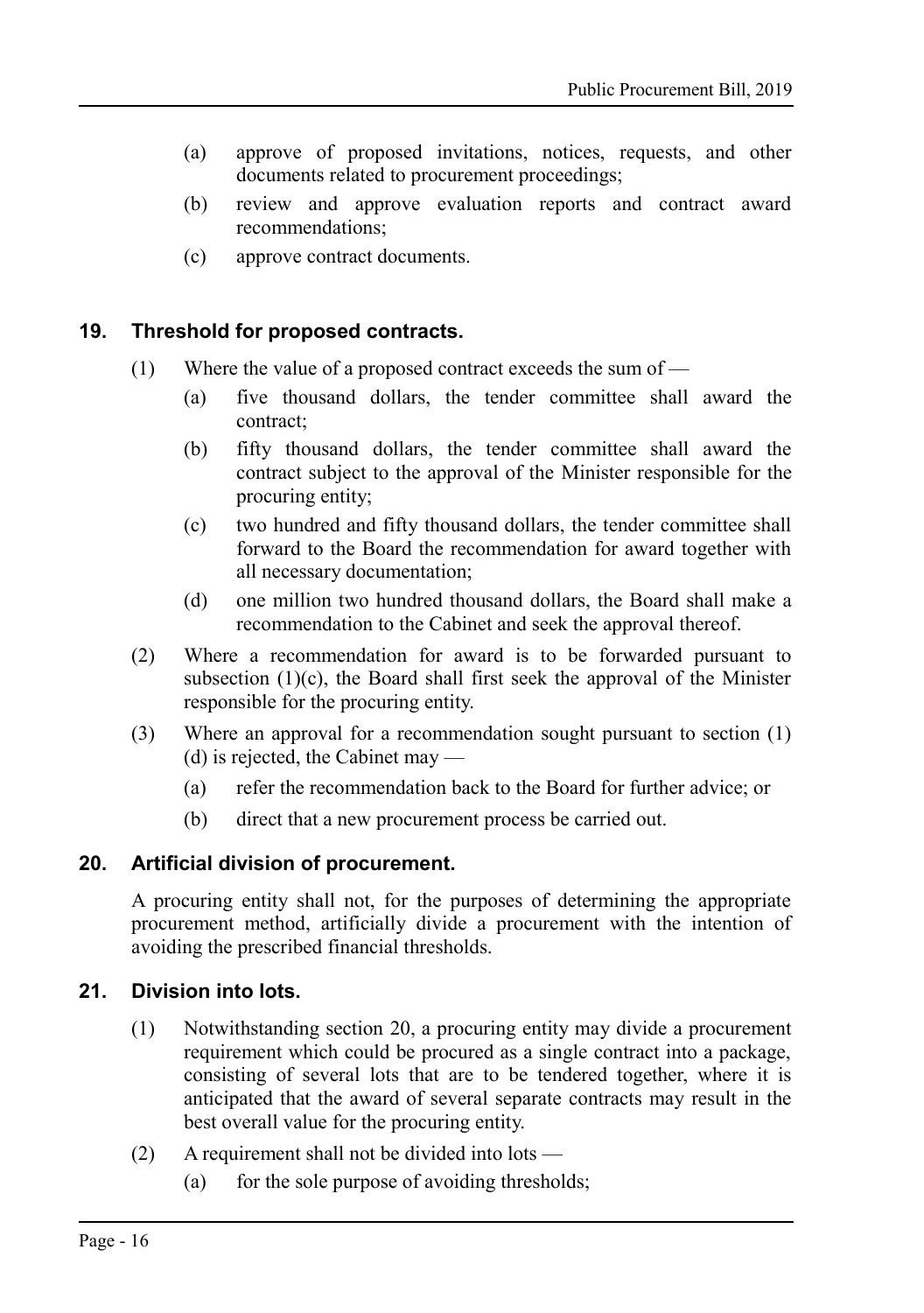- (b) where the award of several separate contracts would create problems of compatibility or inter-changeability between items procured as separate lots or would unduly strain contract administration resources;
- (c) where the award of several separate contracts would increase the costs of servicing, maintenance or similar requirements.
- (3) A procuring entity shall, where a requirement which could be procured as a single contract is divided into lots —
	- (a) permit bidders to bid for a single lot, any combination of lots, or all lots; and
	- (b) demonstrate, prior to contract award, that the recommended contract award or combination of contract awards offers the best overall value for the procuring entity.

## <span id="page-16-2"></span>**PART III - PROCUREMENT PLANNING AND METHODS**

## <span id="page-16-1"></span>PROCUREMENT PLANNING

#### **22. Annual procurement plan.**

—

- <span id="page-16-0"></span>(1) Every procuring entity shall prepare, in writing, a procurement plan for each fiscal year.
- (2) The procurement plan referred to in subsection (1) shall include
	- (a) a detailed breakdown of the goods, works and services required;
	- (b) a schedule of the delivery, implementation or completion dates for all goods, works and services required;
	- (c) an indication of whether goods, works and services will be procured
		- (i) as a single package;
		- (ii) through aggregation with another procuring entity; or
		- (iii) through centralized procurement by the Department;
	- (d) an indication of the anticipated procurement method for each procurement requirement, including any need for pre-qualification, and the anticipated time for the complete procurement cycle taking into account the applicable approval requirements;
	- (e) an estimate of the value of each package of goods, works and services required and details of the budget available and sources of funding;
	- (f) such other details as may be relevant to any item in the procurement plan.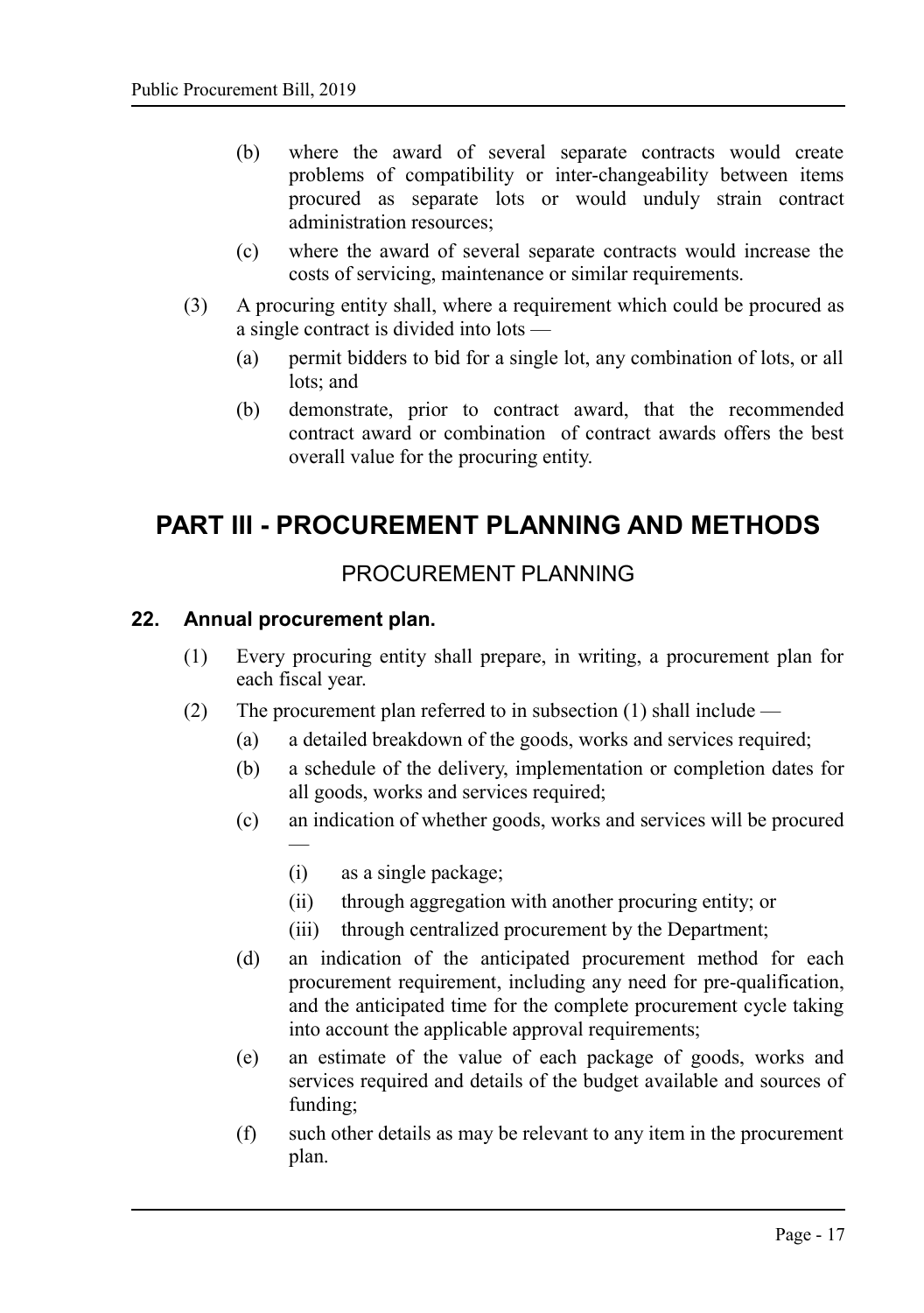- (3) Every procuring entity shall in addition to the requirements of subsection (1) prepare a summary of the plan referred to in subsection (1) in accordance with the template provided by the Department forward the same to the Department within one month of the commencement of the fiscal year for electronic publication.
- (4) The procuring entity in preparation of a procurement plan under subsection (1) shall take into consideration the budgeted allocated sums for that current fiscal year.
- (5) Notwithstanding subsection (4), every procuring entity shall ensure approved budgetary availability, prior to the commencement of each procurement process, with the exception of emergencies.

#### **23. Specific procurement plan.**

- <span id="page-17-0"></span>(1) Subject to subsection (3), every procuring entity shall prepare a procurement plan in writing for each individual procurement requirement.
- (2) The procurement plan shall include
	- (a) a description of the requirement including the schedule required for delivery, implementation or completion of goods, works or services and any division into lots;
	- (b) the estimated value of the requirement and, where applicable, individual lots;
	- (c) subject to section [24,](#page-18-2) the proposed procurement method and a justification for the use of any method other than competitive bidding or, in the case of consultancy services, a request for proposals;
	- (d) an estimate of the time required for each stage in the procurement cycle, taking into account publication requirements and the applicable approval requirements;
	- (e) an indication of the resources required and available for management of the procurement process and contract administration; and
	- (f) any other relevant information.
- (3) Where the estimated value of the procurement is such that the request falls within the method referred to in section [31\(](#page-24-1)1), a written procurement plan shall not be required.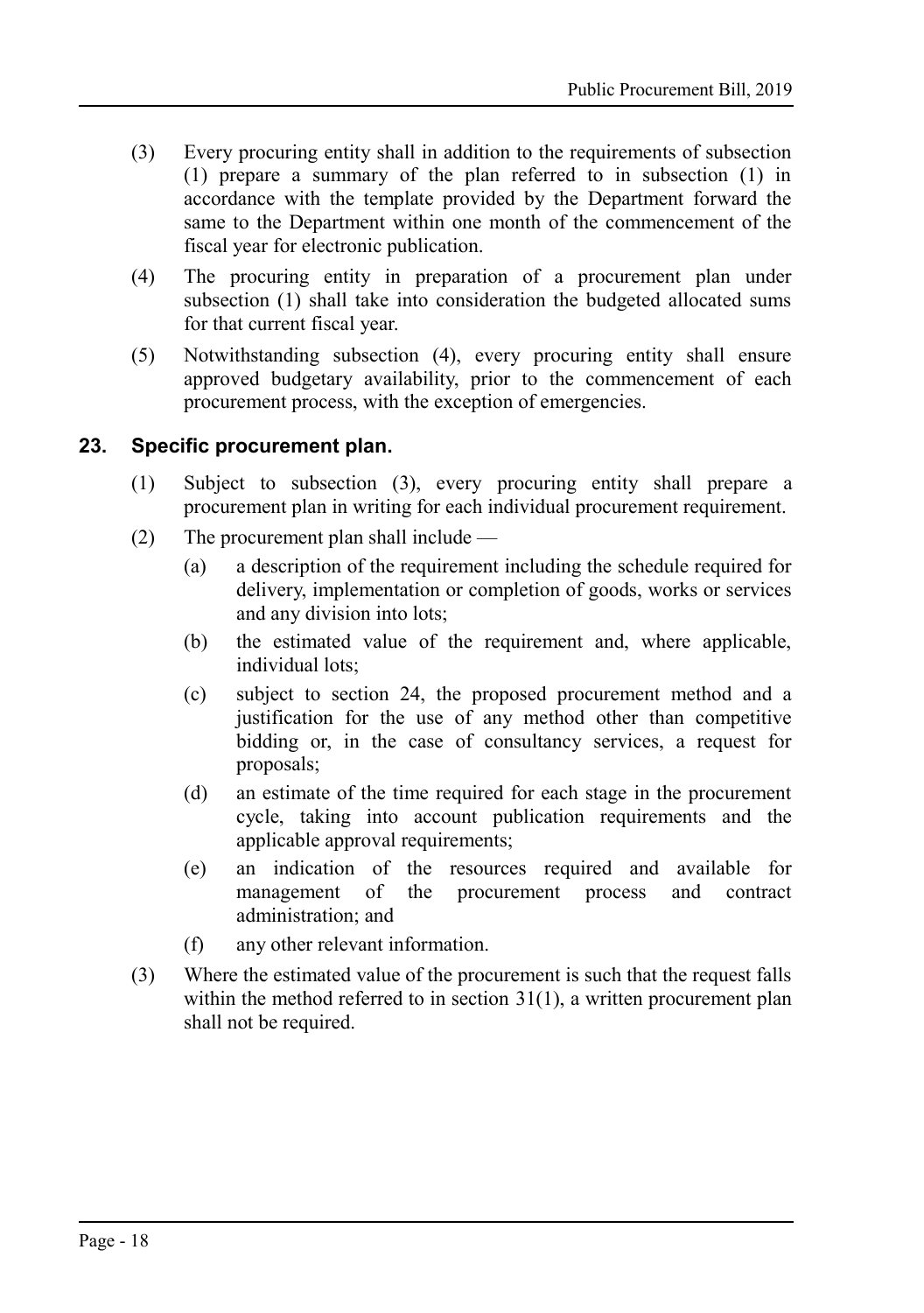## <span id="page-18-3"></span>METHODS OF PROCUREMENT

#### **24. Selection of procurement method.**

- <span id="page-18-2"></span>(1) A procuring entity shall, as part of the procurement planning process, select the most appropriate method of procurement for each requirement being one of the methods as provided for in sections [25](#page-18-1) to [32.](#page-24-0)
- (2) The selection of procurement method shall take into account
	- (a) the estimated value of the procurement, calculated in accordance with the valuation rules shown in the *Second Schedule;*
	- (b) the potential sources for the procurement including  $-$ 
		- (i) the competitiveness of the national and international market for the goods, works or services; and
		- (ii) the likely interest of potential national and international bidders, given the size and nature of the requirement;
	- (c) the nature of the goods, works or services required.

#### **25. Competitive bidding.**

- <span id="page-18-1"></span>(1) The public procurement of goods, works and non-consultancy services shall be undertaken by means of advertised competitive bidding proceedings to which equal access shall be provided to all eligible and qualified bidders without discrimination.
- (2) Subject to sections [27](#page-19-0) to [32,](#page-24-0) methods of procurement other than competitive bidding shall not be permitted;
- (3) A procuring entity shall, where a method of procurement other than competitive bidding is used, include in the record of the procurement proceedings a written justification of the decision to utilise the procurement method, including the grounds for taking such a decision.
- (4) Consultancy services shall be procured by the request for proposals method in accordance with sections [32](#page-24-0) and [45.](#page-37-2)

#### **26. Two stage competitive bidding.**

- <span id="page-18-0"></span>(1) Competitive bidding may be carried out in a single stage or in two stages.
- (2) Competitive bidding may be held in two stages where
	- (a) it is not feasible to define fully the technical or contractual aspects of the procurement to elicit competitive bids; or
	- (b) due to the complex nature of the goods, works or services to be procured, the procuring entity wishes to consider and discuss with bidders various technical or contractual solutions and their relative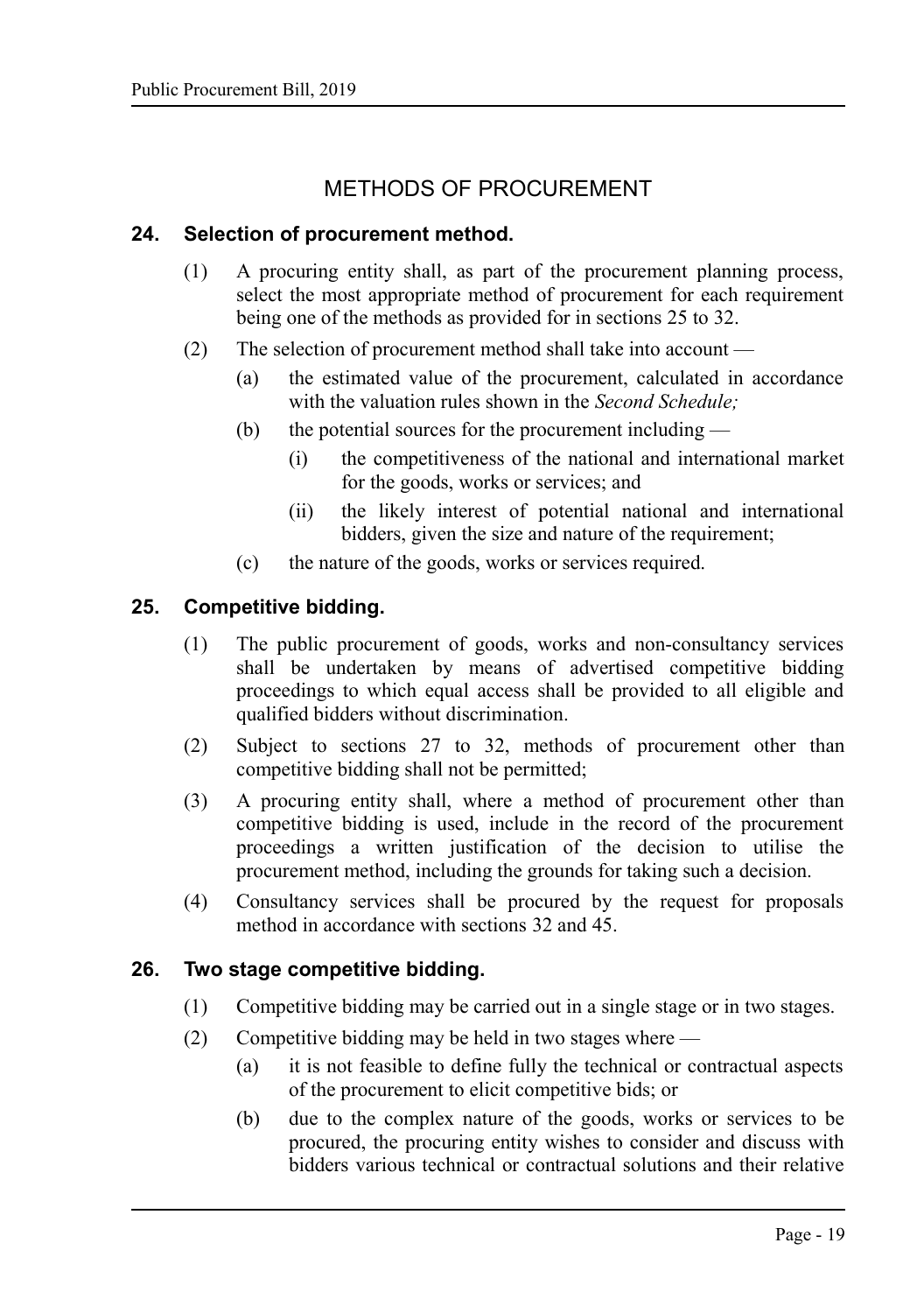merits before deciding on the final technical or contractual specifications.

- (3) A procuring entity may, in the first stage of the two-stage bidding method, engage in discussions with any or all bidders whose proposals satisfy the conditions set forth in the bidding documents in order to —
	- (a) further understand the proposals; or
	- (b) indicate to bidders the changes required to make the proposals acceptable and to seek the bidder's willingness to make such changes.
- (4) A procuring entity shall keep minutes of first-stage bidding discussions engaged in pursuant to subsection (3) and such minutes shall form part of the procurement records.
- (5) A procuring entity may, at the end of the first stage of the two-stage bidding method —
	- (a) reject those bids which are substantially non responsive or do not meet, and in respect of which bidders are unwilling or unable to change to meet the —
		- (i) basic requirements;
		- (ii) minimum performance; or
		- (iii) required completion time;
	- (b) modify the technical specifications, evaluation criteria, and contract conditions, while seeking to maximize competition and articulate appropriate evaluation methodology.
- (6) A procuring entity shall, in the second stage of the two-stage bidding method, invite bidders whose bids have not been rejected to submit final bids with prices responsive to the revised bidding documents.
- (7) A bidder who does not wish to submit a final bid may withdraw from the bidding proceedings without forfeiting the bid security that such bidder may have been required to provide and the final bids shall be evaluated and compared in accordance with the criteria and methodology included in the revised documents.
- (8) Subject to the provisions of this section, the procedures for single stage competitive bidding shall also apply to two-stage competitive bidding.

## **27. International bidding.**

- <span id="page-19-0"></span>(1) Where the estimated contract amount in a proposed procurement is higher than the value of the thresholds set out in the *Third Schedule* —
	- (a) all procurement notices shall be published in accordance with section  $35(2)$ ;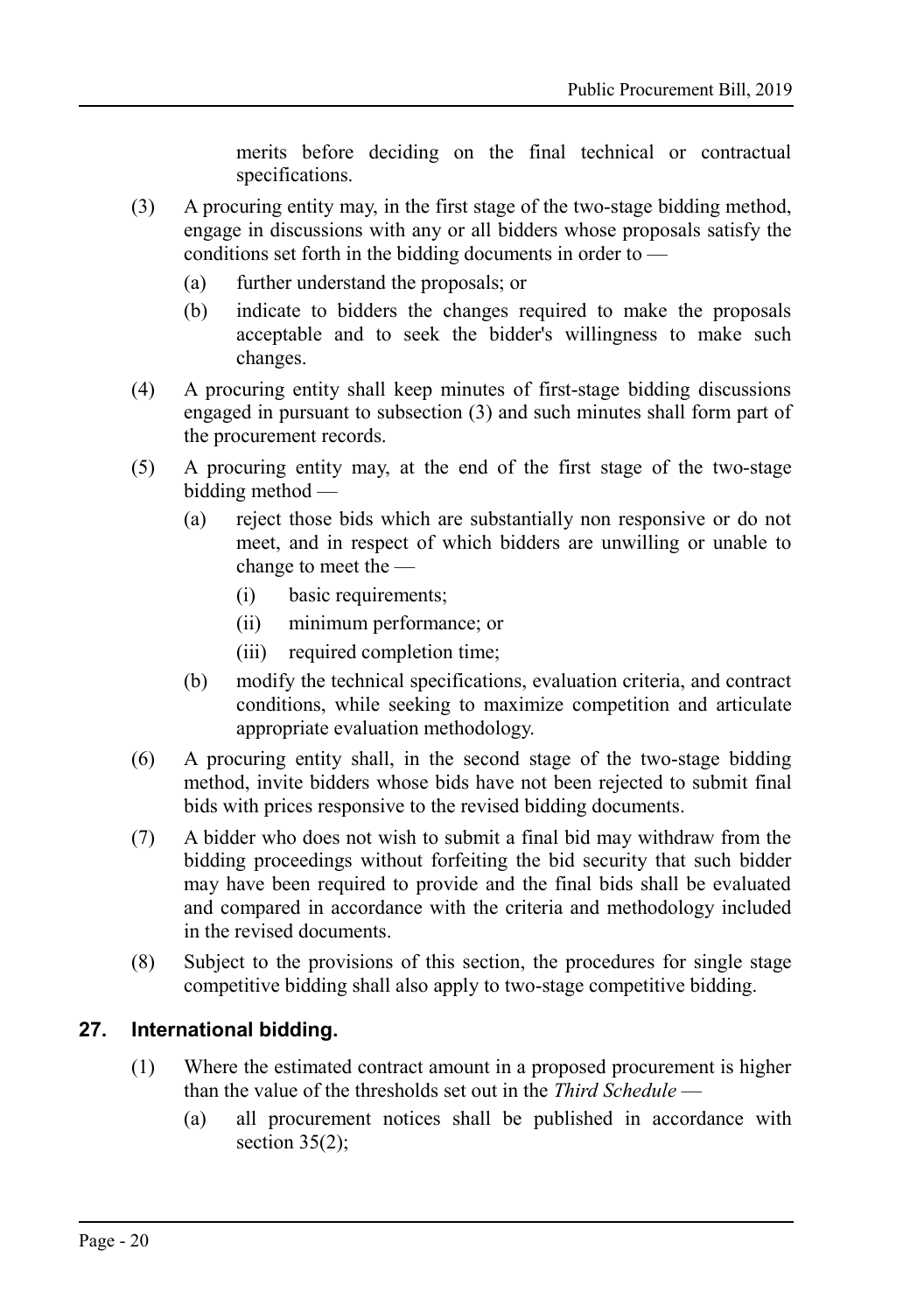- (b) all invitations to bid or to pre-qualify, and bidding documents, shall be in English;
- (c) a procuring entity shall allow sufficient time for the invitation to reach candidates and to enable them to prepare and submit applications to pre-qualify and bid in accordance with the instructions given in the bidding documents;
- (d) bidders shall express their bids in Bahamian dollars unless otherwise specifically permitted within the bidding documents;
- (e) general and special conditions of contract shall be a kind generally used in international trade;
- (f) technical specifications shall, to the extent compatible with national requirements, be based on international standards or standards widely used in international trade.
- (2) This section applies to competitive bidding, selective bidding and restricted bidding.
- (3) The Bahamian dollar value of the thresholds set out in the *Third Schedule* may vary from time to time based on the exchange rates between the Bahamian dollar and special drawing rights fixed by the International Monetary Fund from time to time.

#### **28. Selective bidding.**

- <span id="page-20-0"></span>(1) Selective bidding may be used in cases of high value or complex procurements where it is necessary or desirable to identify, prior to the submission of bids, those bidders that are qualified.
- (2) The requirements and criteria for assessing the qualifications of bidders in selective bidding shall be in accordance with section [38.](#page-31-0)
- (3) In the pre-qualification stage of the selective bidding process
	- (a) the procuring entity shall
		- (i) provide pre-qualification documents to all bidders responding to the invitation to pre-qualify;
		- (ii) respond promptly to any request by a bidder for clarification of the pre-qualification documents received by the procuring entity within a reasonable time prior to the deadline for the submission of applications to pre-qualify; and
	- (b) the pre-qualification documents shall provide bidders with the information required to prepare and submit applications for prequalification.
- (4) The procuring entity
	- (a) shall make a decision with respect to each application to prequalify;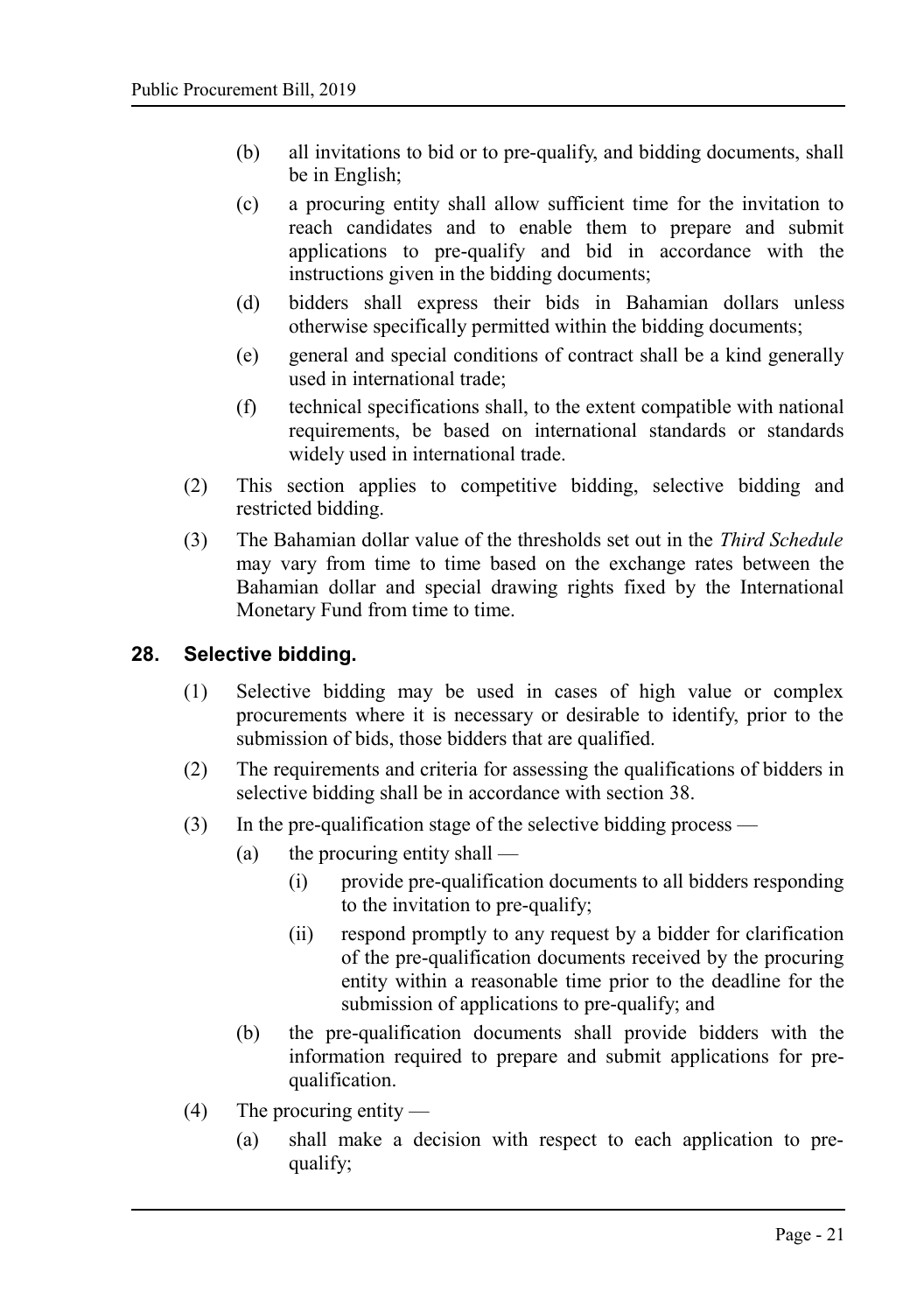- (b) shall invite all bidders who have been pre-qualified to submit bids in the procurement proceeding;
- (c) may at any time prior to the contract award require a pre-qualified bidder to demonstrate anew its qualifications in accordance with the same criteria used to pre-qualify such bidder; and
- (d) shall disqualify any bidder who fails to demonstrate anew its qualifications if requested to do so.
- (5) Subject to this section, the provisions of the competitive bidding method apply to selective bidding.

#### **29. Restricted bidding.**

—

—

- <span id="page-21-0"></span>(1) Restricted bidding may be used where —
	- (a) the goods, works or services are only available from a limited number of bidders; or
	- (b) the time and cost of considering a large number of bids are disproportionate to the estimated value of the procurement having regard to the nature of the procurement.
- (2) The procuring entity shall in the case of restricted bidding invite bids from
	- (a) where restricted bidding is used pursuant to subsection  $(1)(a)$ , all potential bidders;
	- (b) where restricted bidding is used pursuant to subsection (1)(b), sufficient bidders to ensure effective competition,

and in all cases, a minimum of three bidders.

- (3) The procuring entity may, in selecting bidders to be invited to bid, use
	- (a) the contractor registration system of supplier lists maintained in accordance with procedures established by the public procurement department;
	- (b) lists of pre-qualified bidders;
	- (c) the procuring entity's own knowledge of the market;
	- (d) any other appropriate sources of information.
- (4) The procuring entity shall, where it uses restricted bidding pursuant to subsection (1)(b), publish a notice in accordance with section [35.](#page-27-0) stating
	- (a) the nature of the procurement requirement;
	- (b) that the procuring entity is using restricted bidding on the grounds that the time and cost of considering a large number of bids are disproportionate to the estimated value of the procurement having regard to the nature of the procurement;
	- (c) the proposed bidders;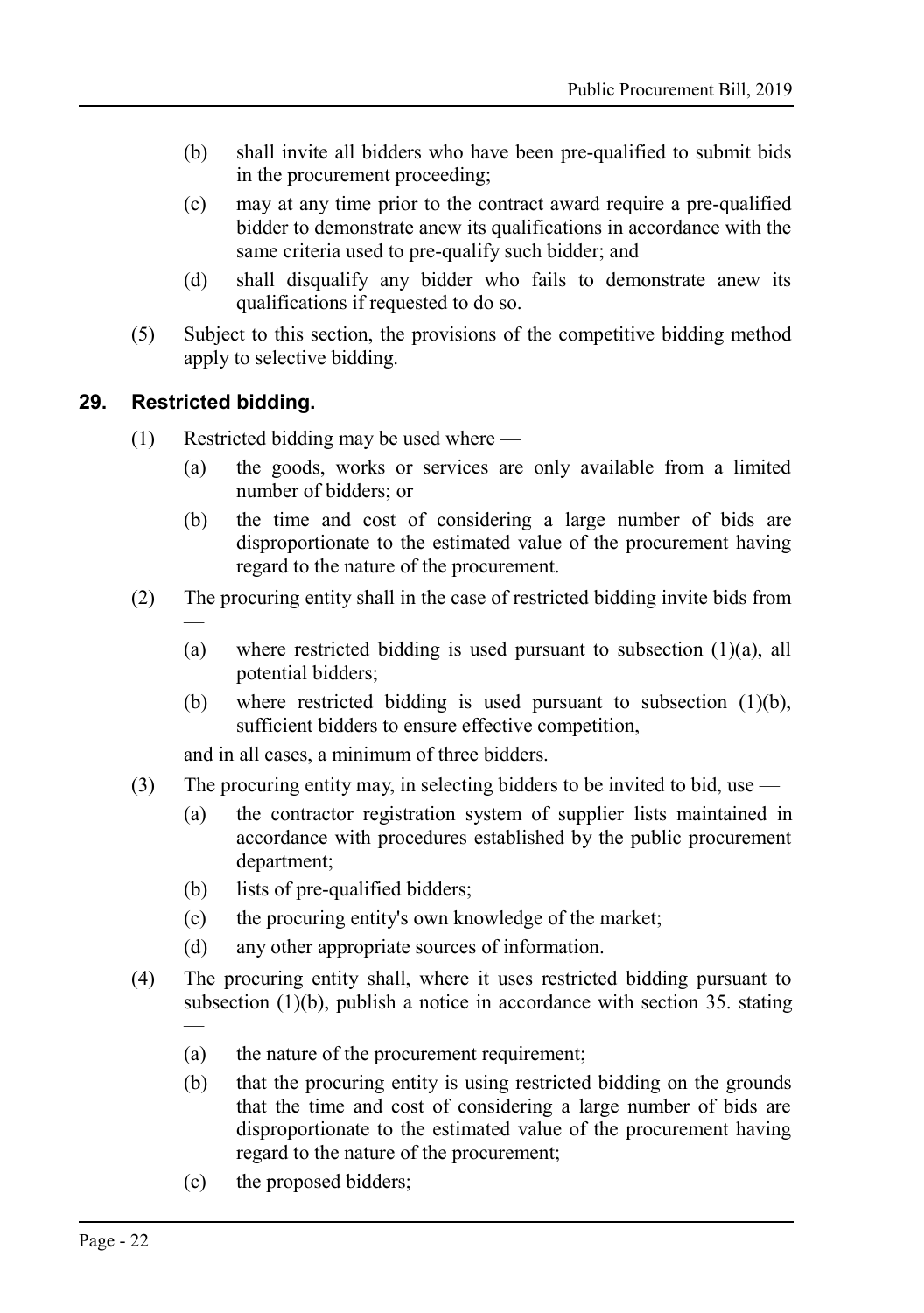- (d) that any potential bidder requiring information on the procurement requirement or wishing to participate in the procurement may contact the procuring entity; and
- (e) the deadline for a request for information or participation in the procurement.
- (5) Subject to this section, the provisions of the competitive bidding method apply to restricted bidding.

#### **30. Limited bidding.**

- <span id="page-22-0"></span>(1) A procuring entity may award a public contract by limited bidding procedure where —
	- (a) no suitable bids have been submitted in response to a competitive or selective bidding procedure and the procuring entity makes the contract subject to the condition that the requirements of the initial tender may not be substantially modified by the bidder;
	- (b) for technical or artistic reasons or for reasons connected with protection of exclusive rights, the contract may be performed only by a particular supplier and no reasonable alternative or substitute exists;
	- (c) for reasons of extreme urgency brought about by events unforeseen by the procuring entity, the products or services could not be obtained in time by means of competitive or selective bidding procedures;
	- (d) the contract is for additional deliveries of goods or services by an original supplier in circumstances where a change of supplier would —
		- (i) compel the procuring entity to procure equipment or services not meeting the requirements of interchangeability with already existing equipment or services procured under the initial procurement; and
		- (ii) cause significant inconvenience or substantial duplication of costs to the procuring entity;
	- (e) the procuring entity procures prototypes or a first product or service developed at its request in the course of and for a specific contract for research, experiment, study or original development;
	- (f) additional services within the objectives of the original bid documentation but not included in the initial contract have, through unforeseen circumstances, become necessary to complete the services described in such documentation and the total value of contracts awarded for such additional services do not exceed fifty per cent of the amount of the initial contract;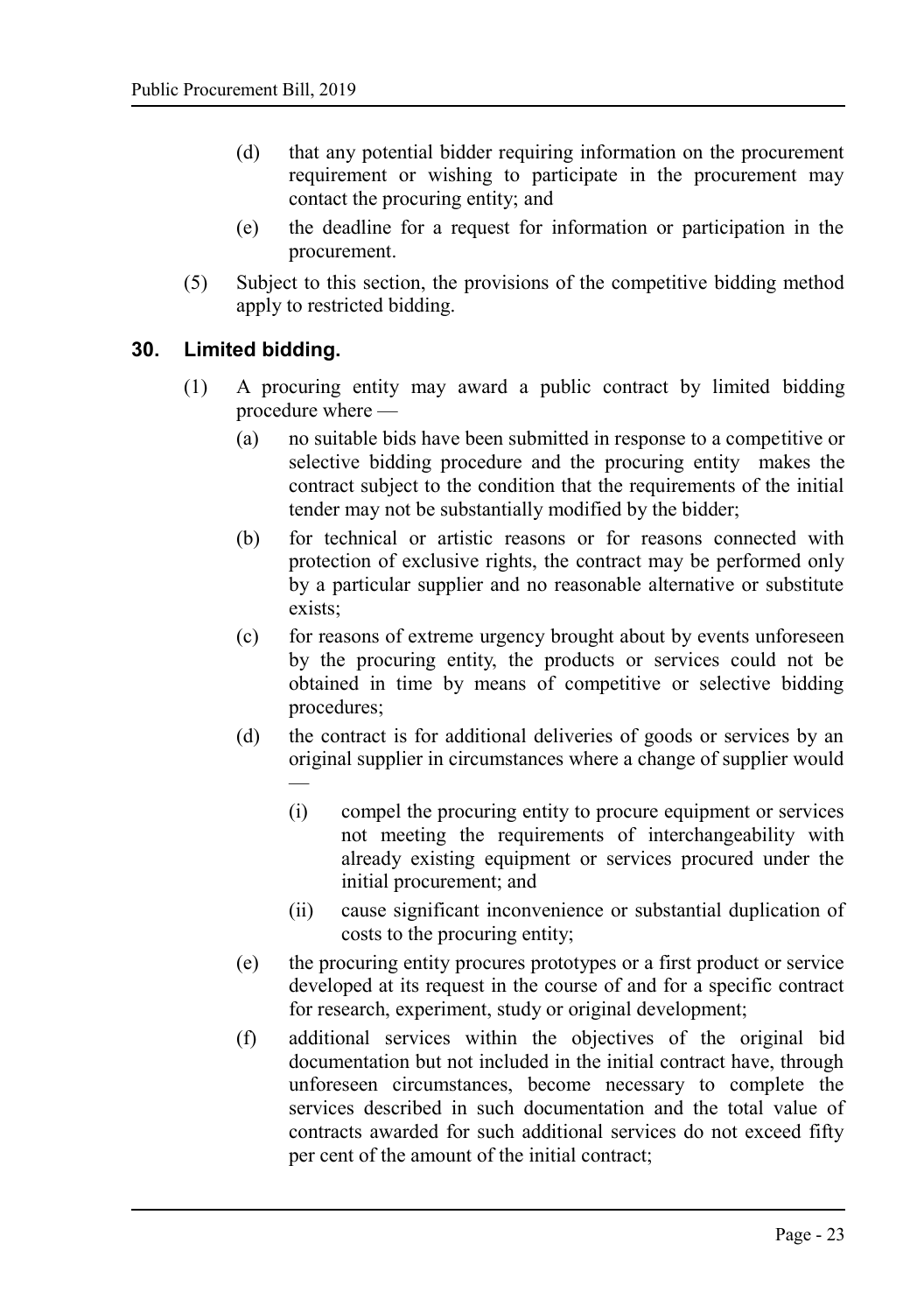- $(g)$  the contract is for new services
	- (i) consisting of the repetition of similar services which conform to a basic project for which an initial contract was awarded following an open or selective procurement method; and
	- (ii) for which the procuring entity has indicated in the notice of intended procurement that a limited procurement method might be used in awarding contracts for such new services;
- (h) the contract is for products purchased on a commodity market; or
- (i) the contract is for purchases
	- (i) made under exceptionally advantageous conditions of unusual disposals which arise only in the very short term such as from liquidations, receiverships or bankruptcies; and
	- (ii) which are not routine purchases from regular suppliers.
- (2) Under the limited bidding method
	- (a) the procuring entity shall prepare a written description of its needs and any special requirements as to quality, quantity, terms and time of delivery, except where circumstances of emergency or extreme urgency render this task impractical because of the time involved;
	- (b) a quotation shall be invited from at least one and, where possible, additional suppliers or contractors;
	- (c) the procuring entity may give a time limit to the bidders to prepare and submit bids or may fix a time limit by mutual agreement with the bidders;
	- (d) the compliance of an offer or offers with the specifications, terms and conditions shall be considered;
	- (e) negotiations to bring down the prices may be carried out if the prices offered are deemed to be excessive or substantially in excess of the prevailing market prices.
- (3) Where a procuring entity awards a public contract by limited bidding procedure in accordance with subsection  $(1)(c)$ , that procuring entity shall —
	- (a) provide written justification of the decision to utilise the procurement method, including the grounds for taking such a decision; and
	- (b) ensure that the procured goods, works or services are distributed in accordance with the urgent need which necessitated the procurement and submit written evidence of the same to the Department.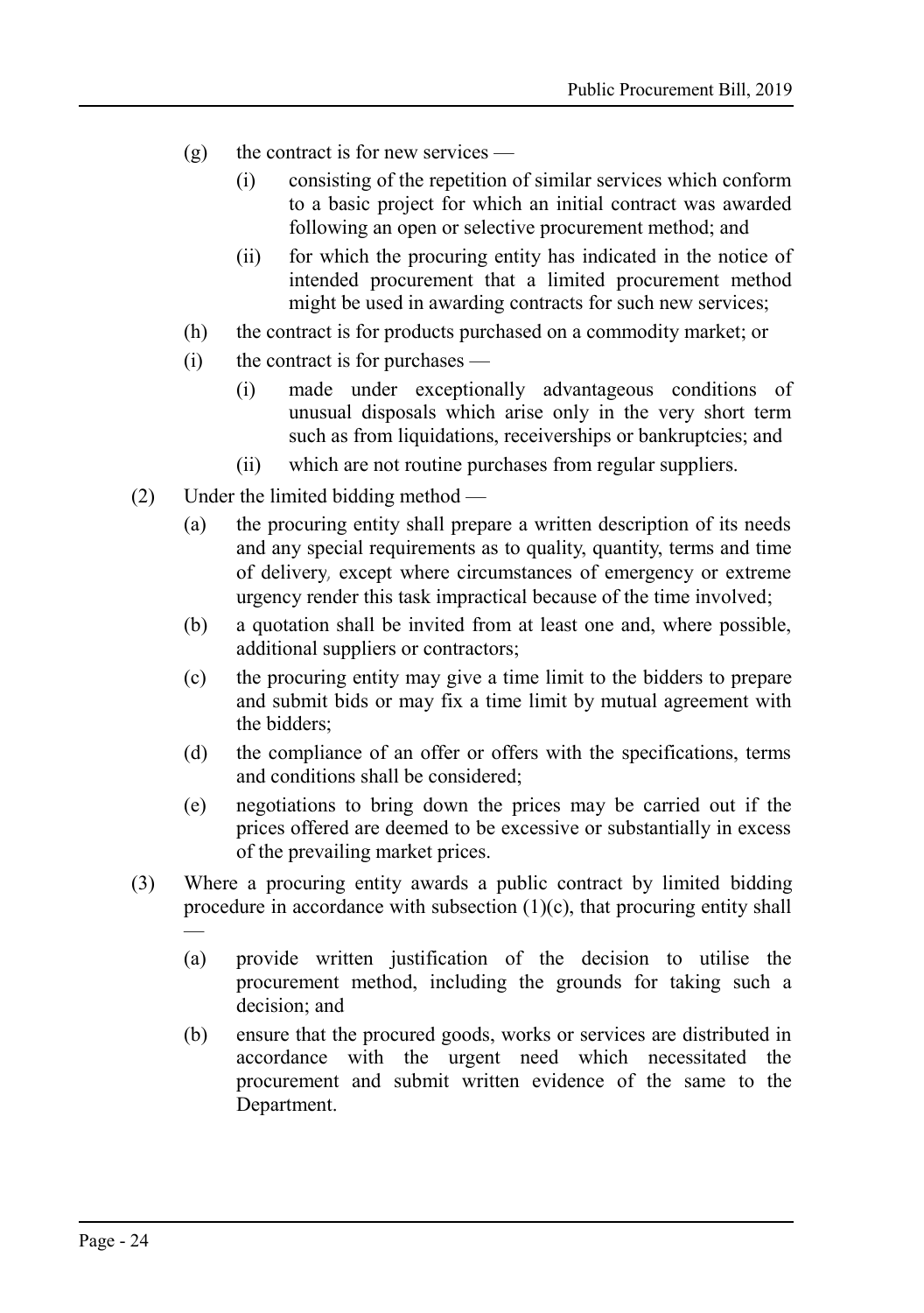#### **31. Request for quotations.**

- <span id="page-24-1"></span>(1) The request for quotations method may be used for the procurement of goods, works and services where —
	- (a) the procurement is for readily available commercially standard goods, not specially manufactured to the particular specifications of the procuring entity and its estimated value does not exceed five thousand dollars;
	- (b) the estimated value of the procurement of works does not exceed ten thousand dollars; or
	- (c) the estimated value of the procurement of services does not exceed five thousand dollars.
- (2) A quotation shall, under the request for quotations method, be requested in writing from as many bidders as practicable and, in all cases, from a minimum of three bidders.
- (3) A request for quotations shall contain a clear statement of the requirements of the procuring entity as to quality, quantity, terms, time of delivery, and any other special requirements.
- (4) Bidders shall be given adequate time to prepare and submit their quotations and each bidder shall be permitted one quotation only which may not be altered or negotiated.
- (5) The procuring entity shall place a purchase order with the bidder providing the lowest-priced quotation meeting the delivery and other requirements of the procuring entity.
- (6) A purchase order shall include
	- (a) the quoted price;
	- (b) the contract number;
	- (c) the name of the contractor or of the supplier;
	- (d) the name of the officer of the contractor or of the supplier who signed the contract;
	- (e) the terms and the date of delivery.

#### **32. Request for proposals.**

- <span id="page-24-0"></span>(1) A procuring entity shall, for the purposes of procuring the services of a consultant —
	- (a) prepare a list of three to six consulting firms comprising, to the greatest extent feasible, consultants of the same category and similar capacity and business objectives;
	- (b) provide the request for proposals for services to the listed firms; and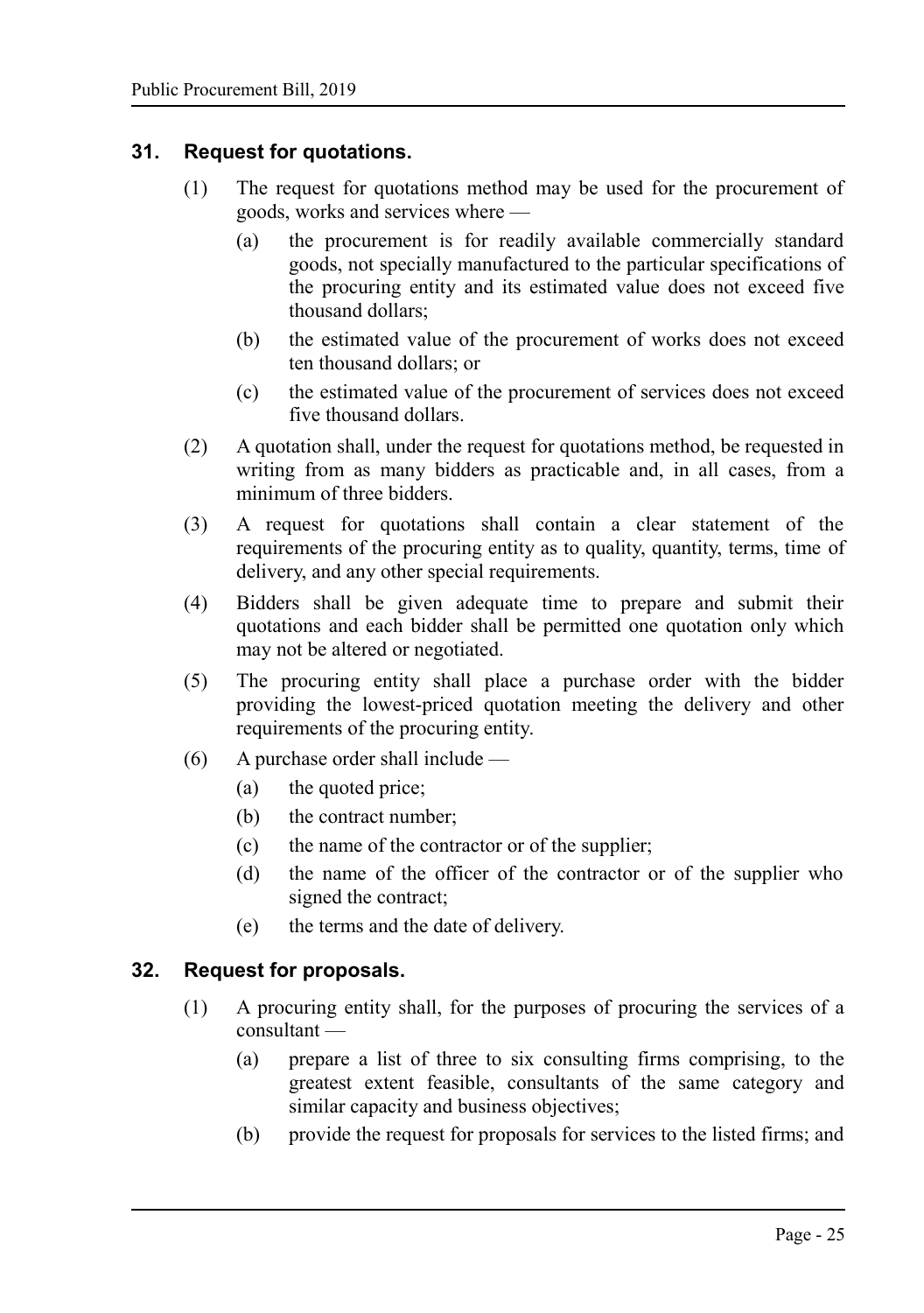- (c) establish the short-list of at least three consulting firms from among those listed firms having the capacity to perform the required services as demonstrated in their submissions.
- (2) The procuring entity shall, where the estimated value of the procurement exceeds one million dollars, prepare the list referred to in paragraph (a) of subsection (1) by inviting expressions of interest through publication of a notice —
	- (a) in the *Gazette;* and
	- (b) where appropriate, in a relevant trade publication or technical or professional journal;
	- (c) by any other electronic means.
- (3) The procuring entity may, where the estimated value of the procurement assignment is lower than one million dollars, prepare the list referred to in paragraph (a) of subsection  $(1)$  —
	- (a) from market knowledge or other sources of information; and
	- (b) in the case of assignments which have an estimated value above fifty thousand dollars but less than one million dollars, or are particularly complex, through the utilization of advertisements.
- (4) The request for proposals shall provide short-listed bidders with the information necessary to enable them to participate in the procurement proceedings and to submit proposals that are responsive to the needs of the procuring entity including —
	- (a) the name and address of the procuring entity;
	- (b) the nature, time frame and location of the services to be provided, terms of reference, required tasks and outputs;
	- (c) the criteria to be used in evaluating and comparing proposals and their relative weights as compared to price;
	- (d) the contractual terms of the procurement and the manner of entry into force of the contract;
	- (e) instructions for preparation and submission of proposals and the place and deadline for submission of proposals;
	- (f) the final selection procedures to be applied;
	- (g) notice of conflict of interest restrictions and anti-fraud and corruption rules, including the grounds for potential debarment from future participation in procurement of goods, service or works that may result from the assignment under consideration; and
	- (h) such matters as may be specified in standard documents issued by the Department.
- (5) The price of a proposal shall be considered by the procuring entity only after completion of the technical evaluation.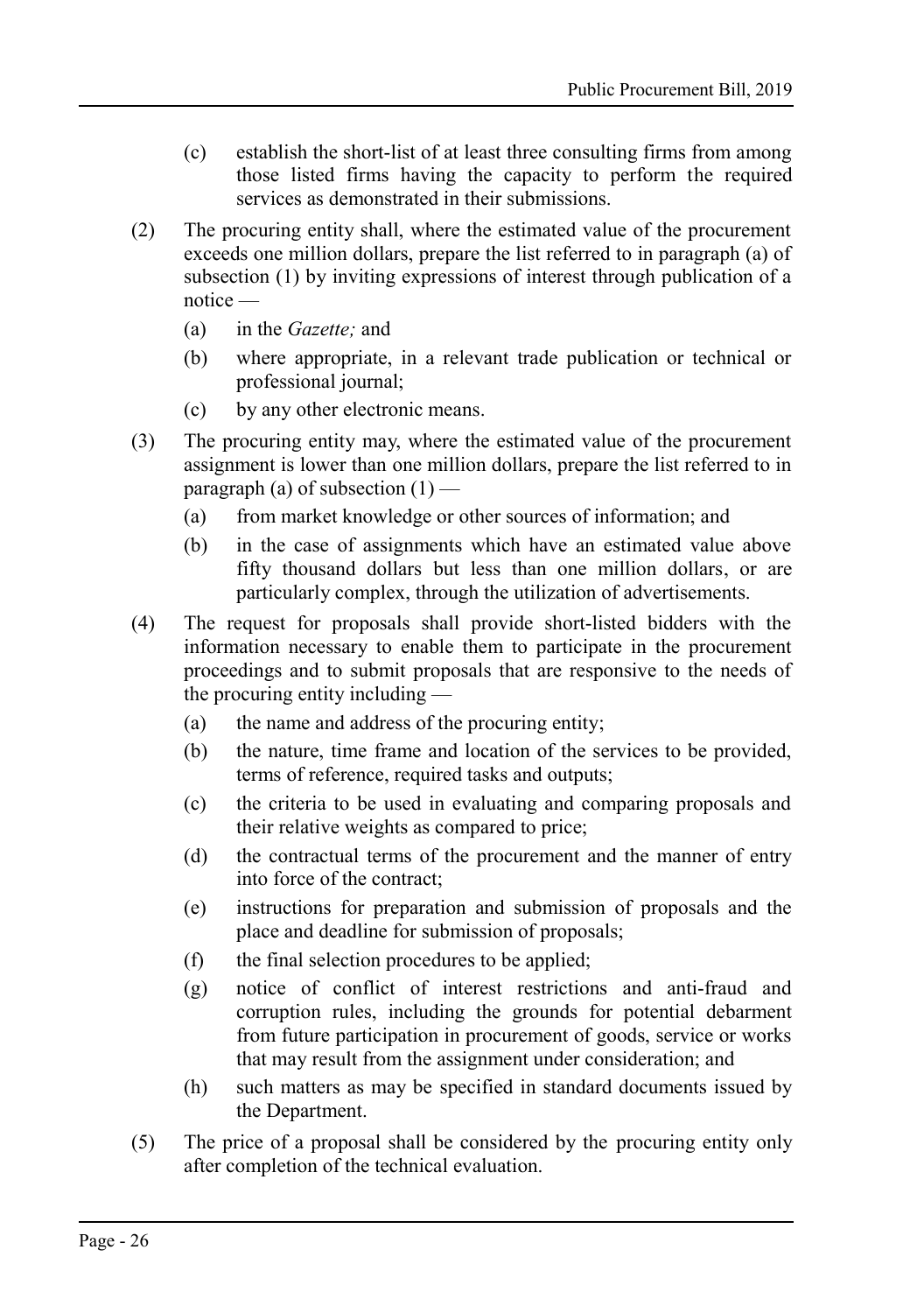#### **33. Prohibition of multiple bids by same beneficial owner.**

- <span id="page-26-2"></span>(1) A procuring entity in reviewing all bids shall ascertain the beneficial ownership of each bidder to ensure that multiple bids from the same beneficial owner does not undermine the bidding process.
- (2) A procuring entity in ensuring that the bidding process is not undermined, may request from a bidder documentation to satisfy the procuring entity that the beneficial ownership of a bidder is independent from all other bidders.
- (3) In the event that it is discovered that
	- (a) multiple bids have been submitted by the same person;
	- (b) there has been a breach of the code of conduct or the trade of inside information by any contractor or supplier; or
	- (c) a bidder is found to be in breach of this subsection or any other provision of this Act,

the procuring entity —

- (i) shall disqualify the bid or bids; and
- (ii) debar the bidder or bidders in accordance with section [70,](#page-51-0) and may continue the process where there are two or more compliant bidders remaining; or
- (iii) cancel the flawed proceedings in its entirety.

## <span id="page-26-1"></span>**PART IV – BIDDING PROCESS**

#### **34. Solicitation documents to state object of procurement.**

- <span id="page-26-0"></span>(1) Each procuring entity shall, in preparing its solicitation documents for a bidding process (hereinafter referred to as "bidding documents"), specify, with respect to the goods, works or services, the —
	- (a) quality;
	- (b) quantity;
	- (c) certification;
	- (d) testing and test methods;
	- (e) qualification criteria for potential bidders; and
	- (f) any other means,

for evaluating the conformity of the performance of the contract to the requirements.

(2) The procuring entity shall in preparing any relevant bidding documents and pre-qualification documents —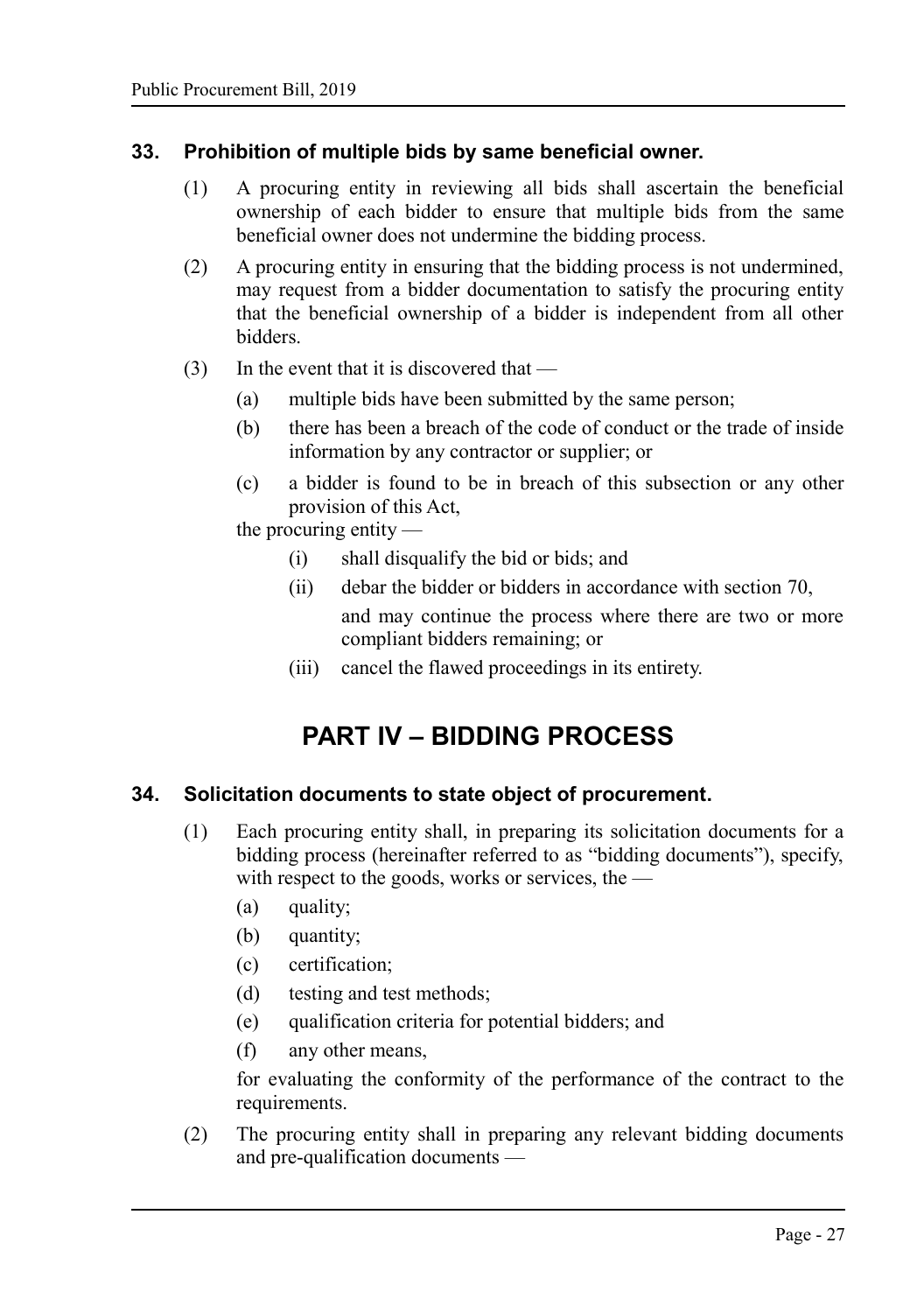- (a) use such templates as may be approved by the Department from time to time, including any manuals or guidance issued by the Department;
- (b) provide descriptive information that does not unnecessarily favour a particular bidder; and
- (c) provide wherever possible, the desired performance or output requirements of the object of the procurement.
- (3) Where bidding documents require technical specifications, the bidding documents shall include —
	- (a) the purpose and objectives of the goods;
	- (b) a full description of the requirement;
	- (c) a generic specification to an appropriate level of detail and such specifications shall include no requirement of or reference to a particular trademark or name, patent, design or type, specific original producer or service provider unless —
		- (i) there is no other practical way of describing the procurement requirements; and
		- (ii) words such as "or equivalent" are included in the specifications:
	- (d) a functional description of the goods, including any environmental or safety features;
	- (e) where appropriate, performance parameters, including outputs, time scales and any indicators or criteria by which satisfactory performance can be measured and judged;
	- (f) process and materials descriptions;
	- (g) dimensions, symbols, terminology language, packaging, marking and labelling requirements;
	- (h) inspection and testing requirements; and
	- (i) any applicable standards.
- (4) The reference to "standards" in subsection (3)(i), is a reference to national standards or international standards.

#### **35. Publication of procurement notice.**

- <span id="page-27-0"></span>(1) A notice of invitation to bid or to pre-qualify in a bidding process, (hereinafter referred to as a "procurement notice") as the case may be, shall be—
	- (a) published in the *Gazette* or in one or more national newspapers of wide enough circulation to reach sufficient bidders to ensure effective competition; and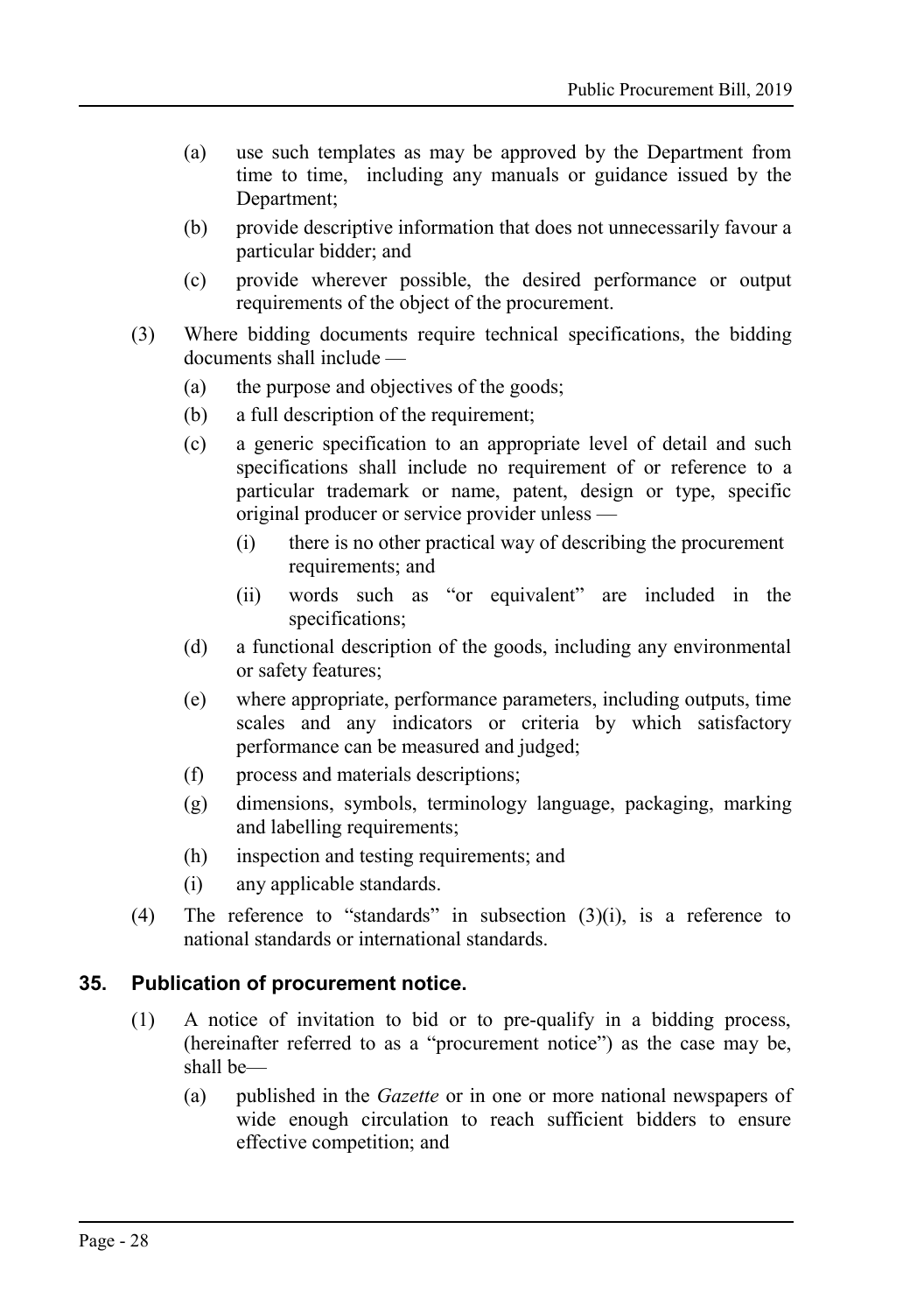- (b) published on the internet, including on any website established by the Department.
- (2) A procuring entity that considers that it is necessary to ensure wide competition —
	- (a) may send a procurement notice, after the date of publication, directly to potential bidders; and
	- (b) shall keep a record of any bidders to whom a procurement notice is sent directly,

and such record shall form part of the procurement record.

- (3) A notice published under subsection (1), as the case may be, shall include information on —
	- (a) the identity and address of the procuring entity and the contact details of the person from whom further information can be obtained;
	- (b) the nature and time-frame of the procurement, including the place of delivery of goods or services and the location of any works;
	- (c) the price of and the manner of obtaining the bidding documents or, where applicable, any pre-qualification documents required;
	- (d) the place and deadline for submission of bids or of applications to pre-qualify;
	- (e) the method of procurement, where appropriate; and
	- (f) such other matters as may be provided in the templates approved by the Department.

## **36. Provision of bidding documents to bidders.**

- <span id="page-28-0"></span>(1) The procuring entity shall provide, immediately after the publication of a procurement notice in accordance with section [35.](#page-27-0) and in a nondiscriminatory manner, the requisite bidding documents —
	- (a) to all potential bidders that respond to the invitation to bid; or
	- (b) in the case of selective bidding, to all bidders that have been prequalified.
- (2) The procuring entity may charge for the bidding documents a price that reflects only the cost of printing and distributing the documents.
- (3) The bidding documents shall provide all the information required in order for bidders to submit bids that are responsive to the needs of the procuring entity, including information —
	- (a) stating the nature and time frame of the procurement, including but not limited to the contractual terms of the procurement, and the manner of entry into force of the contract;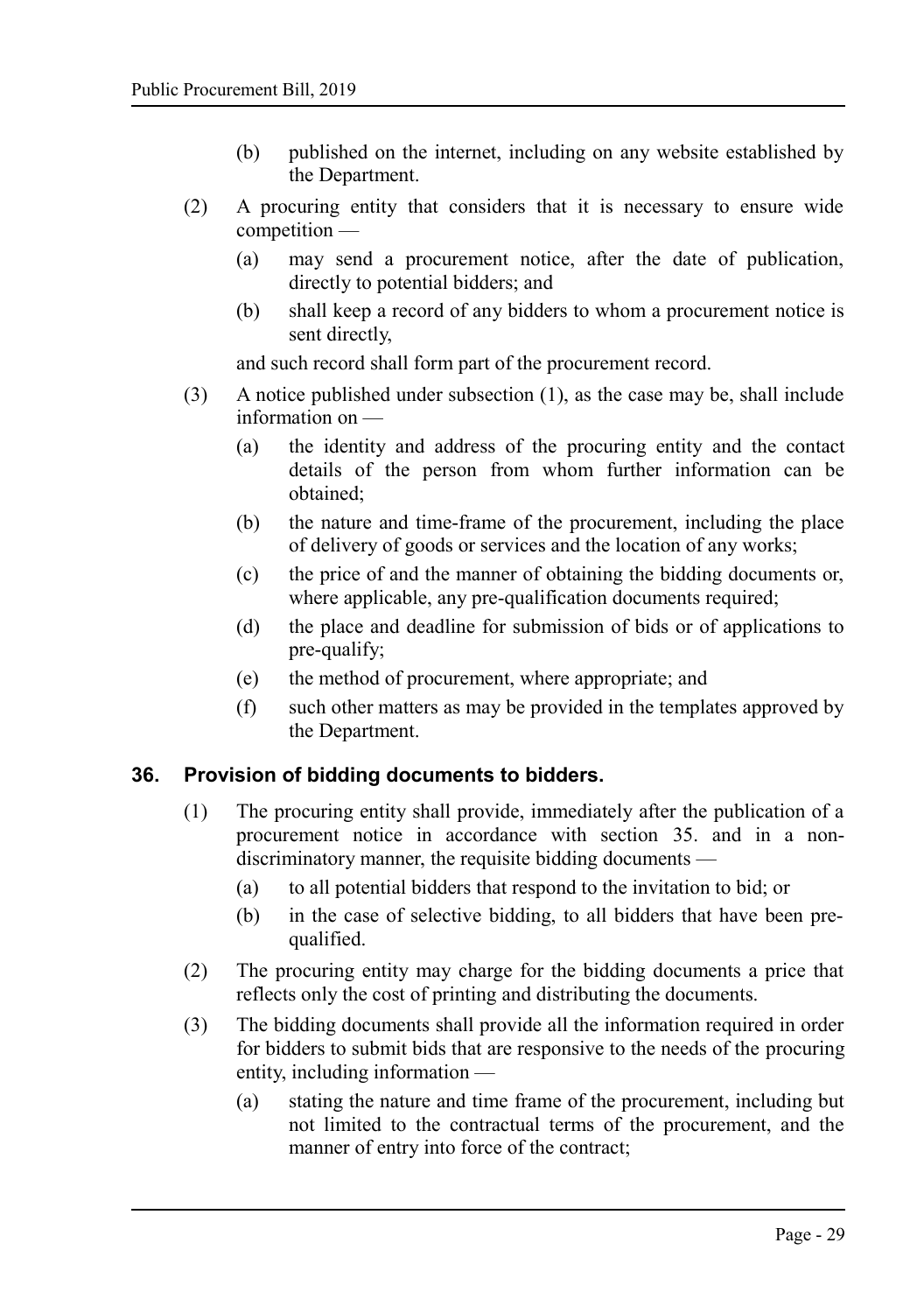- (b) in all cases other than selective bidding, providing the prescribed bidder qualification and documentation requirements in order to secure evidence that a bidder meets the necessary qualification criteria to perform the contract as regards the bidder's —
	- (i) professional and technical qualifications and competence;
	- (ii) financial resources, equipment and other physical facilities;
	- (iii) managerial capability;
	- (iv) experience in the object of the procurement;
	- (v) business reputation; and
	- (vi) personnel;
- (c) on site visits and pre-bid conferences;
- (d) providing instructions for preparation and submission of bids, including the deadline for submission of bids and the time and place of bid opening;
- (e) giving the components to be reflected in the price, the currency or currencies in which the bid price may be stated, and the currency and related exchange rate to be used for comparison of bids;
- (f) providing the criteria and methodology for evaluation of bids and the selection of the successful bidder —
	- (i) quantified in monetary terms;
	- (ii) expressed in the form of pass or fail requirements and, where this is not possible, expressed by relative weights; and
	- (iii) stating that the evaluation criteria for consideration by the procuring entity shall consist only of the —
		- (aa) bid price;
		- (bb) cost of operating, maintaining and repairing the goods or works;
		- (cc) time for delivery of the goods, completion of the works or provision of the services;
		- (dd) functional characteristics of the goods or works;
		- (ee) terms of payment and of guarantees in respect of the goods, works or services;
- (g) stating the preference, if any, for domestic goods and contractors as may be prescribed by the public procurement department;
- (h) on any grouping of goods, works or services into lots and packages and the manner of evaluation of the lots and packages;
- (i) stating whether alternatives to the technical or contractual specifications would be considered and, if so, how those alternatives would be evaluated;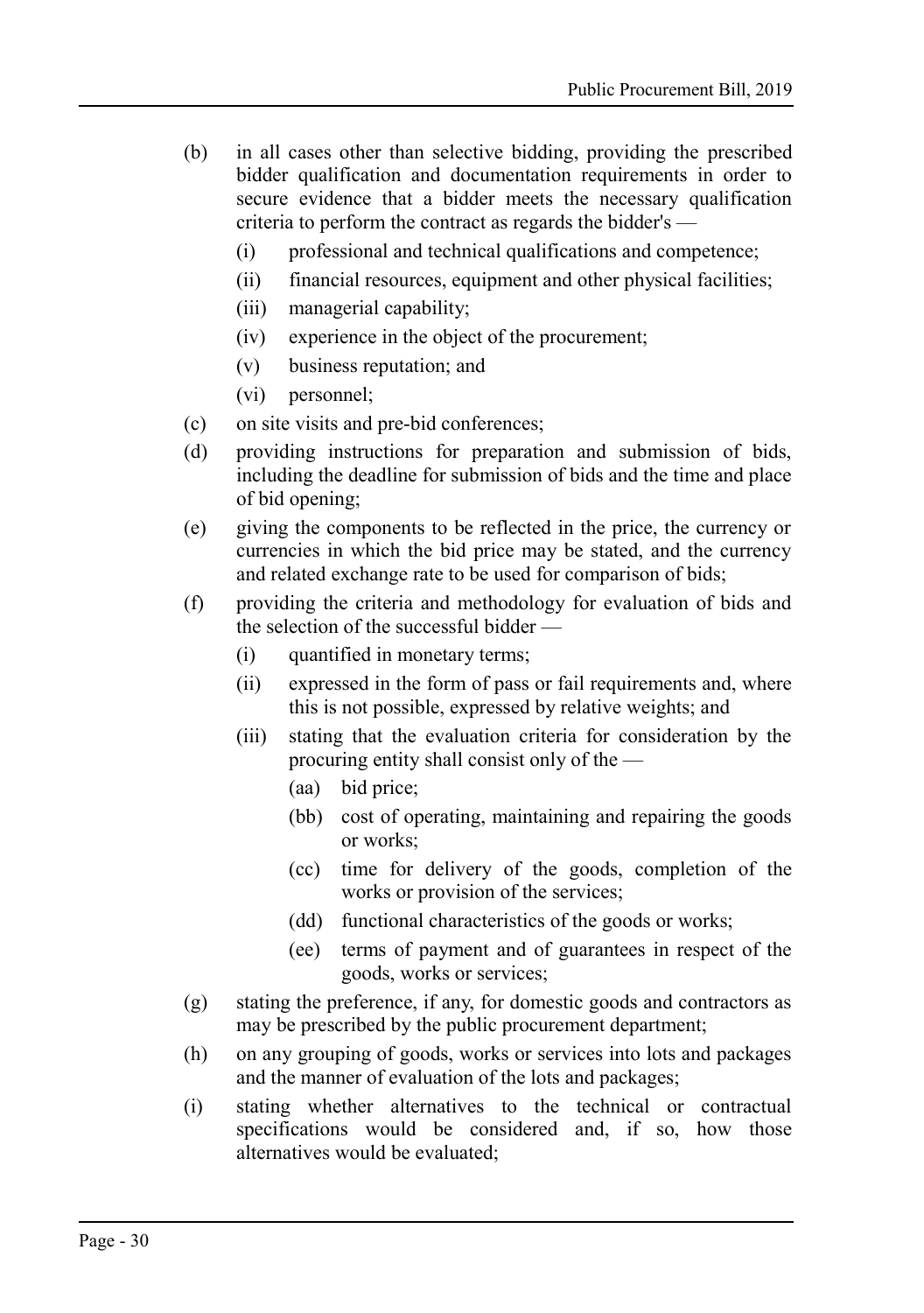- (j) where suppliers are permitted to submit bids for only a portion of the goods, works or services to be procured, providing a description of the portion or portions for which bids may be submitted;
- (k) stating the required validity period of bids;
- (l) providing the amount and acceptable forms of any required bid, performance or other security;
- (m) stating the conditions of contract which will be entered into with the successful bidder;
- (n) providing notice of conflict-of-interest restrictions and anti-fraud and corruption rules;
- (o) stating the manner in which bidders may obtain review of actions, omissions and decisions of the procurement entity; and
- (p) on such other matters as may be prescribed by regulations or in manuals and standard forms issued by the public procurement department.
- (4) The procuring entity shall, for the purposes of subsequent communications with bidders, make a record of the name, postal address, telephone and fax numbers and email address of all persons to whom an invitation to bid is issued and shall file a copy of such record in the procurement documents file.

## <span id="page-30-1"></span>EXPRESSION OF INTEREST

#### **37. Pre-qualification criteria of potential bidder.**

<span id="page-30-0"></span>Subject to section [38\(](#page-31-0)2), a procuring entity may, in order to satisfy the qualification criteria established in the bidding documents, by notice invite potential bidders to express interest in the bidding process by providing evidence of that bidder's—

- (a) technical abilities, in relation to the nature, quantity, importance or use of the works, suppliers or services, by evidence of —
	- (i) experience and reliability;
	- (ii) financial resources, equipment and other physical facilities;
	- (iii) personnel;
	- (iv) managerial capability;
	- (v) possession of the necessary professional and technical qualifications and competence; and
	- (vi) subject to the right of the bidder to protect its intellectual property rights and trade secrets, possession of the requisite intellectual property rights or trade secrets;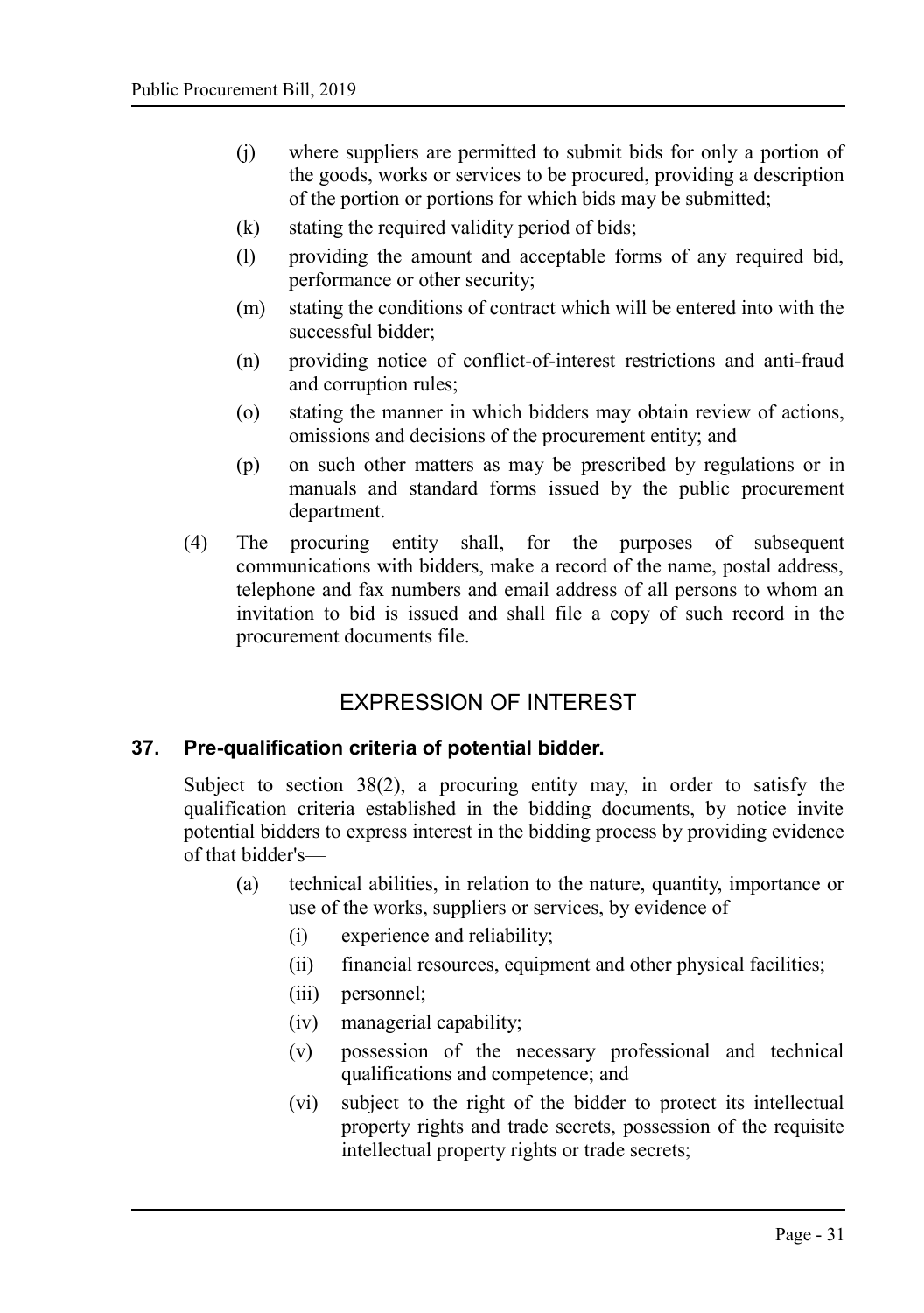- (b) legal capacity to perform the contract furnished by evidence that
	- (i) the bidder has satisfied all the legal requirements to carry on business in The Bahamas and, where the bidder has its headquarters outside The Bahamas, is entitled to carry on business in the foreign jurisdiction;
	- (ii) the bidder is not insolvent, in bankruptcy, in receivership or under liquidation; and
	- (iii) legal proceedings have not been taken, and are not anticipated to be taken, that would materially affect the ability or the legal capacity of the bidder to carry out the contract;
- (c) good standing with the Government and fulfilment of its obligations to pay taxes, levies, license fees and other fees or charges, including national insurance contributions, or conclusion of arrangements satisfactory to the Minister and the National Insurance Board to fulfil such obligations;
- (d) integrity, including evidence that neither the bidder nor any director, officer, manager or supervisor of the bidder has, within a period of three years preceding the date of issuance of the invitation to bid, been —
	- (i) convicted of any criminal offence, whether in The Bahamas or elsewhere —
		- (aa) relating to the bidder's or his professional conduct;
		- (bb) relating to the making of false statements or misrepresentations as to the bidder's or his qualifications to enter into a procurement contract;
		- (cc) involving dishonesty;
		- (dd) under anti-corruption legislation; or
	- (ii) suspended or disbarred by administrative or judicial proceedings from participating in procurements, whether in The Bahamas or elsewhere; or
- (e) or any other documentary evidence to certify the potential bidder's eligibility.

#### **38. Permitted criteria.**

- <span id="page-31-0"></span>(1) The procuring entity shall, in establishing the qualifications referred to in section [37,](#page-30-0) be limited to criteria designed to demonstrate that a bidder possesses —
	- (a) the necessary professional and technical qualifications and competence;
	- (b) financial resources;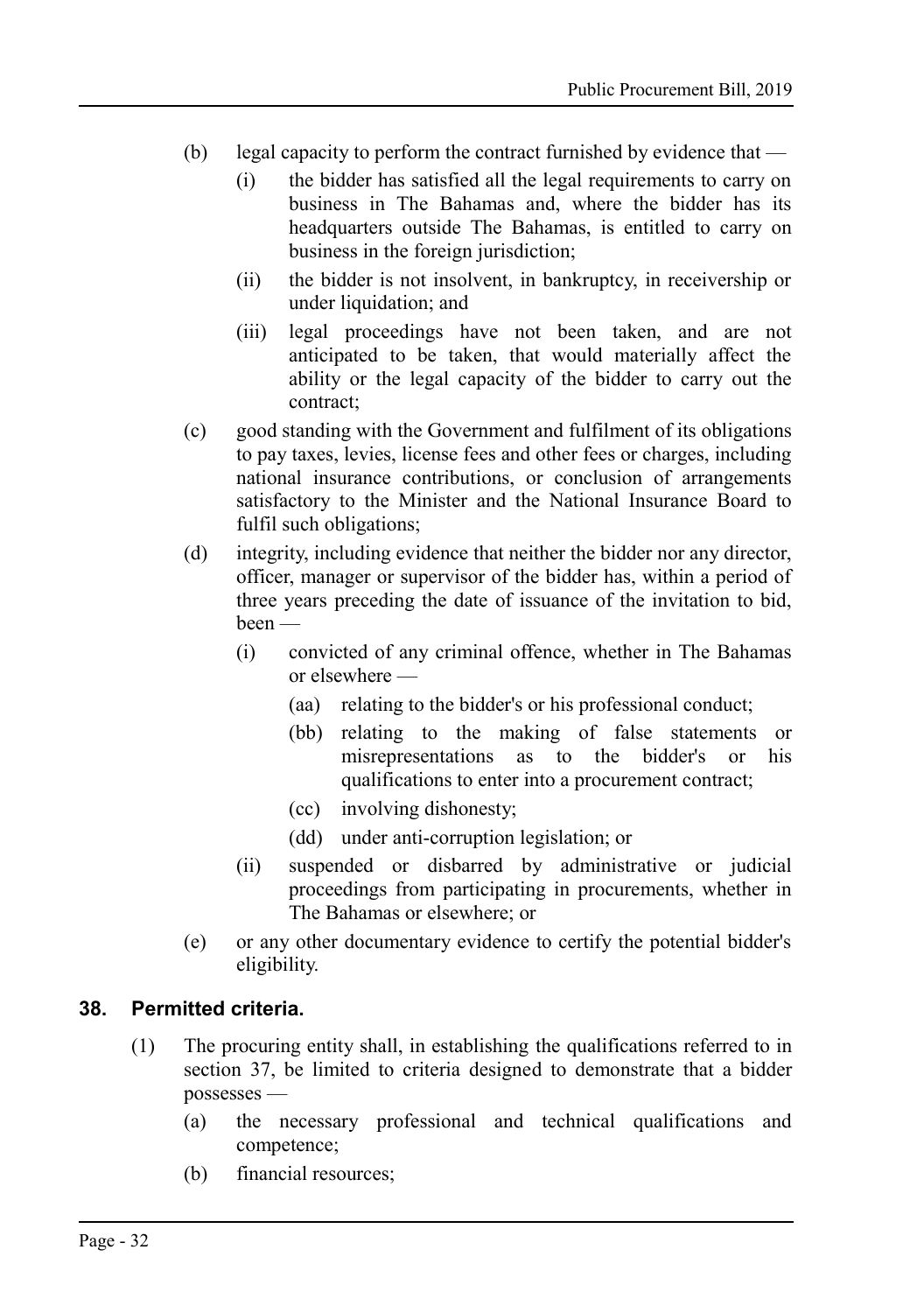- (c) equipment and other physical facilities;
- (d) managerial capability;
- (e) experience in the procurement object;
- (f) business reputation and personnel,

to perform the contract.

- (2) The qualification criteria referred to in subsection (1) shall
	- (a) not be unduly restrictive or designed to reduce competition; and
	- (b) be prepared for each procurement requirement, taking into account the size, complexity and technical requirements of the proposed contract.
- (3) The procuring entity shall not impose any requirement as to qualifications in the invitation to bid other than a requirement specified in sections [37](#page-30-0) and [55.](#page-42-0)
- (4) This section shall govern entry, or the denial of entry, on or to any list or register of suppliers, service providers or contractors held by a procuring entity, and any system of pre-qualification, based on qualification criteria.

## <span id="page-32-2"></span>INVITATION TO BID

#### **39. Invitation to bid.**

- <span id="page-32-1"></span>(1) Where a method of procurement does not require a procurement notice, the procuring entity shall issue an invitation to bid.
- (2) An invitation to bid shall include
	- (a) bidding documents in accordance with section [34;](#page-26-0)
	- (b) the information required under section [35\(](#page-27-0)4); and
	- (c) requirements regarding
		- (i) minimum bidding requirements;
		- (ii) alternative bids;
		- (iii) provision of performance security;
		- (iv) domestic preference; and
		- (v) provision of bid security.

#### **40. Minimum bidding periods.**

- <span id="page-32-0"></span>(1) All bidding documents shall be made available upon publication of the invitation to bid.
- (2) Except for limited bidding, the bidding period shall commence on the date of the first publication and shall finish on the date of the bid submission deadline.
- (3) The minimum bidding period shall be, in respect of  $-$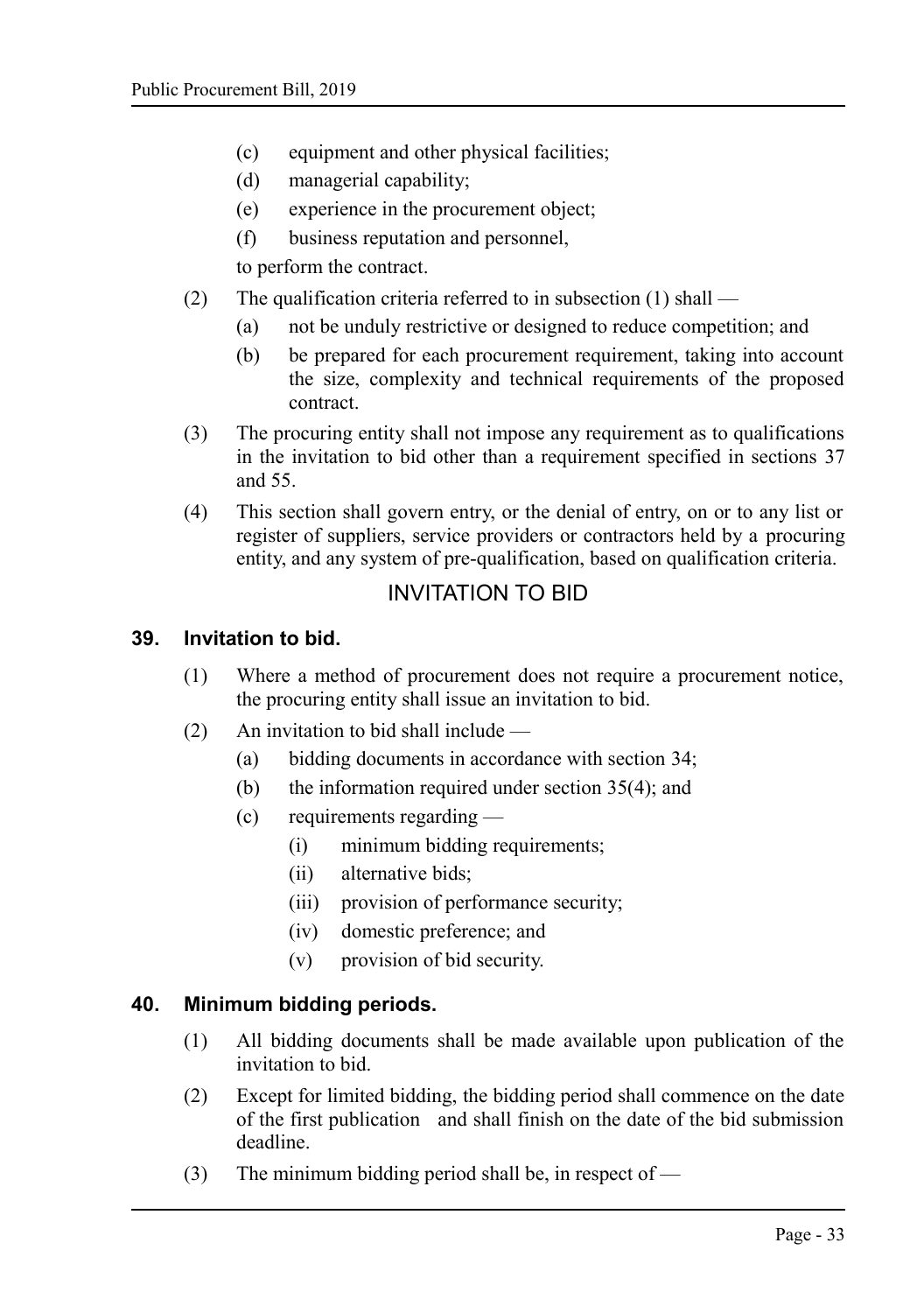- (a) competitive bidding, thirty calendar days;
- (b) international competitive bidding, forty-five calendar days;
- (c) selective bidding, twenty calendar days;
- (d) restricted bidding, twenty calendar days;
- (e) selective international competitive bidding, thirty calendar days; and
- (f) restricted international competitive bidding where section [31\(](#page-24-1)b) applies, thirty calendar days.
- (4) All bidders shall, in selective bidding, be given a minimum of thirty calendar days following the publication of a notice to pre-qualify to submit their pre-qualification applications.
- (5) A procuring entity shall, in determining the appropriate bidding period for each requirement, take into account in addition to the minimum bidding period —
	- (a) the time required for preparation of bids, having regard to the level of detail required and the complexity of the bids;
	- (b) any need for bidders to submit authenticated legal or similar documents as part of their bids and the time required to obtain such documents;
	- (c) the location of potential bidders and the time required to obtain the bidding documents and for the delivery and submission of bids to the procuring entity; and
	- (d) any restrictions relating to the time the goods, works or services are required.

#### **41. Alternative bids.**

- <span id="page-33-0"></span>(1) Alternative bids shall not, except where specifically indicated in the bidding documents, be permitted.
- (2) A procuring entity may permit alternative bids where it is anticipated that bidders may be able to offer goods, works or services which, although they do not conform precisely to the description of requirements, meet the objectives of the procurement in an alternative manner.
- (3) Alternative bids may be permitted
	- (a) in areas of rapidly changing technology or where a need could be satisfied in a number of different ways; and
	- (b) where the procuring entity wishes to encourage cost efficient and technically innovative approaches by bidders.
- (4) The bidding documents shall, where alternative bids are permitted, state that the alternative bid does not need to conform precisely to the description of requirements but the bid must —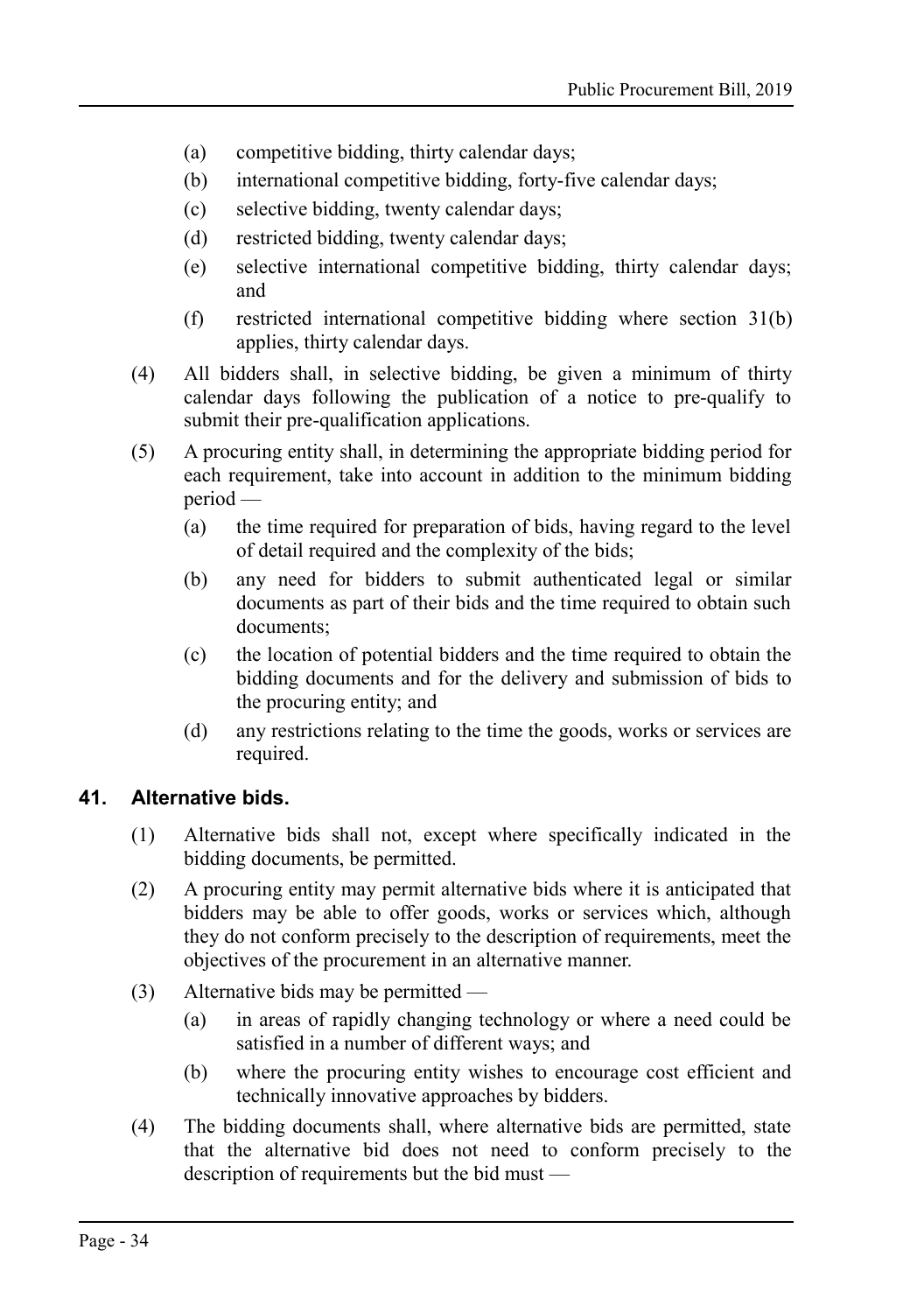- (a) meet the objectives or performance requirements prescribed in the description of requirements;
- (b) be substantially within any delivery or completion schedule, budget and other performance parameters stated in the bidding documents; and
- (c) clearly state the benefits of the alternative bid over any solution which conforms precisely to the description of requirements in terms of technical performance, price, operating costs or any other benefit.

#### **42. Domestic preferences.**

- <span id="page-34-1"></span>(1) A margin of domestic preference may be applied to eligible bids —
	- (a) where so indicated in the bidding document; and
	- (b) strictly in accordance with any rules or schemes for domestic preference issued through circulars by the Department.
- (2) All bidding documents and Department circulars permitting a margin of domestic preference to be applied to eligible bids shall clearly state the —
	- (a) eligibility requirements for the margin of preference in terms of ownership, location of bidder or production facilities, origin of labour, raw materials or components, extent of sub-contracting or association with local partners, or any other relevant factor;
	- (b) documentation required as evidence of eligibility for the margin of preference; and
	- (c) percentage of the margin of preference and the manner in which it will be applied during the evaluation.
- (3) The percentage of domestic preference permitted in schemes issued by a Department circular shall be between five and ten per cent and may be reviewed annually by the Department.
- (4) Every procuring entity shall endeavour to allocate no less than ten per cent of its overall procurements to MSMEs in accordance with any rules or schemes for domestic preference issued through circulars by the Department.

#### **43. Performance security.**

<span id="page-34-0"></span>(1) A procuring entity may request a performance security to secure the contractor's obligation to fulfil the contract and shall set out in the bidding documents and the contract the requirements for such performance security.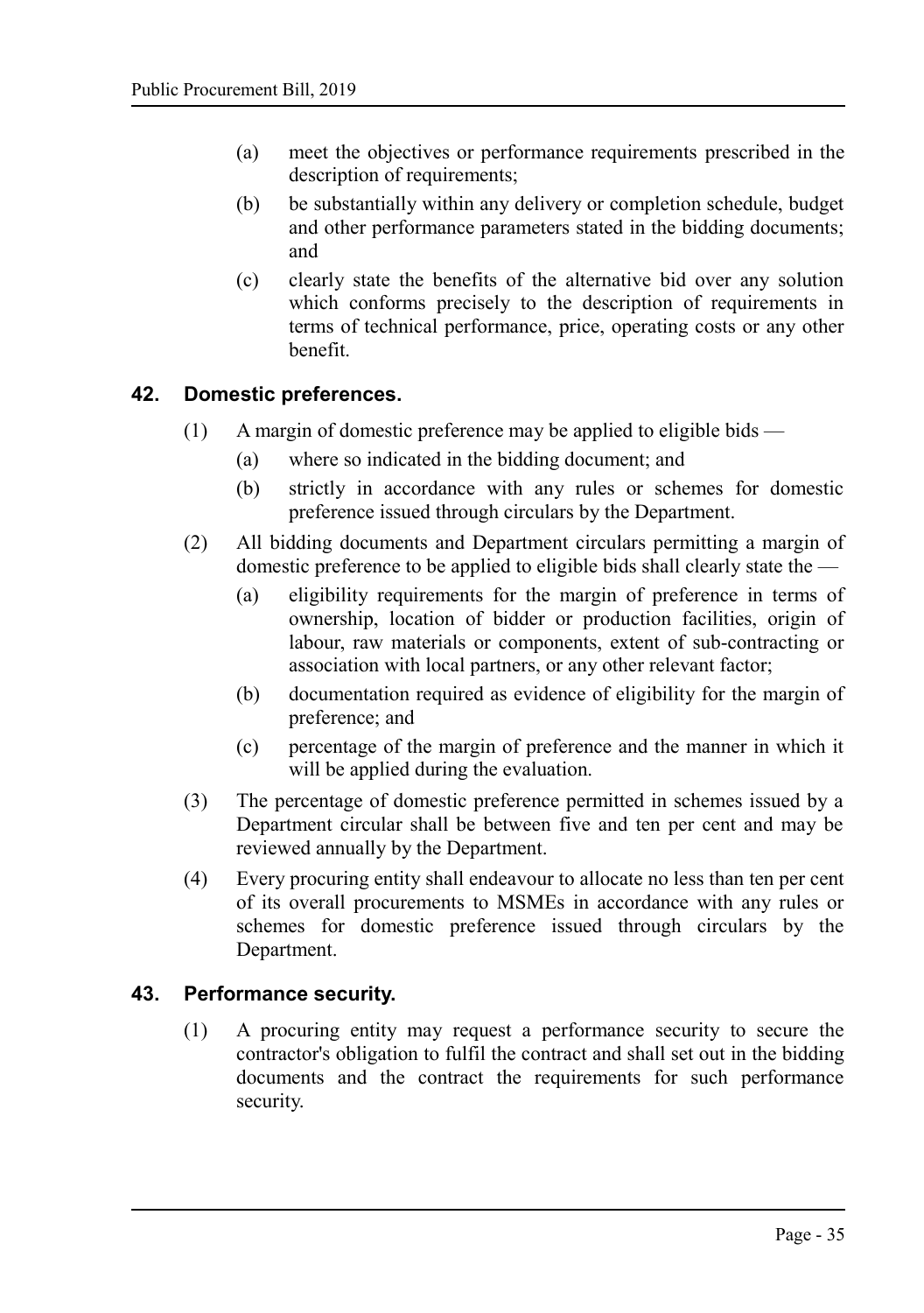- (2) The value of a required performance security shall be no more than ten per cent of the contract value and may be expressed either as a fixed amount or as a percentage of the contract value.
- (3) The procuring entity shall, in determining the amount of performance security required, take into account —
	- (a) the cost to the contractor of obtaining a performance security;
	- (b) the value of the contract;
	- (c) the risk of a contractor failing to fulfil his contractual obligations; and
	- (d) the extent of protection offered to the procuring entity through alternative means, such as payment retentions.
- (4) The value of a performance security may, where appropriate, be progressively reduced in line with the contractor's progress in delivering or completing the goods, works or services to which the security relates.
- (5) The bidding documents and contract shall state that the performance security must —
	- (a) be in accordance with the format and wording provided in the bidding documents;
	- (b) be in a form acceptable to the procuring entity;
	- (c) where the security is issued by a financial institution, be from an institution acceptable to the procuring entity; and
	- (d) be valid for the period prescribed in the contract.
- (6) The conditions for forfeiture of the performance security shall be specified in the contract.
- (7) The procuring entity shall authorise the release of the performance security promptly to the contractor upon —
	- (a) completion of all the contractor's contractual obligations which are subject to the security; or
	- (b) termination of the contract for a reason that is not attributable to any fault of the contractor.

#### **44. Bid security.**

- <span id="page-35-0"></span> $(1)$  A procuring entity —
	- (a) may require a bid security in order to deter non-compliant bids and encourage bidders to fulfil the conditions of their bids; and
	- (b) shall include in the bidding documents any requirement for a bid security.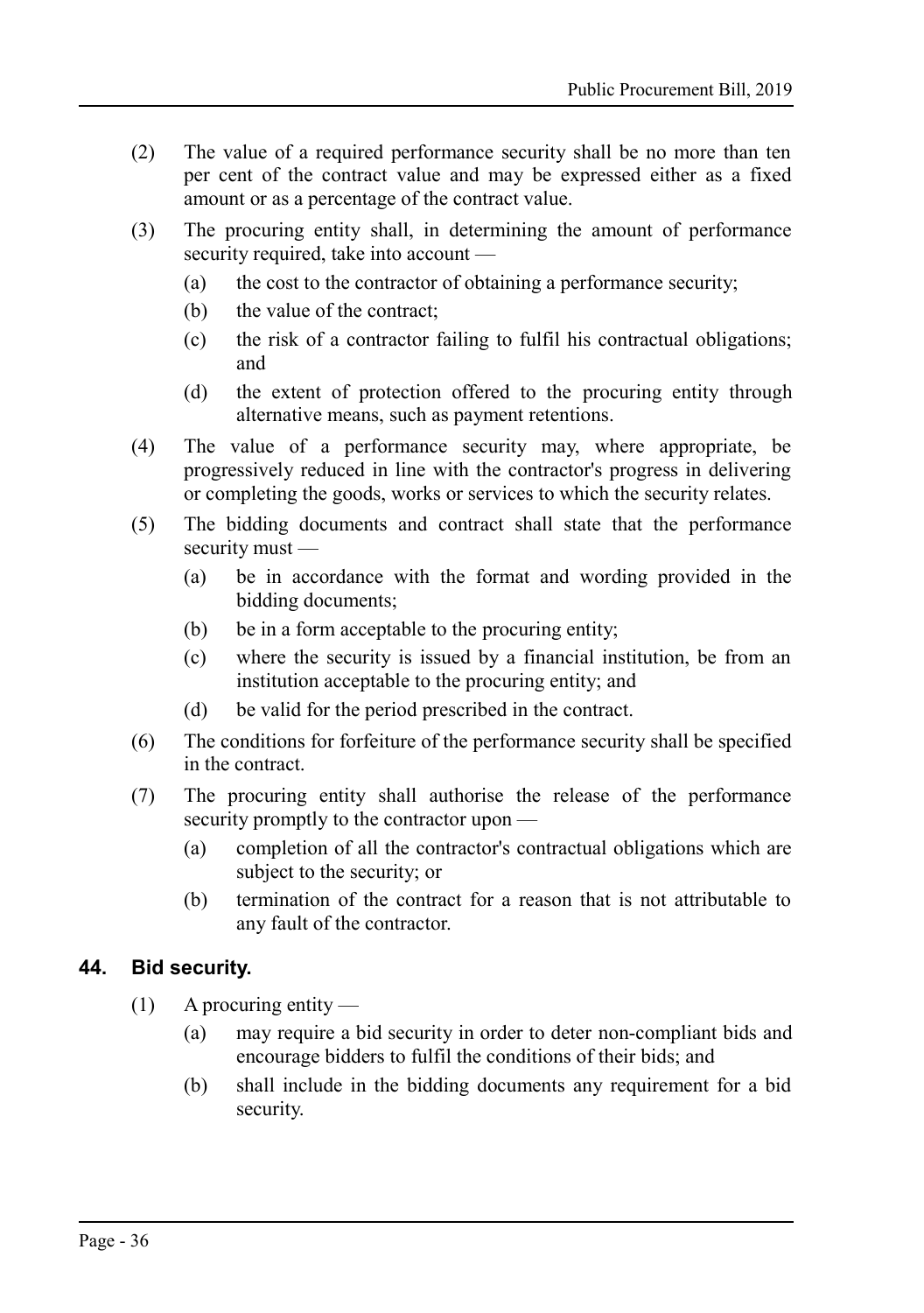- (2) The value of a required bid security shall be expressed as a fixed amount and not as a percentage and such amount shall be between two and five percent of the estimated value of the contract.
- (3) The procuring entity shall, in determining the amount of bid security required, take into account the —
	- (a) cost to bidders of obtaining a bid security;
	- (b) estimated value of the contract;
	- (c) risk of bidders failing to fulfil the conditions of their bids; and
	- (d) need for the amount of the bid security to be high enough to deter irresponsible bids but not so high as to discourage competition.
- (4) The bidding documents shall state that a bid security must be  $-$ 
	- (a) in accordance with the format and wording provided in the bidding documents;
	- (b) in a form acceptable to the procuring entity, including  $-$ 
		- (i) cash;
		- (ii) a bank guarantee;
		- (iii) an equivalent instrument, such as a security issued by a insurance company or stand-by letter of credit;
		- (iv) property pledged by the bidder; or
		- (v) an alternative form acceptable to the procuring entity including a form permitted under schemes authorised by Department to facilitate access to securities by small enterprises;
	- (c) in the case of instruments issued by financial institutions, from an institution acceptable to the procuring entity; and
	- (d) valid for a period of twenty-eight days after the expiry of the bid validity period, or for such other period as may be prescribed in the bidding documents.
- (6) A procuring entity may forfeit a bid security only where there is a
	- (a) modification or withdrawal of a bid after the deadline for submission of bids and during its period of validity;
	- (b) refusal by a bidder to accept a correction of an arithmetical error appearing on the face of the bid;
	- (c) failure by the successful bidder to sign a contract in accordance with the terms set forth in the bidding documents; or
	- (d) failure by the successful bidder to provide a security for the performance of the contract if required to do so by the bidding documents.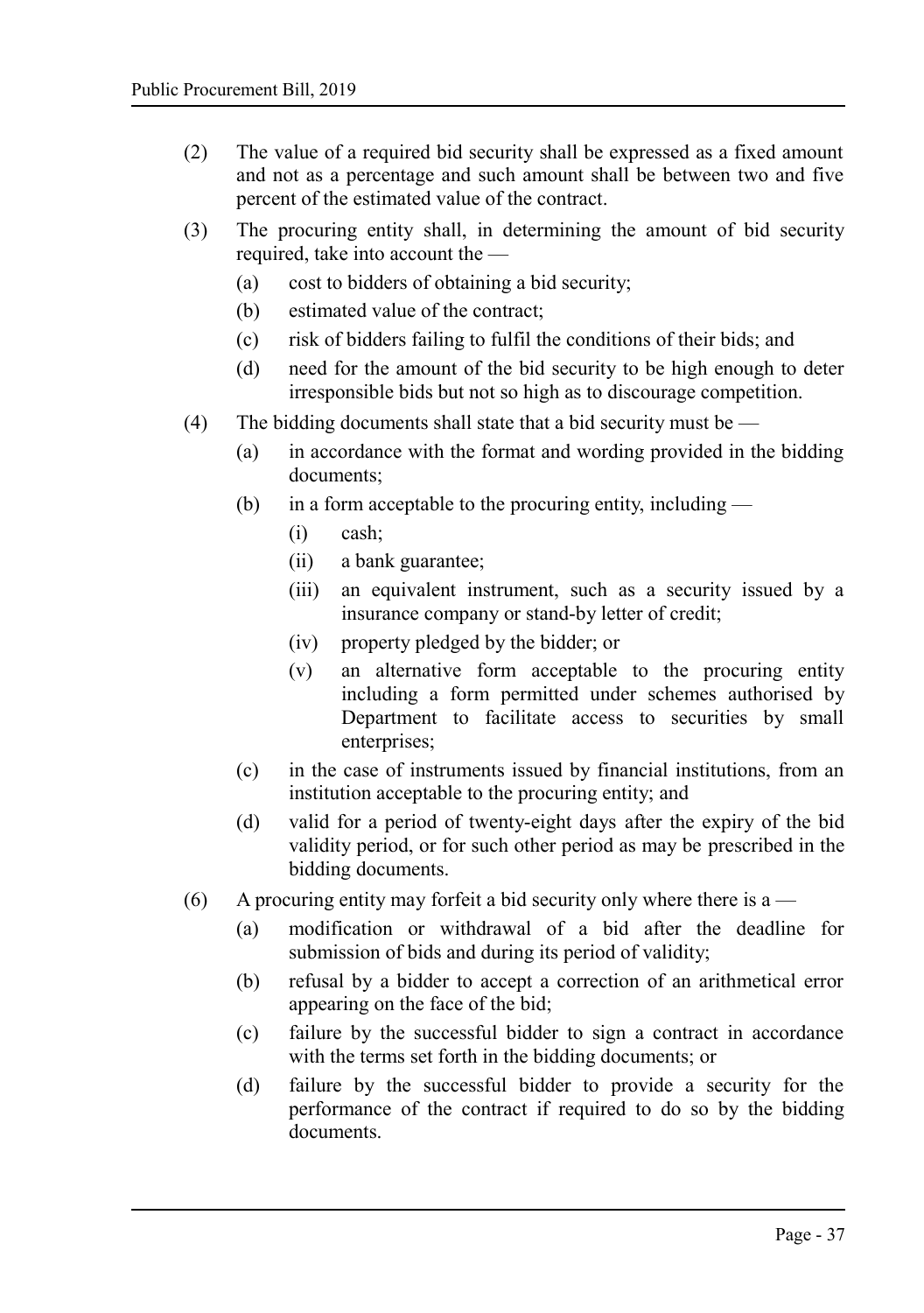- (7) A procuring entity shall authorise the release of a bid security promptly to an unsuccessful bidder upon the earlier of the —
	- (a) expiry of the term of the security; or
	- (b) formation of a contract with the successful bidder and submission of any required performance security.
- (8) The bid security of a successful bidder shall not be authorised for release until a performance security, if required, has been received.

#### **45. Request for proposals award, quality and cost selection.**

- <span id="page-37-2"></span>(1) The selection of the successful proposal in a request for proposals method shall, as appropriate, be based on the —
	- (a) technical quality of the proposal, the consultant's relevant experience, the expertise of its staff, the proposed work methodology, and the price of the proposal;
	- (b) quality of the technical proposal submitted within a predetermined fixed budget; or
	- (c) best financial proposal submitted by the candidates that have obtained an acceptable technical score pre-disclosed in the request for proposals.
- (2) The method of selection and the criteria to be applied shall be set out in detail in the request for proposals.
- (3) A consultant may be selected exclusively on the basis of the technical quality of the proposal where —
	- (a) the head of the procuring entity has approved the use of such method; and
	- (b) the services
		- (i) are of an exceptionally complex nature;
		- (ii) will have a considerable impact on future projects or national economy; or
		- (iii) may lead to the submission of proposals which are difficult to compare.

## <span id="page-37-1"></span>BID OPENING

## **46. Bid opening.**

<span id="page-37-0"></span>(1) Bids shall be opened or accessed electronically, as the case may be, by the procurement unit, tender committee or the Board, as appropriate, at the time and place indicated in the bidding documents and the time of bid opening shall coincide with or follow immediately after the deadline for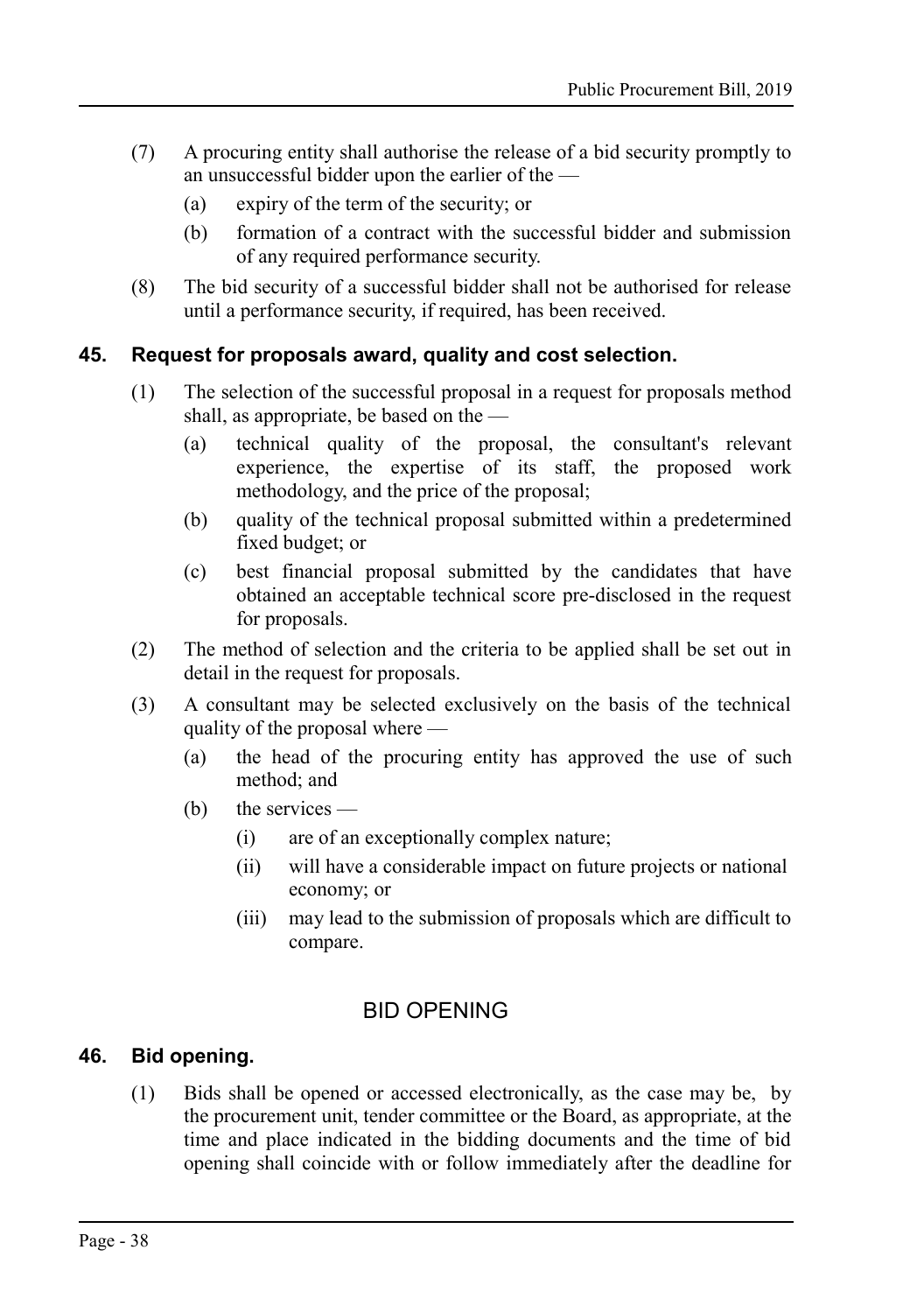submission of bids, allowing a minimum time interval for logistical reasons.

- (2) Bidders or their representatives may attend the bid opening and the procurement unit, tender committee or the Board, as the case may be, shall cause to be read out loud and recorded —
	- (a) the name of each the bidder;
	- (b) the total amount of each bid;
	- (c) any discounts or alternatives offered; and
	- (d) the presence or absence of any required bid security or essential supporting documents.
- (3) A copy of the record shall be made available to any bidder on request.
- (4) No decision regarding the disqualification or rejection of a bid shall be taken or announced in the bid opening session.
- (5) A bidder shall not, after the opening of the bids and until the preliminary decision on award has been notified to the successful bidder, make any unsolicited communication to the procuring entity or the Board or attempt in any way to influence the examination and evaluation of the bids.

#### **47. Submission of bids.**

- <span id="page-38-1"></span>(1) A bid shall be submitted before the deadline for submission of bids in written form, duly signed and sealed, in an envelope or electronically, whichever method has been specified.
- (2) Bids received after the deadline for submission of bids shall be returned unopened or denied electronic access.
- (3) Invitations for pre-qualification and bidding documents shall permit the submission of applications to pre-qualify or bids by hand or mail, or by courier or electronically.
- (4) Bids shall remain valid for the period of time indicated in the bidding documents but modification or withdrawal of a bid during the bid validity period shall be subject to forfeiture of the bid security.
- (5) The procuring entity shall not extend, or be deemed to have extended, the validity period of a bid without the written agreement of the bidder concerned and, where a bidder agrees in writing to an extension of the validity period of its bid, the bid security where such security was required shall also be correspondingly extended.

#### **48. Confidentiality.**

<span id="page-38-0"></span>Notwithstanding any law to the contrary, information relating to the content of pre-qualification applications and bids, or the examination, clarification,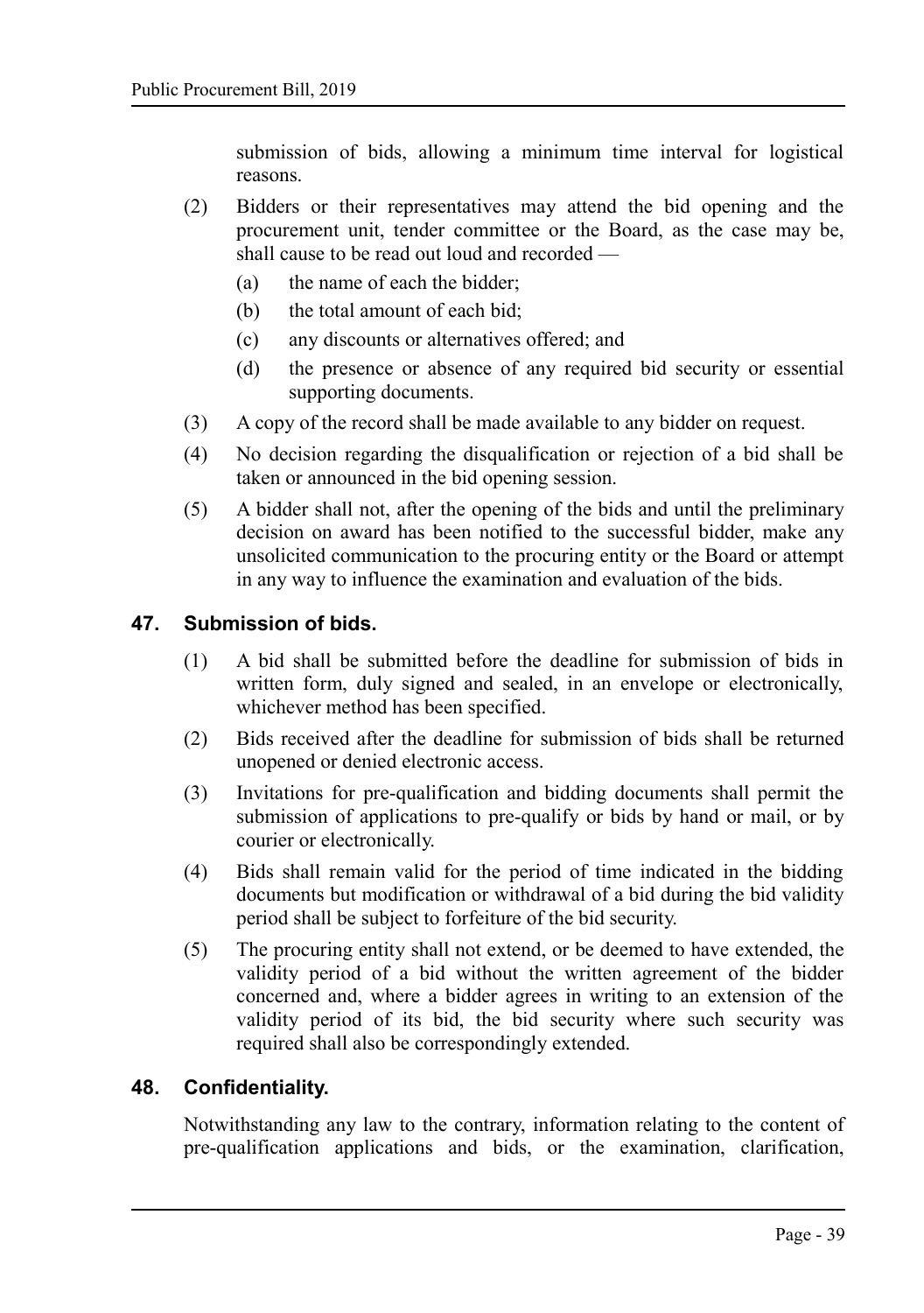evaluation and comparison of bids, shall not be disclosed by the procuring entity  $to -$ 

- (a) suppliers or contractors; or
- (b) any other person not involved officially in the examination, evaluation or comparison of bids or in making the decision whether a bid should be accepted.

## <span id="page-39-1"></span>EXAMINATION AND EVALUATION OF BIDS

#### **49. Examination and evaluation of bids.**

- <span id="page-39-0"></span>(1) The procuring entity shall, following the opening of bids, examine the bids in order to determine whether —
	- (a) bids are complete and have been properly signed by the bidder or bidding entity;
	- (b) required documents to establish the legal validity of the bidder or the bidding entity and required bid security have been furnished; and
	- (c) bids are substantially responsive to the technical specifications and contract conditions set forth in the bidding documents.
- (2) A bid shall be rejected and excluded from further evaluation and comparison where the bid is —
	- (a) not complete or properly signed;
	- (b) not accompanied by a bid security in the prescribed form where such security is required;
	- (c) not accompanied by requested supporting documents including but not limited to business registration certificates, business licences and tax receipts; or
	- (d) substantially non-responsive to the technical specifications or contract conditions or to other critical requirements in the bidding documents.
- (3) In selective bidding, a bid received from an entity other than the prequalified bidders shall be rejected and excluded.
- (4) Bids not excluded from consideration pursuant to subsection (2) shall be evaluated in accordance with the criteria and methodology stated in the bidding documents.
- (5) The procuring entity
	- (a) may seek clarification in writing from any bidder to facilitate evaluation;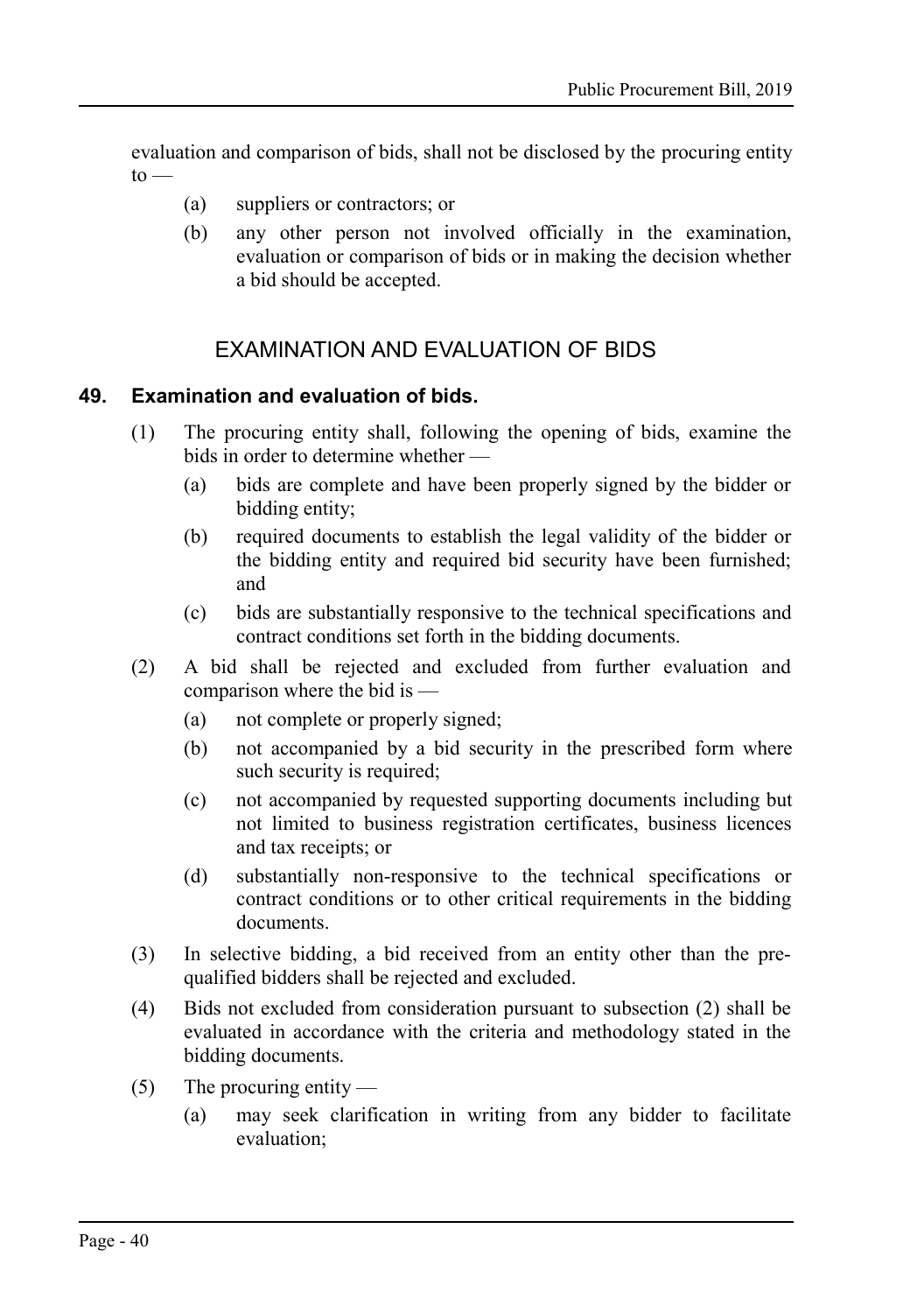- (b) shall not ask or permit a bidder to change the price or any other aspect of the bid; and
- (c) where a bidder amends its bid in any manner, shall reject the bid and forfeit the bid security.
- $(6)$  In a bid
	- (a) the amount in words shall, where there is a discrepancy between figures and words, prevail; and
	- (b) where a discrepancy is due to misplacement of decimal point, the mistake shall be rectified and the bidder notified.
- $(7)$  During an evaluation
	- (a) minor deviations in a bid which did not merit rejection of the bid at an earlier stage, such as a minor variation, shall where possible be costed; and
	- (b) the evaluation cost of a bid referred to in paragraph (a) shall then be compared to those of other bids to determine the lowest evaluated bid.
- (8) In selective bidding, the qualifications of the lowest evaluated bidder shall be verified again to take account of any change since the original prequalification.
- (9) In methods other than selective bidding, the qualifications of the lowest evaluated substantially responsive bidder shall be checked against the criteria specified in the bidding documents and, if that bid fails, the same check shall be applied to the next ranked bid.

## **50. Prohibition of negotiations.**

- <span id="page-40-1"></span>(1) Where the examination and evaluation of bids has commenced in accordance with section [49.,](#page-39-0) no negotiations shall take place between the procuring entity and a bidder with respect to a bid submitted by that bidder.
- (2) Subsection (1) shall not apply in circumstances where there is only one bidder.

#### **51. Unsatisfactory bids.**

<span id="page-40-0"></span>Where the lowest evaluated responsive bid exceeds the budget for the contract by a substantial margin, the procuring entity shall investigate the causes for the excessive cost and —

- (a) may consider requesting new bids; or
- (b) subject to approval by the head of the procuring entity, may negotiate a satisfactory contract with the lowest evaluated bidder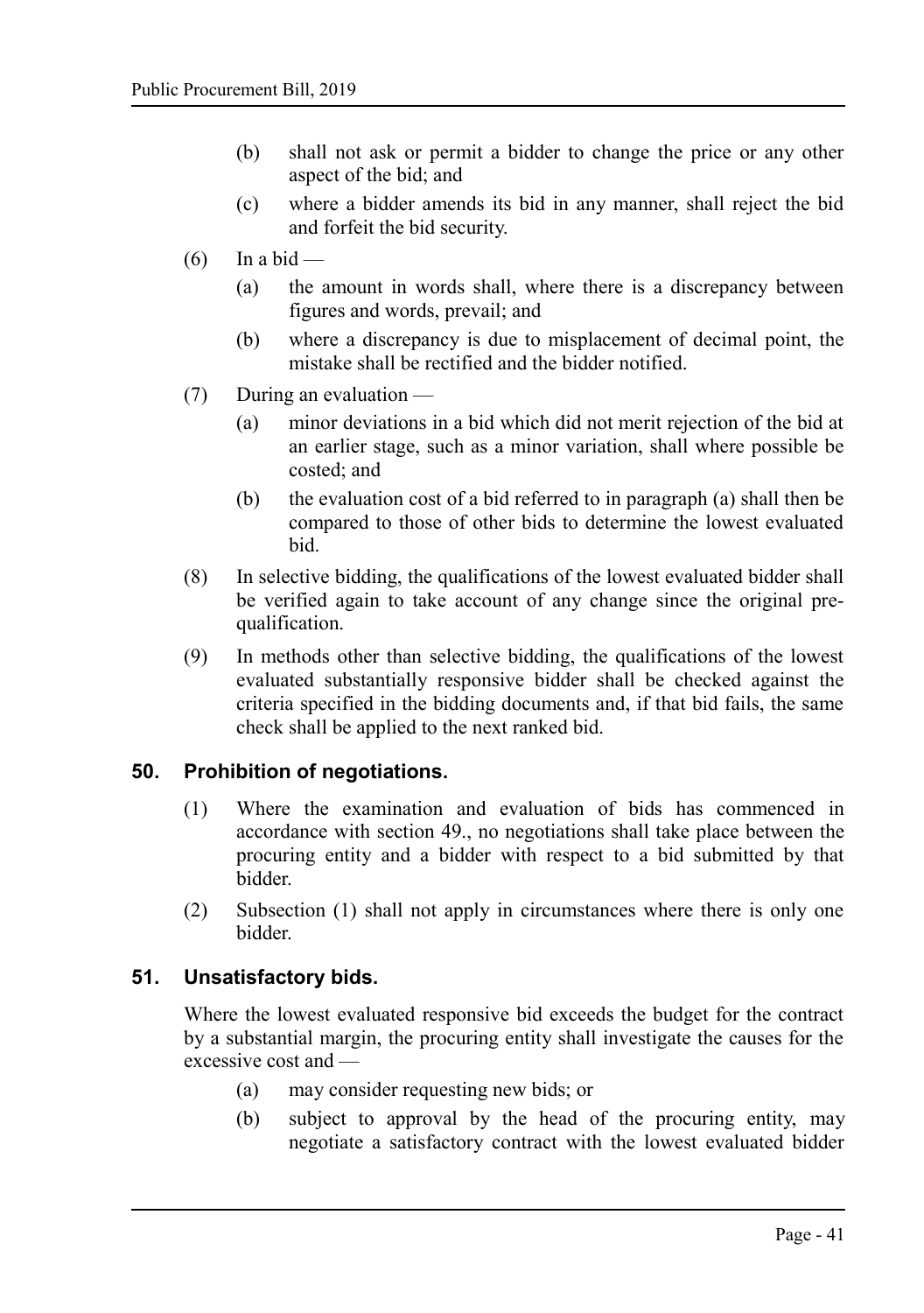for a reduction in the scope of the goods, works or services reflected in a corresponding reduction of the contract price.

#### **52. Amendment or withdrawal of bid.**

- <span id="page-41-3"></span>(1) A bidder may amend or withdraw a bid by submitting a notice of amendment or withdrawal to the procuring entity not later than the date and time for the close of submission of bids.
- (2) The notice of amendment or withdrawal shall be submitted in the same manner as the original bid and clearly labelled "Amendment of Proposal" or "Withdrawal of Proposal" and shall comply with any additional directions, if any, in the invitation to bid.

#### **53. Bidder debriefing.**

- <span id="page-41-2"></span>(1) A procuring entity shall, upon request, communicate promptly to a bidder the reason for the rejection of its application to pre-qualify, or of its bid.
- (2) A debriefing shall
	- (a) be provided in writing within a reasonable period of time of the receipt of the request;
	- $(b)$  state
		- (i) at which stage of the evaluation the bid was rejected and provide brief details of any material deviation, reservation or omission leading to rejection of the bid; or
		- (ii) that a bid was substantially responsive but failed to offer the lowest evaluated price or highest score as required;
	- (c) not provide details on any other bids, other than information that is publicly available from bid openings or published notices.

## <span id="page-41-1"></span>CANCELLATION OF BIDS

#### **54. Unsuccessful procurement procedures.**

- <span id="page-41-0"></span>(1) The procuring entity shall, where no responsive bids are received or procurement proceedings are otherwise unsuccessful —
	- (a) investigate the failed procurement proceedings; and
	- (b) record in the procurement report the reasons why the procurement was unsuccessful and the course of action taken.
- (2) An investigation pursuant to subsection (1) shall consider all relevant issues, including whether —
	- (a) the bidding period was sufficient, having regard to the factors referred to in section [40.\(](#page-32-0)5);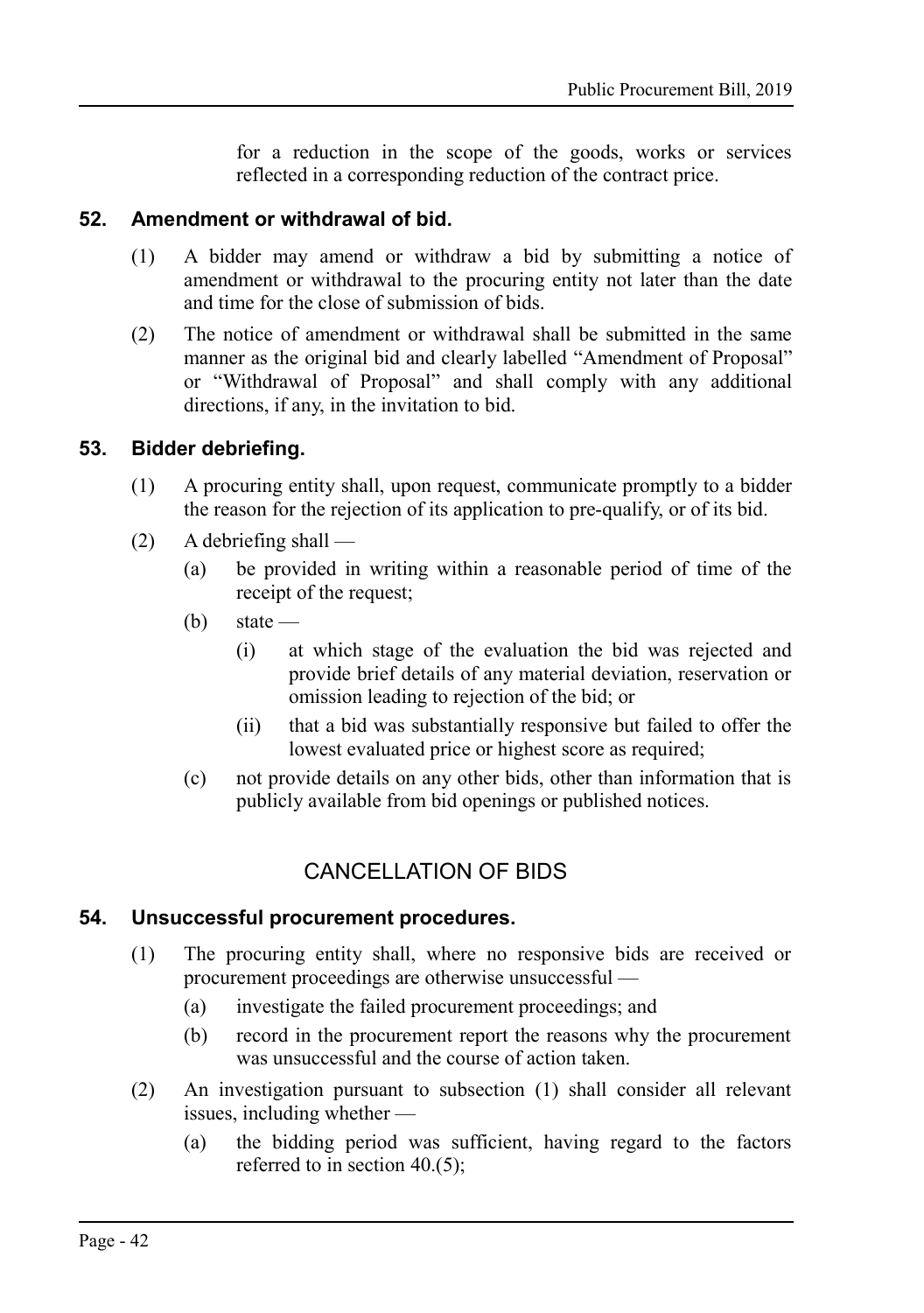- (b) the requirements of the bidding documents and the terms and conditions of the proposed contract were clear, non-discriminatory, proportionate, reasonable and not so excessive as to deter competition;
- (c) the invitation notice was published in an appropriate publication and on the required date;
- (d) there was delay in issuing the bidding documents;
- (e) any amendments or clarifications to the bidding documents allowed sufficient time for bidders to take them into account in preparing their bids;
- (f) there were other extraneous events or circumstances which may have affected the ability of bidders to respond;
- (g) the evaluation process was conducted in accordance with this Act and the bidding documents and whether the tender committee had adequate skills and resources;
- (h) there is any suspicion of collusion between potential bidders; and
- (i) the original choice of procurement method was appropriate.
- (3) The procuring entity shall, after completion of its investigation, take any appropriate action suggested by the cause or causes of failure including but not limited to —
	- (a) the use of an alternative method of procurement;
	- (b) amendments to the bidding documents, including bidding requirements, the type of contract, or the terms and conditions of the proposed contract;
	- (c) alternative publication of any invitations to bid, similar notices or bidding documents; and
	- (d) the introduction of international competition.

#### **55. Disqualification.**

- <span id="page-42-0"></span>(1) A procuring entity shall disqualify a bidder if the procuring entity finds that the information submitted in a bid concerning the bidder's qualifications is false or misleading.
- (2) A procuring entity may disqualify a bidder if the procuring entity
	- (a) finds that the information submitted in a bid concerning the bidder's qualifications is materially inaccurate or materially incomplete; or
	- (b) gives written notice to the bidder to remedy in writing, within ten days after the bidder's receipt of the notice, the material inaccuracies or material omissions in a bid concerning the bidder's qualifications and the bidder fails or refuses to do so within the time specified.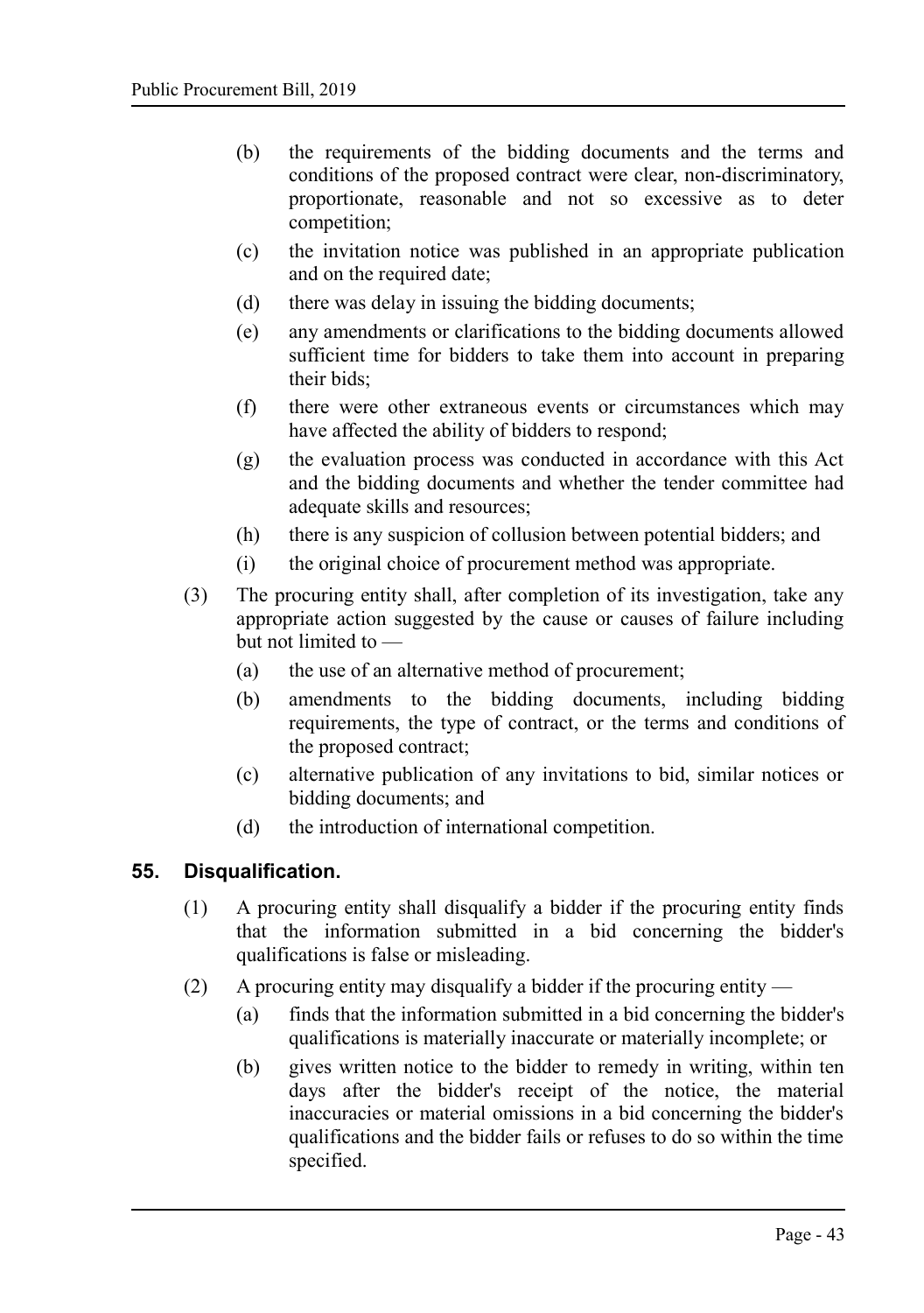#### **56. Cancellation of procurement proceedings.**

- <span id="page-43-1"></span>(1) Cancellation of procurement proceedings shall be permitted where the procuring entity makes a determination in writing that —
	- (a) the procurement need has ceased to exist or has changed significantly;
	- (b) insufficient funding is available for the procurement;
	- (c) there has been a significant change in the required technical details, bidding conditions, conditions of contract or other details making it necessary to commence procurement proceedings anew;
	- (d) insufficient or no responsive bids have been received;
	- (e) there is evidence of collusion among bidders; or
	- (f) cancellation is otherwise in the public interest.
- (2) Bids received shall, where procurement proceedings are cancelled, be returned.

## <span id="page-43-0"></span>AWARD OF CONTRACT

#### **57. Award of Contract.**

- <span id="page-43-2"></span>(1) The contract shall be awarded to the bidder who submitted the bid  $-$ 
	- (a) where the price is a determinant criterion, the lowest bid price; or
	- (b) where the price together with other evaluation criteria specified in the bidding documents are considered, the most advantageous combination.
- (2) The procuring entity shall, prior to the expiry of the bid validity period, give notice to the successful bidder of the proposed award, specifying the time within which, subject to any intervening complaints filed, the contract must be signed.
- (3) The procuring entity shall, where a contract is awarded by way of competitive bidding, or has a value in excess of —
	- (a) five thousand dollars for goods and services; or
	- (b) ten thousand dollars for works,

give notice to the other bidders specifying —

- (i) the name and address of the proposed successful bidder;
- (ii) the price of the contract; and
- (iii) that the contract shall not be signed until at least fourteen calendar days have passed following the date of the notice.
- (4) The procuring entity, where the successful bidder fails within the prescribed time limits to sign a written contract or to provide a required performance security, shall —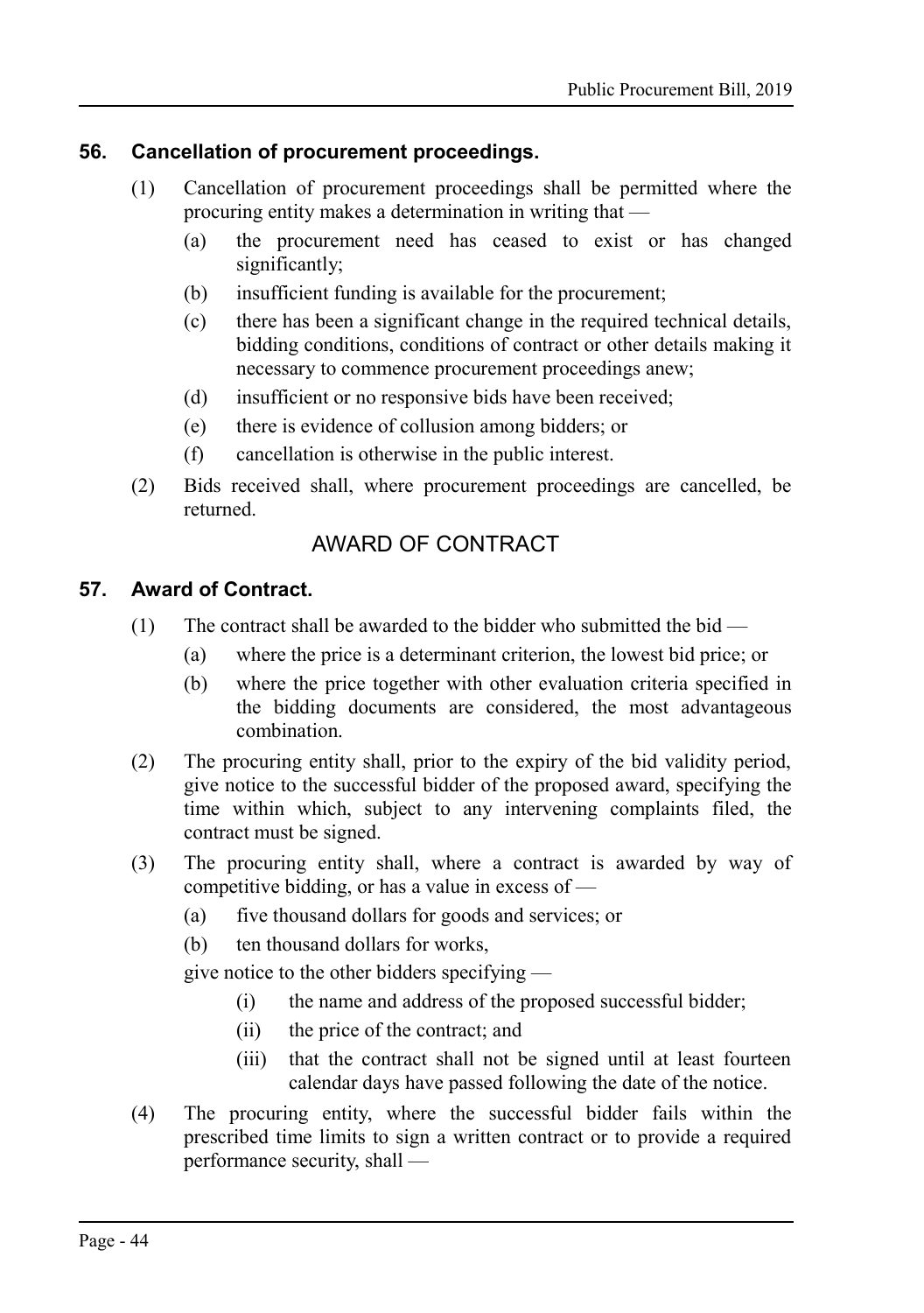- (a) accept the next ranked bidder from among the remaining bids that are in force;
- (b) in selecting the next ranked bidder, comply with the bid opening provisions set out in section [46.](#page-37-0) as appropriate and the notice requirements of subsection (3).
- (5) A written procurement contract that is required to be signed shall enter into force when the contract is signed by the supplier or contractor and by the procuring entity.
- (6) A procurement contract in accordance with the terms and conditions of the accepted bid shall, where notice is dispatched while the bid is in force in accordance with subsection (2), enter into force when the notice is dispatched to the successful supplier or contractor that submitted the bid and this fact must be stated in the solicitation documents.
- (7) Contracts shall be signed by the head of a procuring entity or a person delegated by the head of such entity.

#### **58. Contract award notice.**

- <span id="page-44-3"></span>(1) The procuring entity shall publish promptly, and in any event within two months of the contract award, a notice of the procurement contract award in accordance with the requirements for procurement notices under section [35.](#page-27-0)
- (2) A notice published under subsection (1), shall include information on  $-$ 
	- (a) the title of the bid;
	- (b) the name of the procuring entity;
	- (c) the selection method;
	- (d) the awarded bidder's name and address; and
	- (e) the contract price.

## <span id="page-44-2"></span>**PART V – CHALLENGES AND APPEAL**

#### <span id="page-44-1"></span>REVIEW TRIBUNAL

## **59. Procurement Review Tribunal.**

- <span id="page-44-0"></span>(1) There is established for the purpose of this Part a tribunal to be known as the Procurement Review Tribunal.
- (2) The Procurement Review Tribunal shall—
	- (a) be an independent, *ad hoc* tribunal;
	- (b) exercise its functions, when required, by panels constituted in accordance with regulations;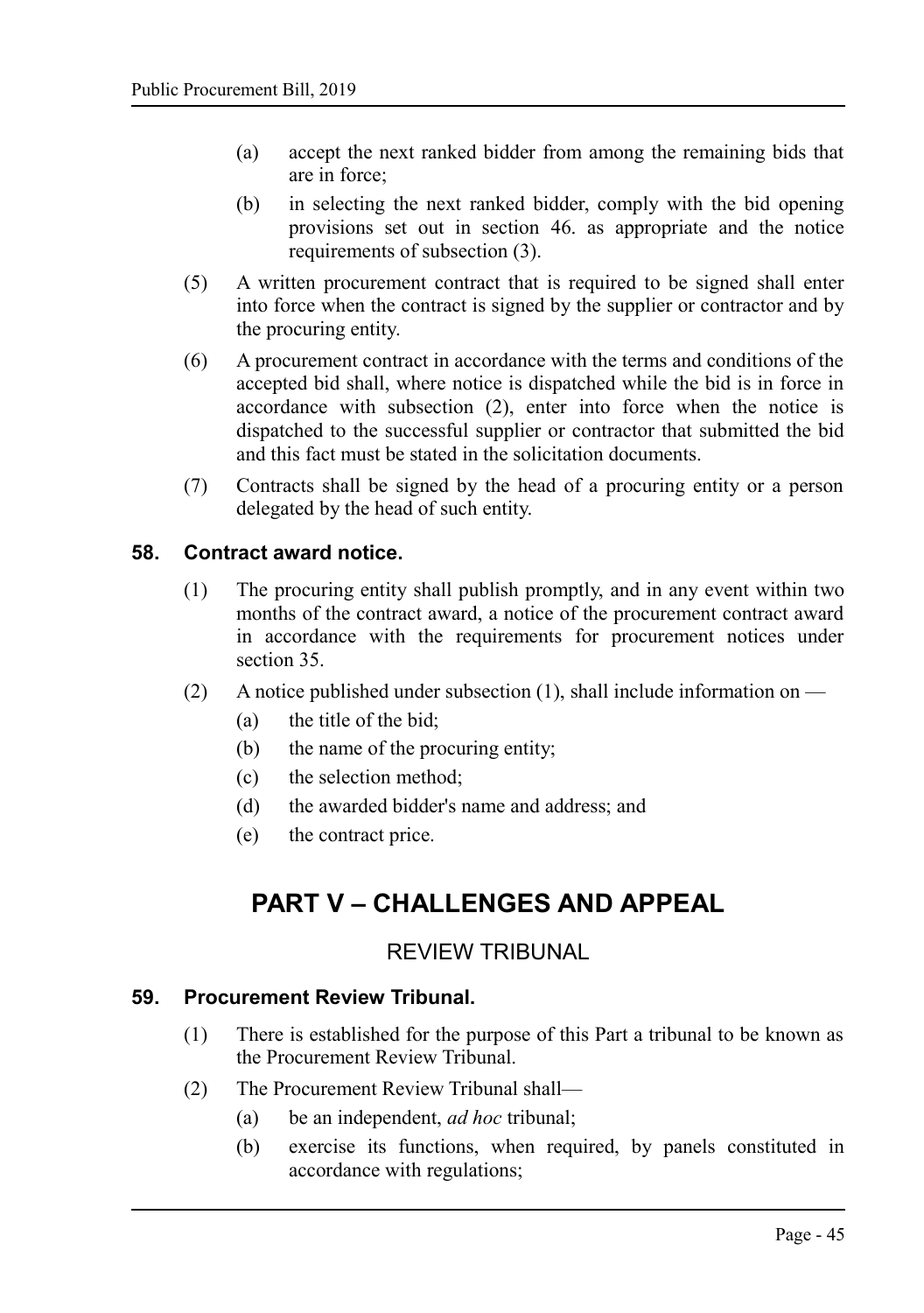- (c) have an official seal that shall be judicially noticed;
- (d) consist of the President and such other members as may be prescribed by regulations; and
- (e) develop its own rules of procedure.
- (3) The Tribunal shall have exclusive jurisdiction to hear and determine all appeals, matters and disputes referred to it under the Act or any regulations made thereunder or conferred upon it by any other law.
- (4) An appeal from a decision of the Tribunal shall lie to the Supreme Court.

#### **60. Appointment of Tribunal president.**

- <span id="page-45-1"></span>(1) The Governor-General acting on the advice of the Judicial and Legal Service Commission shall appoint the president of the Tribunal.
- (2) A person shall not be eligible for appointment as president of the Tribunal unless such person —
	- (a) is a member of The Bahamas Bar for a period of at least ten years; and
	- (b) appears to the Judicial and Legal Service Commission to have appropriate experience and knowledge to enable him to discharge his functions as a member of the Tribunal.
- (3) A person may not be appointed to serve as president for more than an aggregate period of eight years.
- (4) Notwithstanding subsection (3), the president may be temporarily reappointed for the purpose of continuing to act as a member of the Tribunal as constituted in order to complete any proceedings instituted before the end of the president's term of office.
- (5) The president may at any time resign his office by notice in writing to the Judicial and Legal Services Commission.
- (6) The Governor-General acting on the advice of the Judicial and Legal Services Commission may remove a person from office as president where satisfied that the president is unable, unwilling or unfit, for whatever reasons, to perform his functions as a member of the Tribunal.
- (7) Subject to this section, the president shall hold and vacate office in accordance with the president's terms of appointment.

#### **61. Appointment of Tribunal members.**

- <span id="page-45-0"></span>(1) The Governor-General shall, acting on the advice of the Minister, appoint a maximum of four persons to serve as ordinary members of the Tribunal.
- (2) Members appointed pursuant to subsection  $(1)$  —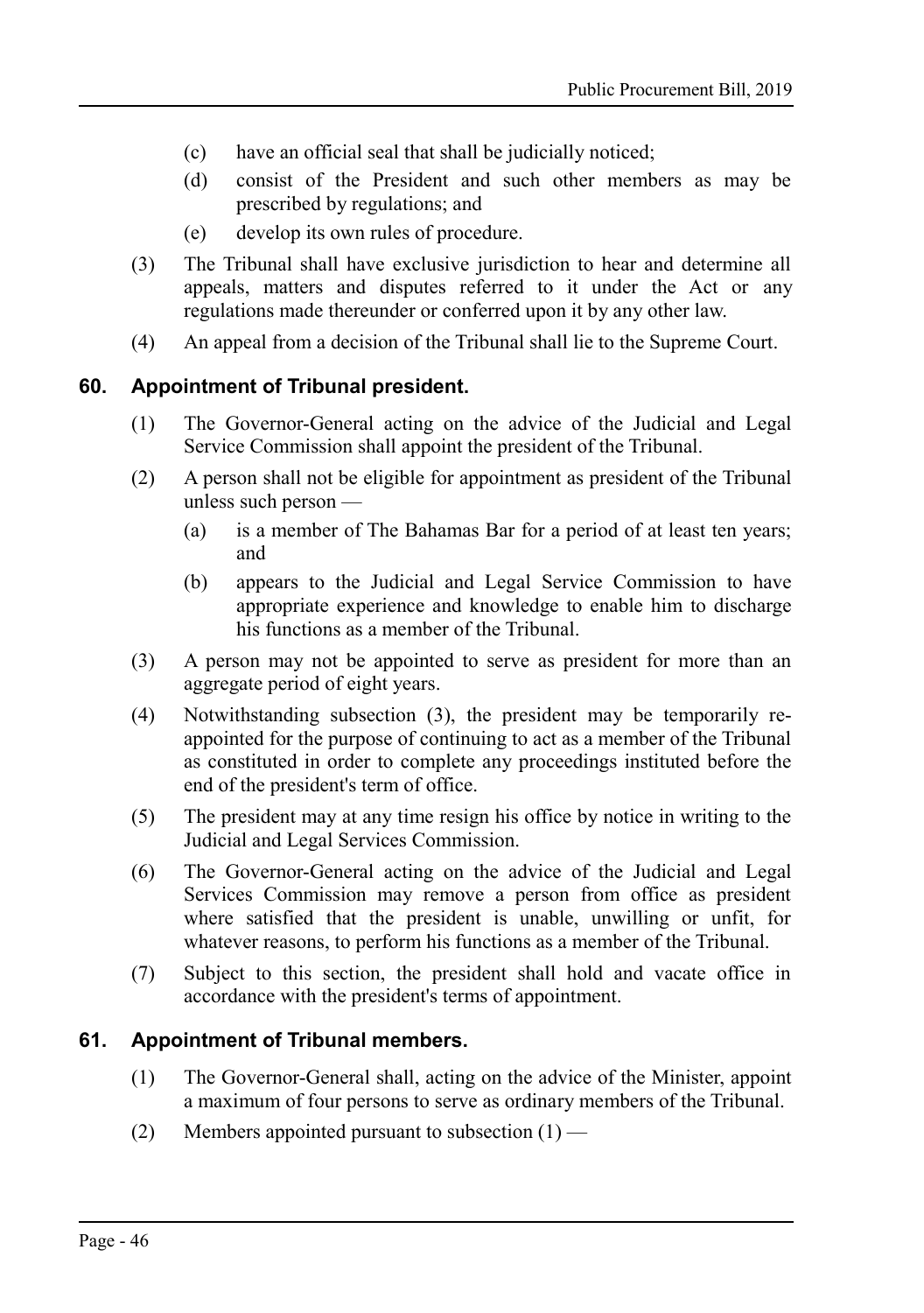- (a) shall be persons with experience, expertise or professional qualifications that the Governor-General considers relevant to exercising the jurisdiction of the Tribunal; and
- (b) may include economists, lawyers, surveyors, accountants or persons with substantial and relevant experience in public procurement and related fields of expertise.
- (3) A minimum of one-third of all members of the Tribunal shall be legal members.
- (4) A person shall not be eligible for appointment as a legal member unless such person —
	- (a) is a member of The Bahamas Bar and has been for a period of at least seven years; and
	- (b) appears to the Minister to have appropriate experience and knowledge to enable him to discharge his functions as a legal member of the Tribunal.
- (5) A person shall not be appointed as a member of the Tribunal for more than eight years in aggregate.
- (6) Notwithstanding subsection (5), a member may be temporarily reappointed for the purpose of continuing to act as a member of the Tribunal as constituted in order to complete any proceedings instituted before the end of the member's term of office.
- (7) A member may resign his office at any time by notice in writing to the president.
- (8) The Governor-General acting on the advice of the Minister may remove a member from office where satisfied that the member is unable, unwilling or unfit, for whatever reasons, to perform the member's functions as a member of the Tribunal.
- (9) Subject to this section, members shall hold and vacate office in accordance with their terms of appointment.

#### **62. Tribunal registrar.**

- <span id="page-46-0"></span>(1) The president shall appoint, and supervise, the registrar of the Tribunal who shall be responsible for the administration of the Tribunal.
- (2) The president may in writing assign such functions to the registrar as the president deems fit.
- (3) The registrar shall serve for a term of four years and shall be eligible for re-appointment.
- (4) Subject to any directives of the president, the functions, powers and duties of the registrar are to —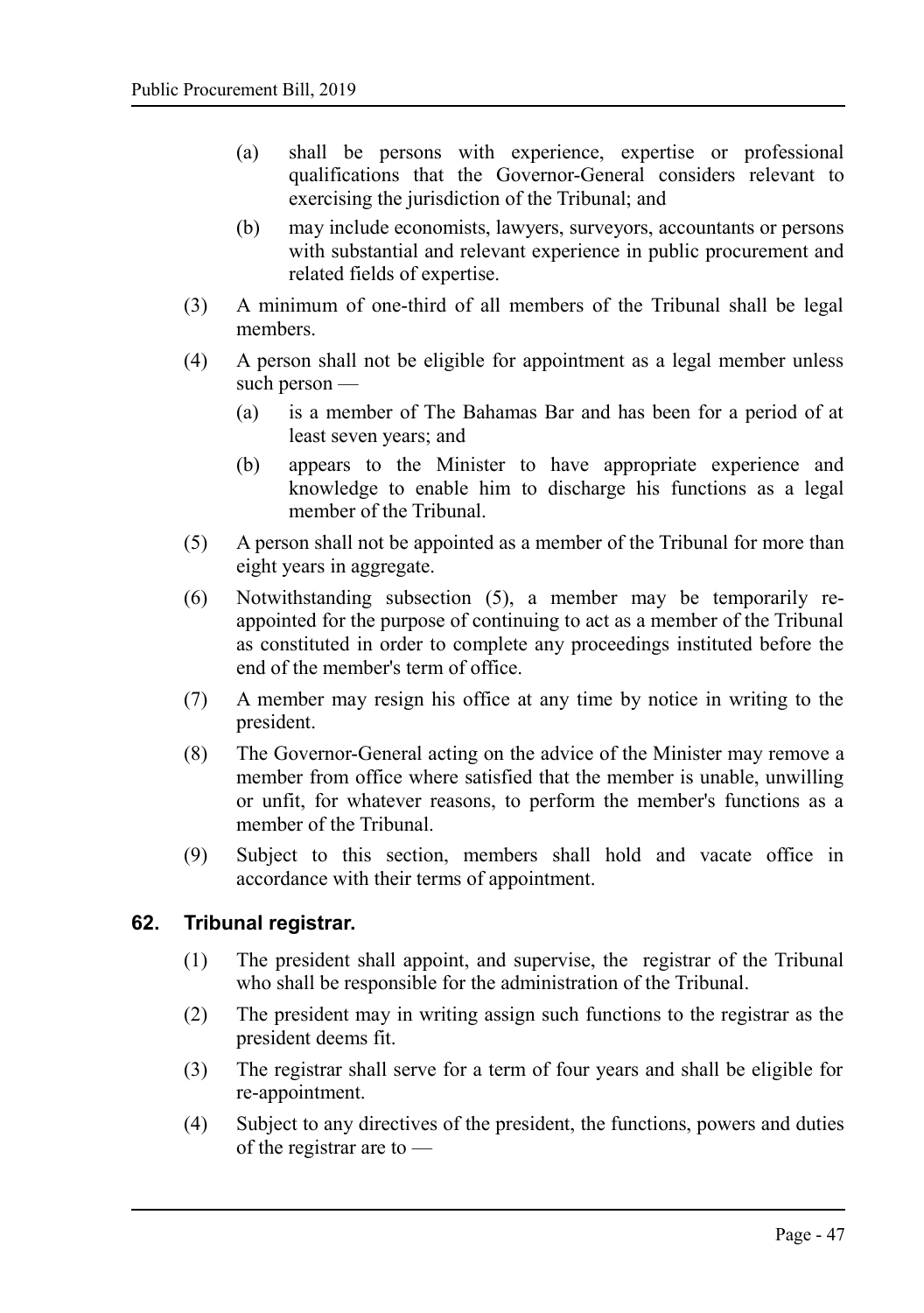- (a) require any application or other reference to the Tribunal to be amended in accordance with the rules, practice and procedure of the Tribunal or to be re-presented after an amendment has been made at the direction of the registrar;
- (b) register applications and maintain the register of applications;
- (c) fix dates and make all other practical arrangements, including the issuing of notices to parties and witnesses, for sittings of the Tribunal or a panel of the Tribunal;
- (d) arrange for publication of the proceedings and judgements of the Tribunal;
- (e) give directions for any formal amendment of the record of the Tribunal;
- (f) order the provision of copies of documents to parties; and
- (g) grant leave to inspect the records of the Tribunal.
- (5) The registrar shall have custody of the seal and records of the Tribunal and shall exercise such other functions as may be assigned to the registrar by order of the President.

#### **63. Tribunal panels.**

- <span id="page-47-2"></span>(1) The functions of the Tribunal shall be exercised by panels of the Tribunal.
- (2) A panel of the Tribunal shall sit at such time and in such place as the president may direct and more than one panel may sit at a time.
- (3) The president shall make arrangements for determining which members of the Tribunal are to constitute a panel of the Tribunal in relation to the exercise of any function.
- (4) Arrangements made pursuant to subsection (3) shall ensure that each panel is constituted as —
	- (a) the president sitting alone;
	- (b) the president sitting with two ordinary members; or
	- (c) a legal member sitting with two ordinary members.

## <span id="page-47-1"></span>PROCEDURE FOR COMPLAINTS

#### **64. Complaints.**

<span id="page-47-0"></span>(1) A potential or actual bidder who claims to have suffered, or to be likely to suffer, loss or injury due to a breach of a duty imposed on a procuring entity by this Act may at any stage apply by way of complaint to the procuring entity for a review of the procurement proceedings.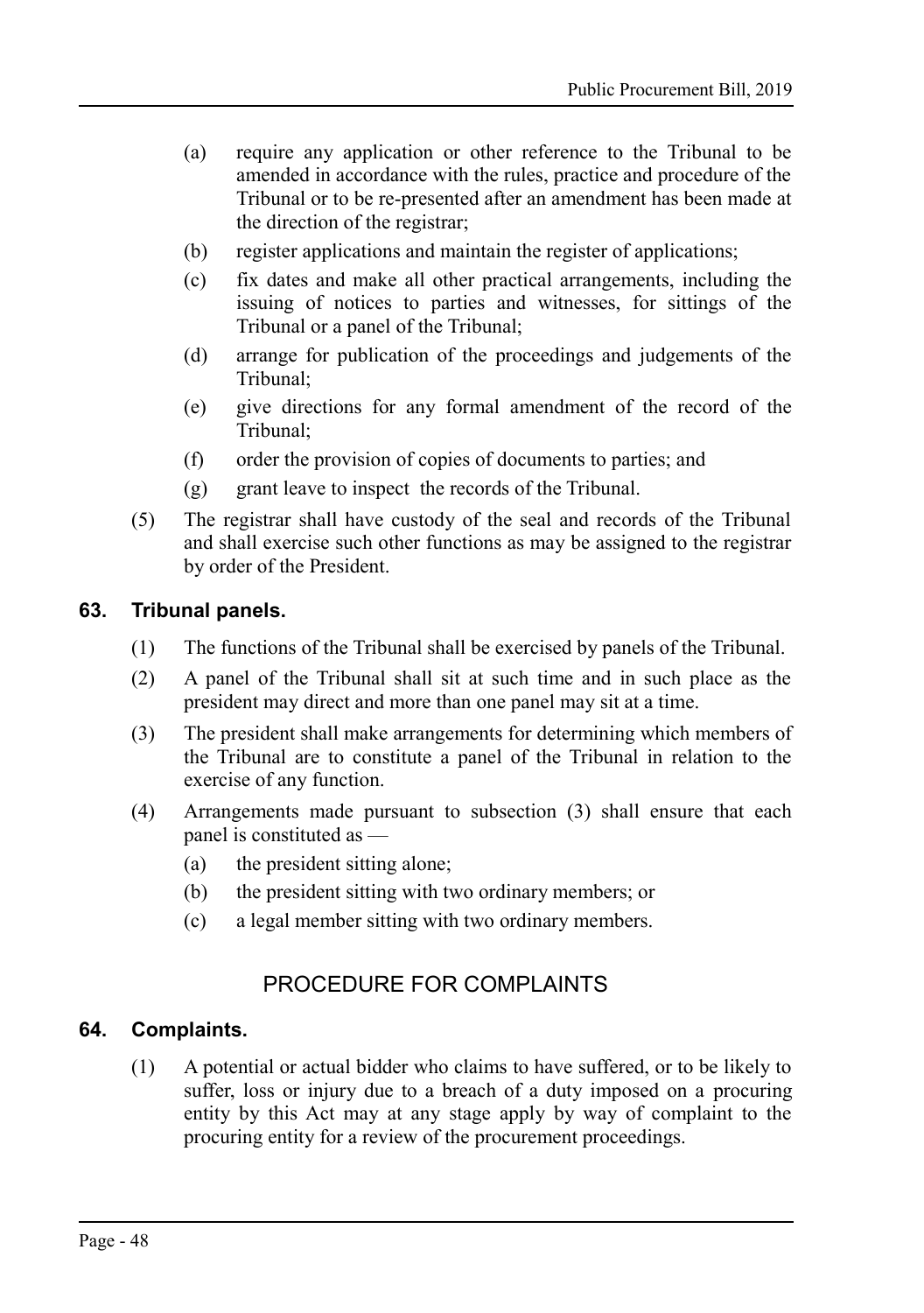- (2) The procuring entity shall not process an application made pursuant to subsection (1) unless —
	- (a) the complaint which is the subject of the application is made in writing;
	- (b) the complaint identifies the specific act of omission or commission alleged to contravene this Act and the bidding documents; and
	- (c) the complaint is made in respect of a contract award.
- (3) A procuring entity shall process a complaint by way of a review of the procurement proceedings where such complaint —
	- (a) concerns alleged improprieties in the solicitation of bids or applications to pre-qualification; and
	- (b) such alleged improprieties were not apparent prior to bid opening but have come to light after bid opening.

#### **65. Procuring entity review procedure.**

- <span id="page-48-1"></span>(1) A complaint prior to the entry into force of a contract shall be made by the bidder, in the first instance, in writing to the head of the procuring entity.
- (2) The head of the procuring entity shall not entertain a complaint made pursuant to subsection (1) unless the complaint was submitted within fourteen working days of the bidder becoming aware of the circumstances giving rise to the complaint, or should have become aware of such circumstances, whichever is earlier.
- (3) The head of the procuring entity shall, unless the complaint is resolved by mutual agreement —
	- (a) suspend the procurement proceedings unless satisfied that urgent public interest considerations require the procurement to proceed;
	- (b) review the complaint; and
	- (c) within five working days after submission of the complaint, issue a written decision to the complainant stating the reasons the complaint has been rejected or, where the complaint is upheld, the corrective measures to be taken.
- (4) The complainant may, where the head of the procuring entity upon review does not issue a decision within five days or the complainant is not satisfied with the decision issued, appeal to the Procurement Review Tribunal.

#### **66. Appeal Tribunal.**

<span id="page-48-0"></span>(1) A person may make an application to the Procurement Review Tribunal for review where such person —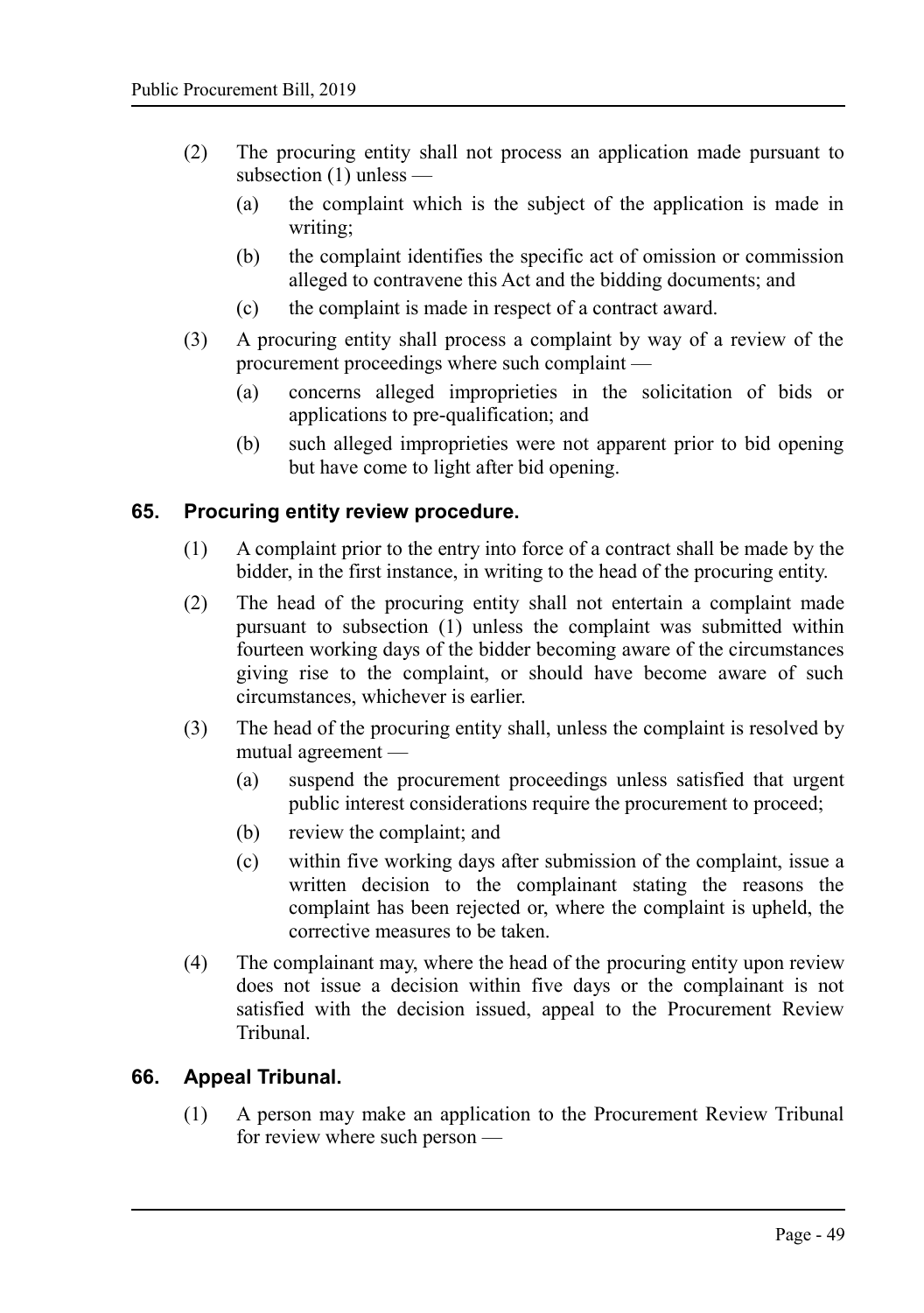- (a) is aggrieved by a decision of the head of procuring entity made pursuant to section 55; or
- (b) has a complaint in respect of the award of a contract that has already come into force.
- (2) An application for review may be made to the Tribunal
	- (a) in the form of an appeal by the complaining bidder against a decision by the head of a procuring entity filed within ten working days of the date on which the procuring entity's decision was communicated to the complaining bidder;
	- (b) where the head of a procuring entity to whom a complaint is made fails to render a decision within the required time or where the complainant is not satisfied with the decision issued by the procuring entity, and the application is filed within ten working days of the expiry of the required time for decision-making by the procuring entity;
	- (c) where the contract has already entered into force, in the form of an appeal in the first instance to the Tribunal filed within ten working days of the bidder becoming aware of the circumstances giving rise to the complaint, or should have become aware of such circumstances, whichever is earlier;
- (3) The president of the Tribunal shall within ten working days of receiving an application for review —
	- (a) appoint a panel to hear the matter; and
	- (b) fix a date, to be known as the date of establishment, for the commencement of the panel's deliberations.

## **67. Panel decisions.**

- <span id="page-49-0"></span>(1) A panel of the Procurement Review Tribunal shall make a written decision, containing the reasons for the decision, within ten working days after the conclusion of its deliberations.
- (2) A panel decision shall be binding on all the parties.
- (3) An application for review may be dismissed for  $\overline{\phantom{a}}$ 
	- (a) failure to comply with any of the prescribed requirements;
	- (b) containing only obligations that do not
		- (i) state a valid basis for a complaint; or
		- (ii) set forth a detailed legal and factual statement;
	- (c) having been filed in an untimely manner
		- (i) at the initial level of review by the procuring entity; or
		- (ii) with respect to deadlines for filing of an application with the Tribunal;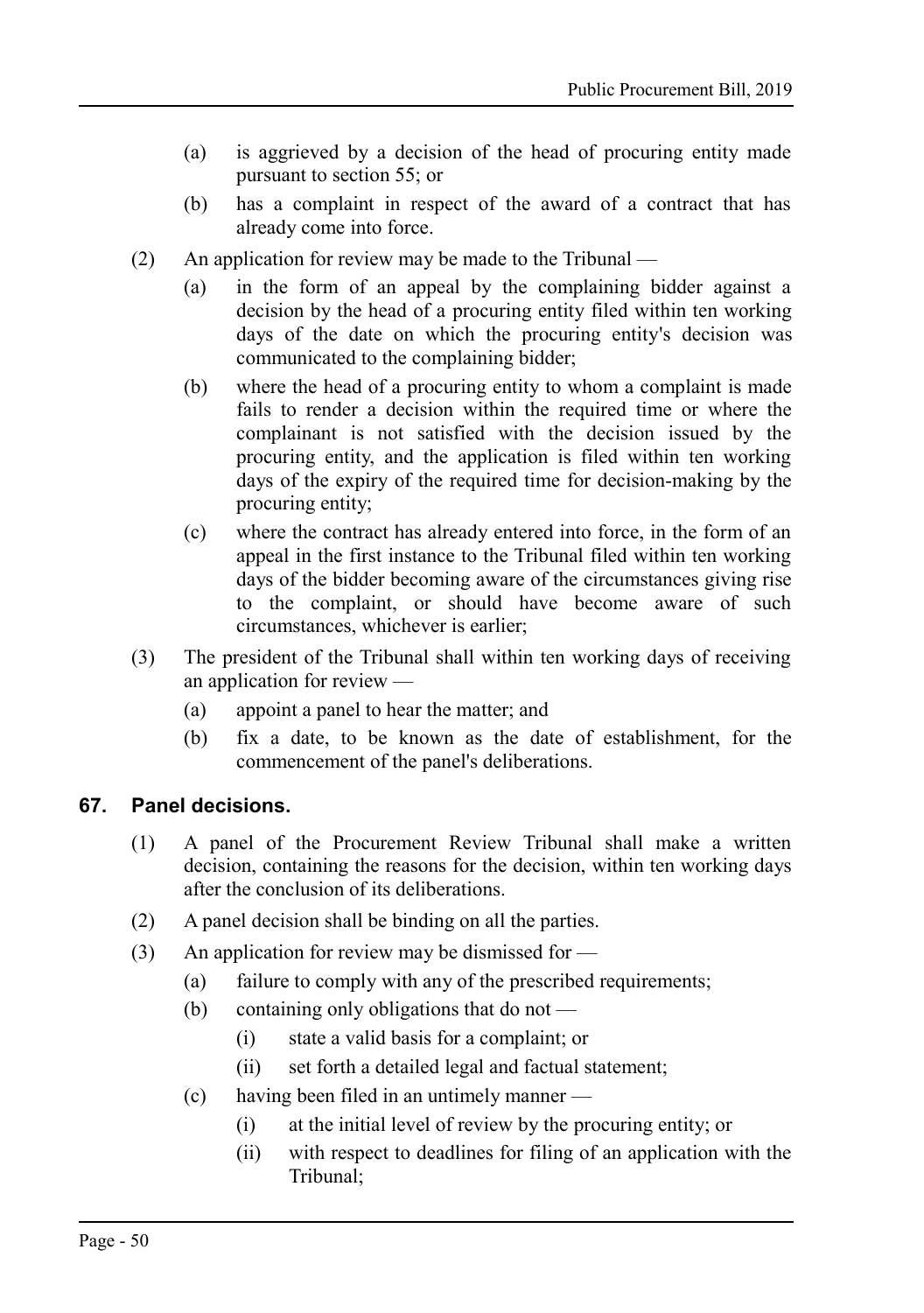- (d) being concerned with contract implementation or administration rather than contract award.
- (4) The Tribunal panel may, on review of an application brought before it, dismiss a complaint or order a remedy —
	- (a) prohibiting the procuring entity from acting or deciding in an unauthorised manner or from following incorrect procedure;
	- (b) annulling in whole or in part any unauthorized act or decision of a procuring entity, other than an act or decision bringing the contract into force;
	- (c) reversing a decision by the head of a procuring entity, or substituting its own decision for such a decision, other than a decision bringing the contract into force.
- (5) Subject to subsection (6), the submission of an application for review within the time periods specified in this Act shall suspend the procurement proceedings until a decision on the matter is issued by the Tribunal panel.
- (6) The president of the Tribunal may upon the application of the procuring entity end the suspension of procurement proceedings pursuant to subsection (5) where the procuring entity satisfies the president that the continuation of the suspension would cause disproportionate harm to —
	- (a) the public interest;
	- (b) the procuring entity; or
	- (c) other suppliers and contractors.
- (7) The lifting by the president of a suspension pursuant to subsection (6) shall —
	- (a) permit the procuring entity to continue with the procurement procedure up to contract award; and
	- (b) not permit a contract to be concluded before a decision is made by the Tribunal panel.
- (8) The Tribunal panel shall in all cases ensure that all parties to a dispute are heard and given fair opportunity to make their case.

## <span id="page-50-1"></span>**PART VI – DEBARMENT PROCEDURE**

#### **68. Interpretation of Part.**

<span id="page-50-0"></span>For the purposes of this Part —

**"debarment"** or **"debar"** means exclusion from eligibility to be awarded a procurement contract under this Act;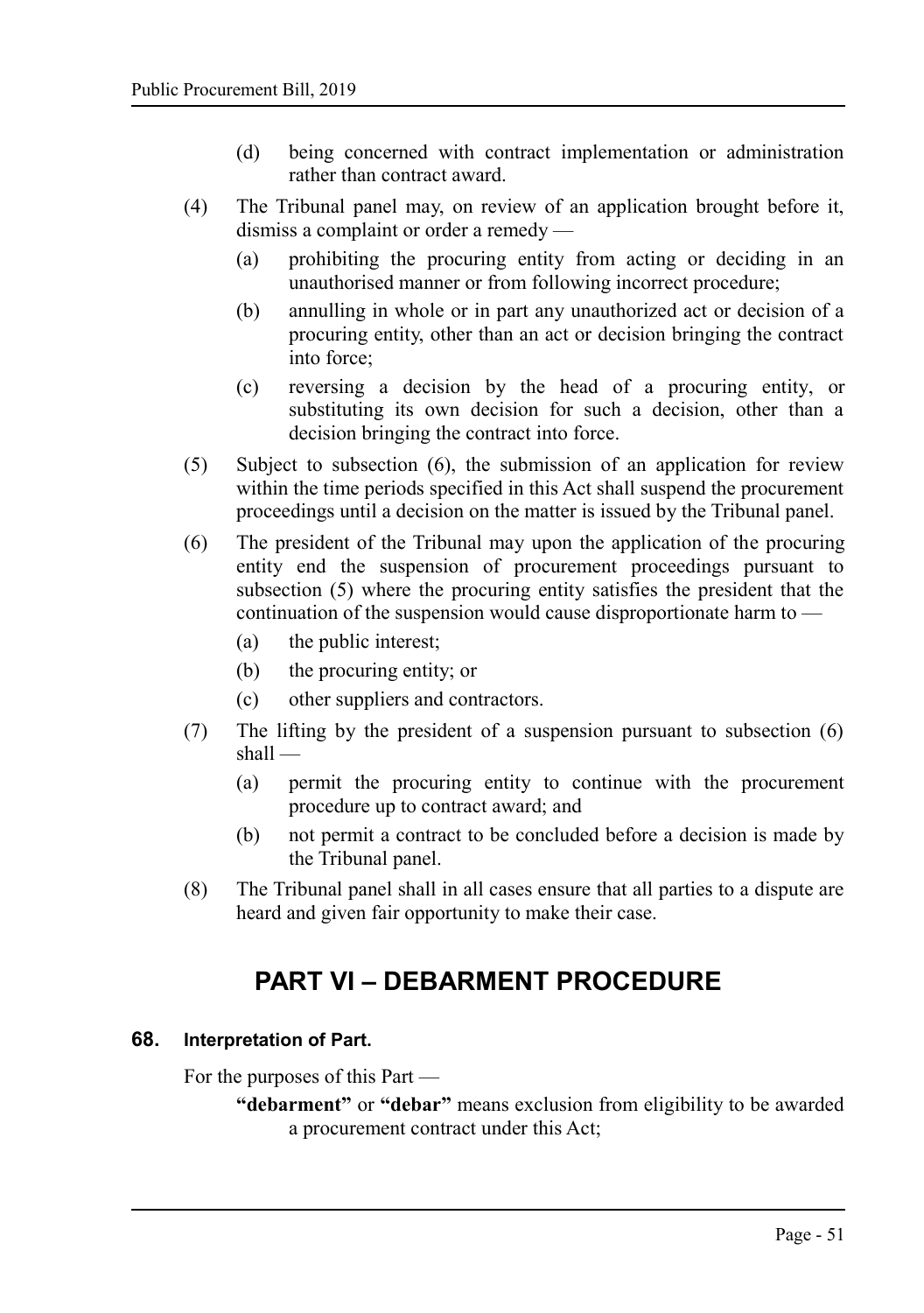- **"person"** whether legal or natural, includes a bidder, supplier or contractor;
- **"suspension"** means a temporary status of ineligibility for procurement transactions, pending completion of an investigation or legal proceedings.

#### **69. Suspension.**

<span id="page-51-1"></span>Where the Department determines that immediate action is necessary to protect the interest of the Government, the Department may suspend a person where there is adequate evidence that there may be a cause for debarment.

#### **70. Debarment.**

<span id="page-51-0"></span>The Department may debar a person —

—

- (a) if that person is convicted or has a civil judgement against them for
	- (i) commission of fraud or a criminal offence in connection with —
		- (aa) obtaining;
		- (bb) attempting to obtain; or
		- (cc) performing a public contract or subcontract;
	- (ii) commission of embezzlement, theft, forgery, bribery, falsification or destruction of records, making false statements, non-payment of tax, violating tax laws, or receiving stolen property; or
- (b) commission of any other offense indicating a lack of business integrity or business honesty that seriously and directly affects the bidder's present responsibility;
- (c) upon a preponderance of evidence for
	- (i) violation of the terms of a Government contract, subcontractor, or public agreement so serious as to justify debarment including but not limited to —
		- (aa) willful failure to perform in accordance with the terms of a contract; or
		- (bb) a history of failure to perform, or of unsatisfactory performance of a contract;
	- (ii) knowing failure by a principal, within three years after final payment on any Government contract, to timely disclose credible evidence of —
		- (aa) commission of fraud or bribery;
		- (bb) significant overpayment on the contract;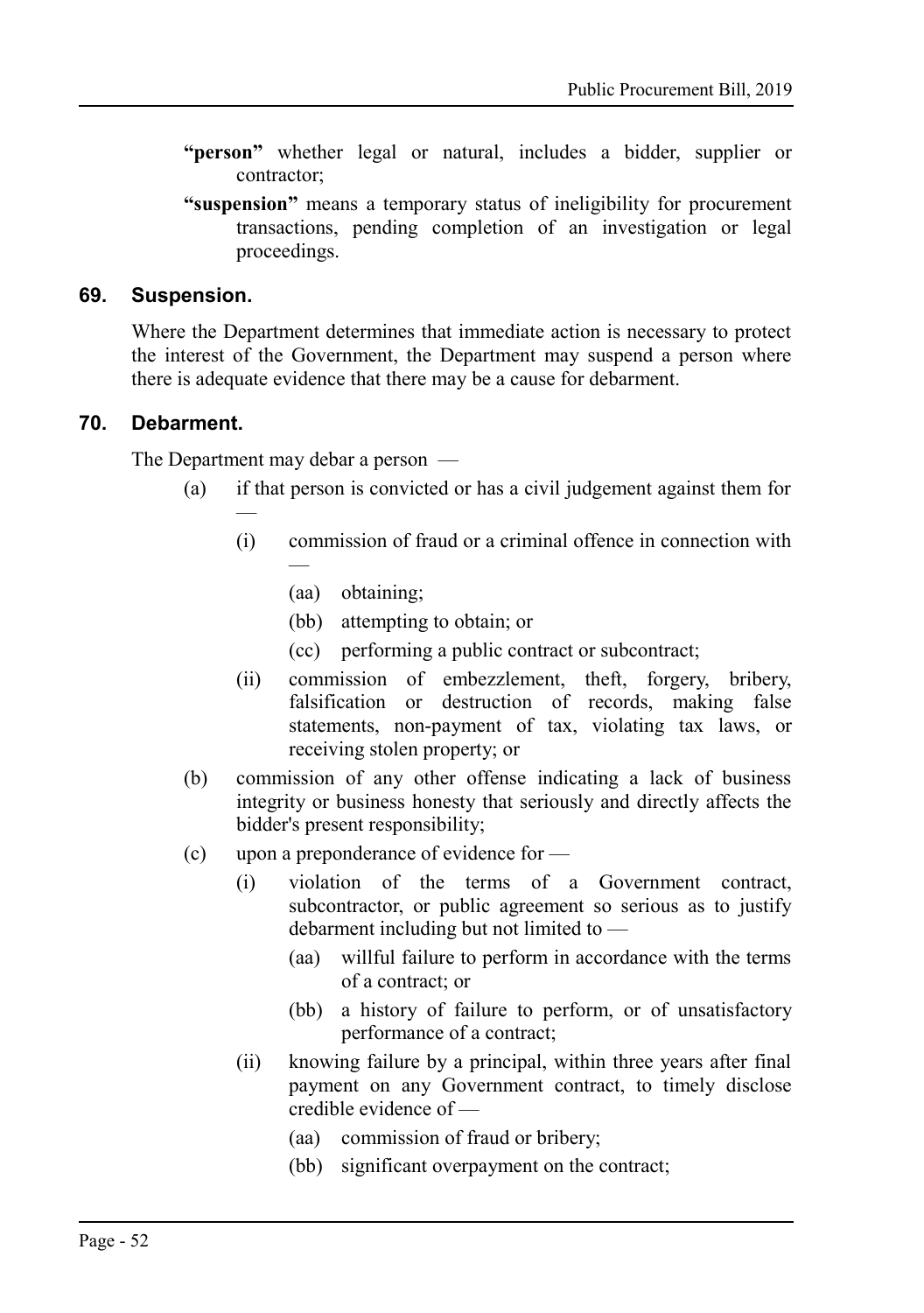- (d) based on a determination by the Department of Immigration or the Office of the Attorney-General that the person is in contravention of the Immigration Act (*Ch. 191*);
- (e) based on any other cause of so serious or compelling a nature that it affects the present responsibility of the person; and
- (f) submitting multiple bids in contravention of section [33..](#page-26-2)

#### **71. Period of debarment.**

- <span id="page-52-3"></span>(1) Debarment shall be for a period commensurate with the seriousness of the cause but shall not generally exceed three years.
- (2) If suspension precedes a debarment, the suspension period shall be considered in determining the debarment period.

## <span id="page-52-2"></span>**PART VII – MISCELLANEOUS**

#### **72. Confidentiality.**

- <span id="page-52-1"></span>(1) A person having an official duty or being employed in the administration of this Act or engaged as a consultant to the Board shall consider and deal with all documents and information relating to the functions of the Board as confidential.
- (2) Subject to section [44.](#page-35-0) a person in possession of or control over any document or information relating to any business or transaction of the Board shall not communicate or attempt to communicate any information contained in that document or pass on the document to any person other than a person authorised under this Act to receive the document.

## **73. Conflicts of interest.**

- <span id="page-52-0"></span>(1) Procuring entities shall take appropriate measures to effectively prevent, identify and remedy conflicts of interest arising in the conduct of procurement procedures so as to avoid any distortion of competition and to ensure equal treatment of all economic operators.
- (2) For the purposes of this section
	- "**conflict of interest**" means any situation where a relevant staff member has, directly or indirectly, a financial, economic or other personal interest which might be perceived to compromise their impartiality and independence in the context of the procurement procedure;
	- **"relevant staff member"** means a staff member of the procuring entity, which is involved in the conduct of the procurement procedure or may influence the outcome of that procedure.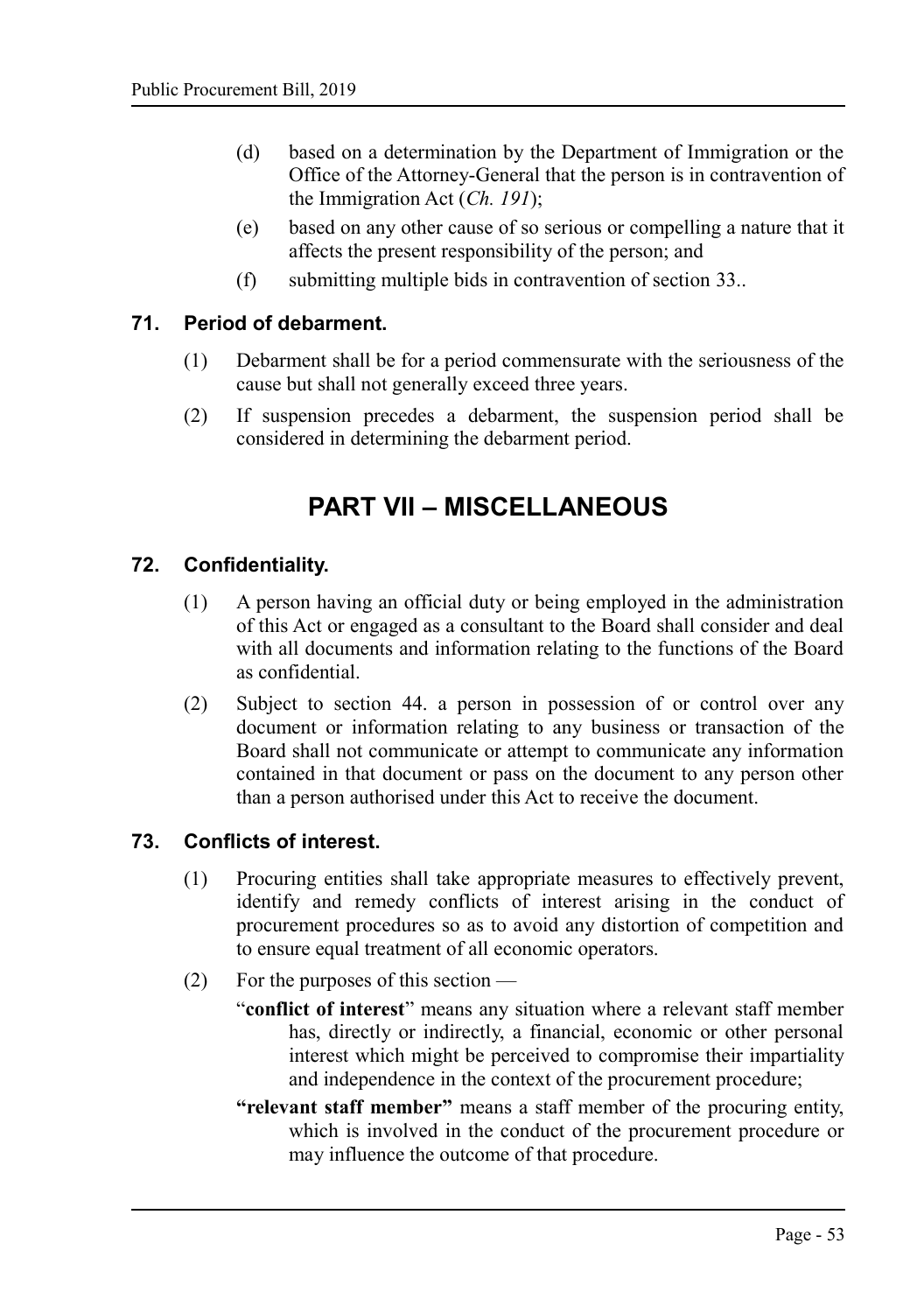#### **74. Offences.**

- <span id="page-53-2"></span>(1) No person, whether that person has made an offer or not, shall, with intent to gaining any advantage or concession for himself or any other person —
	- (a) offer any member of the Board or a committee thereof or any employee of the Board or any consultant or person providing service under this Act, a gift of money or other thing;
	- (b) approach any member of the Board, committee or any officer under this Act with respect to any matter that is before the Board or a committee or that is expected to come before the Board or Committee.
- (2) No person appointed under this Act shall accept any gift of money or other thing which is intended—
	- (a) to influence the vote at any meeting of the Board; or
	- (b) to influence the Board or any member of the Board or committee with respect to any matter that is before the Board or committee or that is expected to come before the Board or committee.
- (3) A person who contravenes section [13.](#page-12-2) commits an offence and is liable on summary conviction to a fine of ten thousand dollars or to a term of imprisonment for twelve months or to both.
- (4) A person who contravenes section [14.](#page-12-0) commits an offence and is liable on conviction on indictment to a fine of one hundred thousand dollars or to a term of imprisonment for five years or to both.
- (5) Where a person who commits an offence under subsections (1) and (2) is a corporate body, every director or officer thereof who knowingly or negligently authorised or conspired with another person to commit the offence and is liable on conviction to a fine of one hundred thousand dollars or to a term of imprisonment for five years or to both.

#### **75. Review of Act.**

- <span id="page-53-1"></span>(1) This Act shall be reviewed from time to time by a Committee of both Houses of Parliament appointed by the Prime Minister in consultation with the Leader of the Opposition for that purpose.
- (2) The first review of this Act shall be conducted not later than two years after the date of the first appointed day notice under this Act.

#### **76. Annual report.**

<span id="page-53-0"></span>The Minister shall cause to be prepared before the  $30<sup>th</sup>$  day of September each year an annual report on the overall functioning of the public procurement system, including a profile of procurement activities.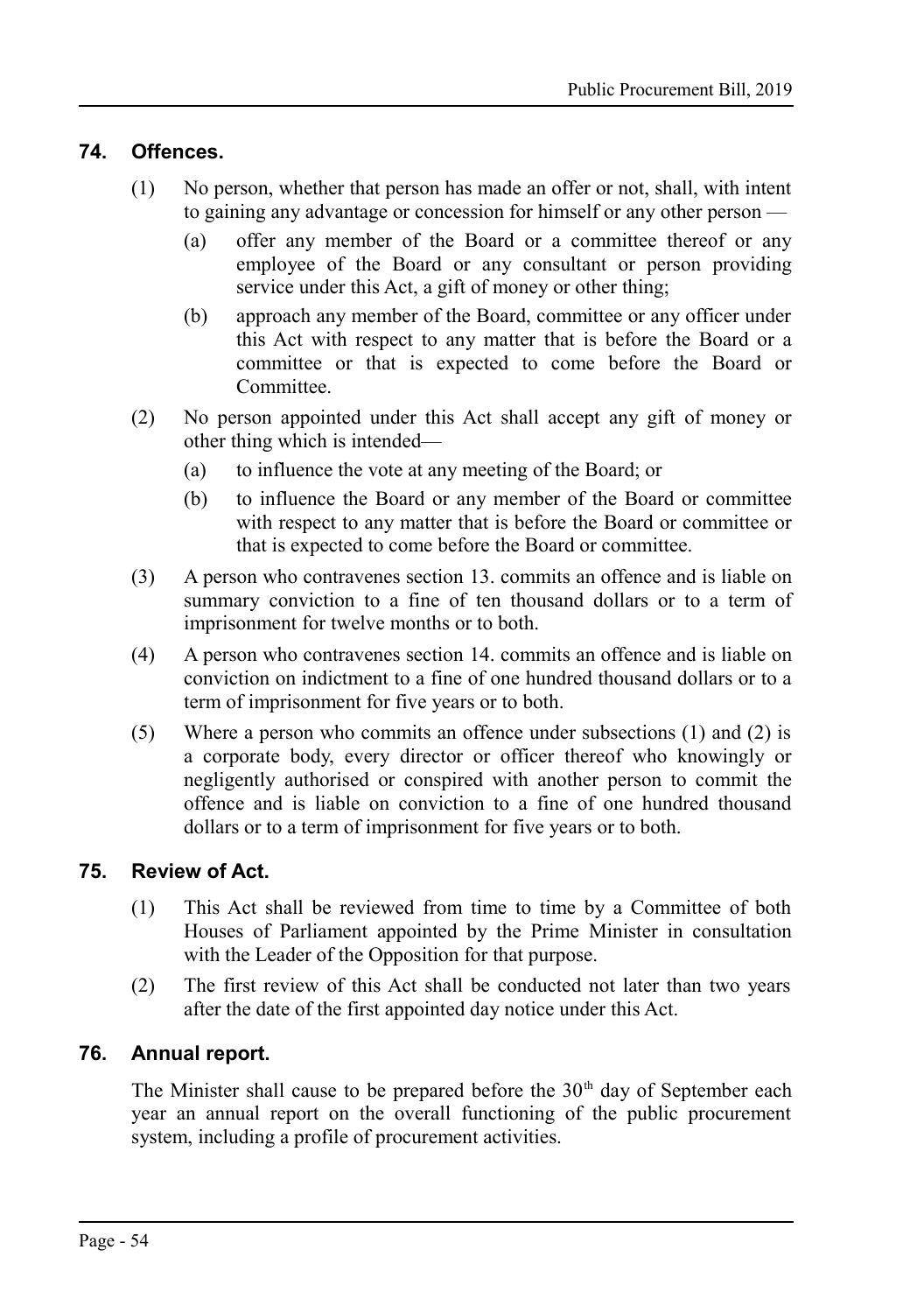#### **77. Minister to lay annual report.**

<span id="page-54-4"></span>The Minister shall by the first sitting of the House of Assembly in the month of October or thereafter of each year cause the annual report of the Department to be laid before both chambers of Parliament together with the Minister's assessment of the work of the department for the relevant financial year.

#### **78. Non-derogation.**

<span id="page-54-3"></span>Nothing in this Act shall derogate from the provisions of the Financial Administration and Audit Act (*No. 26 of 2010*).

#### **79. Regulations.**

<span id="page-54-2"></span>The Minister may make regulations generally providing for any matter necessary or conducive to giving effect to the provisions of this Act and shall, make regulations specifically providing for —

- (a) a code of conduct in respect of
	- (i) procuring entities and procurement units; and
	- (ii) contractors and suppliers;
- (b) fees payable for the submission of bids under the Act.

#### **80. Repeals.**

- <span id="page-54-1"></span>(1) The Financial Administration and Audit (Amendment) Act, 2013 (*No. 13 of 2013*) is hereby repealed.
- (2) Section 29 32 of the Local Government Act (*Ch. 37*) is hereby deleted.
- (3) Section 25(e) of the Financial Administration and Audit Act *(Ch. 359)* is hereby deleted.
- (4) Regulations 56 58 of the Financial Regulations *(Ch. 359)* is hereby deleted.

#### **81. Transitional.**

- <span id="page-54-0"></span>(1) Where a procurement contract is executed before the coming into force of this Act and the contract subsists, this Act shall apply to the contract as if that contract were executed under this Act, except that this Act shall not adversely affect the rights of any party to the contract.
- (2) The Minister may make regulations providing for any transitional matters arising as a consequence of the coming into force of this Act.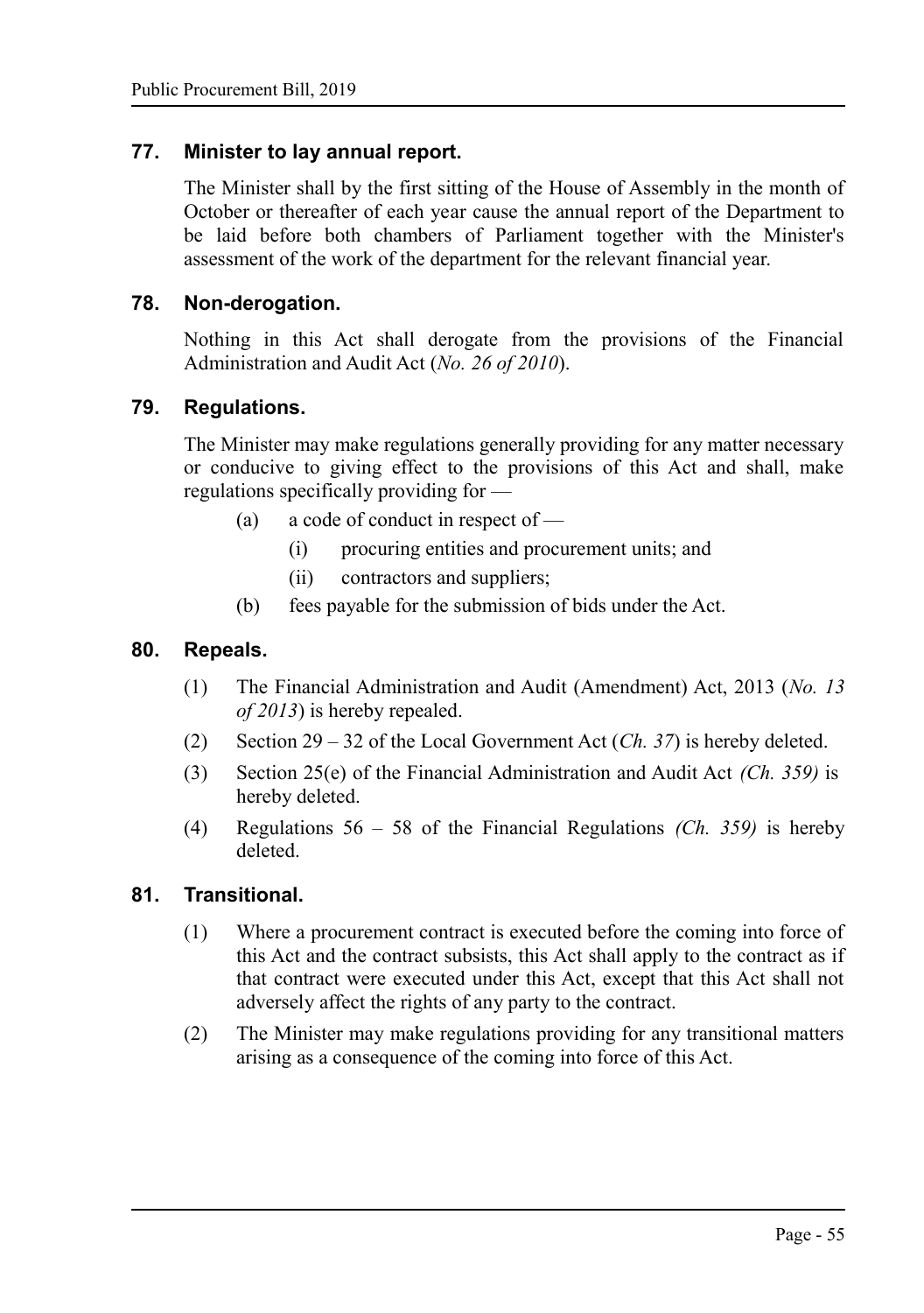#### <span id="page-55-1"></span>**FIRST SCHEDULE**

#### $(section 12(3))$

#### **Procedures of the Board**.

- (1) Subject to the Act and any regulations made thereunder, the Board may regulate its meetings and procedure as the Board thinks fit.
- (2) The Board shall have such structures and organization as the Minister may determine necessary for the efficient performance of its functions.

#### **Tenure of members.**

The Chairperson and other Board members, not being ex officio members, shall hold office for a term of three years and shall be eligible for re-appointment except in the case of members appointed pursuant to section [4.\(](#page-7-0)1)(d).

#### **Remuneration of members.**

The Chairperson and other Board members shall be paid by the Department such remuneration, fees, allowances and reimbursements for expenses incurred, in connection with the discharge of their functions as the Minister may determine.

#### **Quorum.**

The quorum at a meeting of the Board shall be five, excluding the Secretary.

#### **Meetings.**

- (1) The Board shall meet not less than once per month.
- (2) The Board shall cause minutes of all its meetings to be taken by the secretary to the Board, signed by the Chairperson, and kept in the proper form as a public document.

#### **Voting.**

Each Board member excluding the Secretary shall have one vote but the Chairperson shall, where there is an equality of votes, have a casting vote.

#### <span id="page-55-0"></span>**SECOND SCHEDULE**

#### (section 24)

#### **PROCUREMENT VALUATION RULES**

- (1) For the purposes of estimating the value of a procurement, the estimated value shall —
	- (a) be cost-effective, transparent and a fair use of public funds;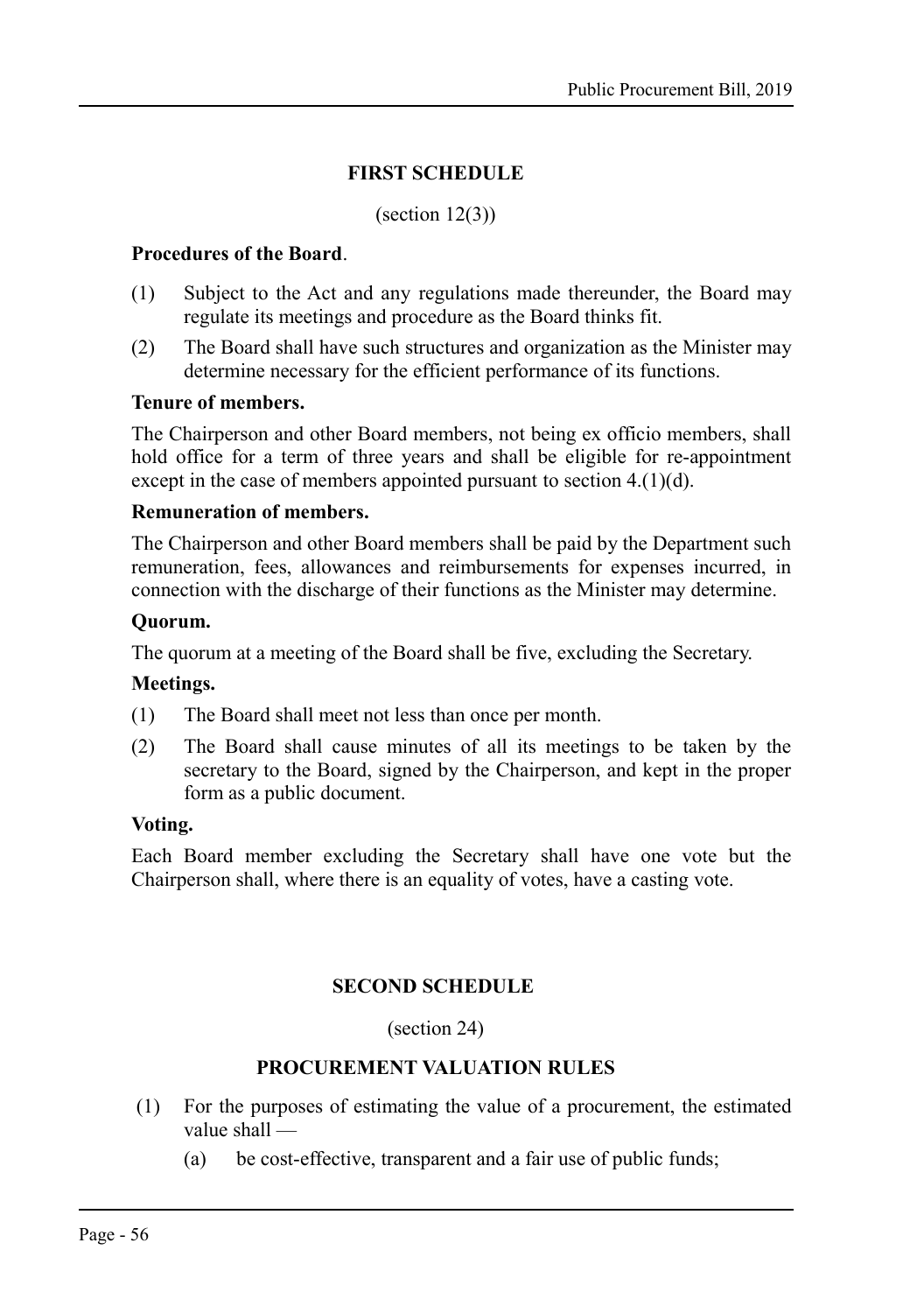- (b) take into account
	- (i) published national and international prices;
	- (ii) other official indicative prices;
	- (iii) local market prices;
	- (iv) prices of previous contracts; or
	- (v) prices collected through the electronic government procurement system;
- (c) be based on a comparison between the references in paragraph (1) (b), whenever they exist, with a cost analysis of the relevant technical specifications of the goods, services or works to be procured;
- (d) include any applicable taxes, duties and other charges separate from the prices of the goods, materials, and labour; and
- (e) include reasonably foreseeable elements of the ultimate price to be paid.
- (2) Where procurement is to be conducted in multiple lots with contracts to be awarded at the same time or over a given period to one or more suppliers, the calculation of the estimated value must be based on the estimated total maximum value of all lots making up the procurement.
- (3) With regard to the procurement of works, calculation of the estimated value shall take into account both the cost of all works and the total estimated value of the supplies and services necessary for executing the works.
- (4) With regard to the procurement of services, calculation of the estimated value shall take into account all forms of remuneration, including any premiums, fees, commissions, interest and other revenue streams that may be provided for as appropriate.
- (5) Where the procurement is by lease, including hire-purchase or rental or does not specify a total price, the basis for valuing the procurement is —
	- (a) for a fixed-term contract where the term is twelve months or less, the total estimated contract value for the contract's duration;
	- (b) for a fixed-term contract where the term exceeds twelve months, the total estimated contract value including the estimated residual value that is payable at the end of the contract; or
	- (c) for a contract for an indefinite period or where there is doubt as to whether the contract is to be fixed-term, the estimated monthly instalment multiplied by forty-eight.
- (6) Where the procurement contains an option for extension of the contract for additional deliveries or services for the same price and under the same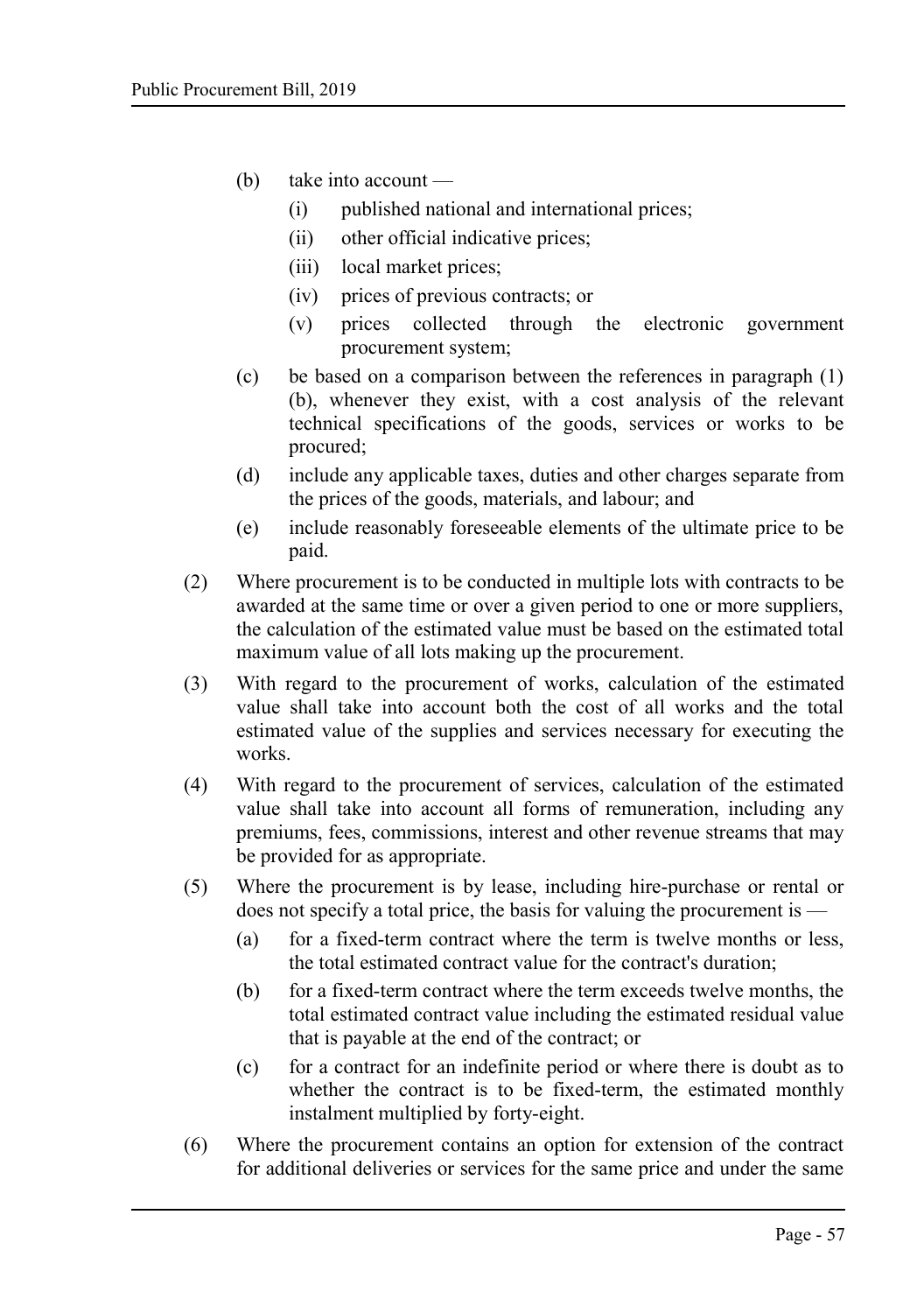conditions, the basis for calculating the estimated procurement value must be the highest possible total permitted for the purchase, lease, rental or hire purchase options included.

(7) Procuring entities shall not use a particular method for estimating the value of a procurement for the purposes of lowering the estimated contract value below any relevant procurement threshold value in order to avoid the application of any relevant procurement procedure.

#### <span id="page-57-1"></span>**THIRD SCHEDULE**

(section  $27(1)$ )

#### **INTERNATIONAL BIDDING THRESHOLDS**

- (1) Six million, five hundred thousand Special Drawing Rights, in the case of a works contract.
- (2) One hundred fifty-five thousand Special Drawing Rights, in the case of a goods contract and a contract for non-consultancy services.

#### <span id="page-57-0"></span>**OBJECTS AND REASONS**

This Bill seeks to provide for the establishment of a public procurement department and for process of public procurement incorporating best practices.

Clauses 1 to 3 of the Bill provides for the short title, the definitions of terms used in the Bill and set out the types of contracts that are covered by the Bill.

Clauses 4 and 5 of the Bill seeks to provide for the establishment of the Public Procurement Department and the functions of the Department.

Clause 6 of the Bills seeks to provide for centralised procurement that is the Department organizing the central procurement of commonly used items and where the value of a proposed contract to purchase commonly used items exceeds the sum of ten million dollars the Department shall seek Cabinet's approval.

Clause 7 seeks to provide for the functions of the Chief Procurement Officer to lead and manage the day to day operations of the Department and to periodically report to the Financial Secretary.

Clause 8 seeks to provide for the tenure of the Chief procurement officer to be a period of five years that is renewable but not exceeding ten years.

Clause 9 provides that the funds revenue and resources of the Department shall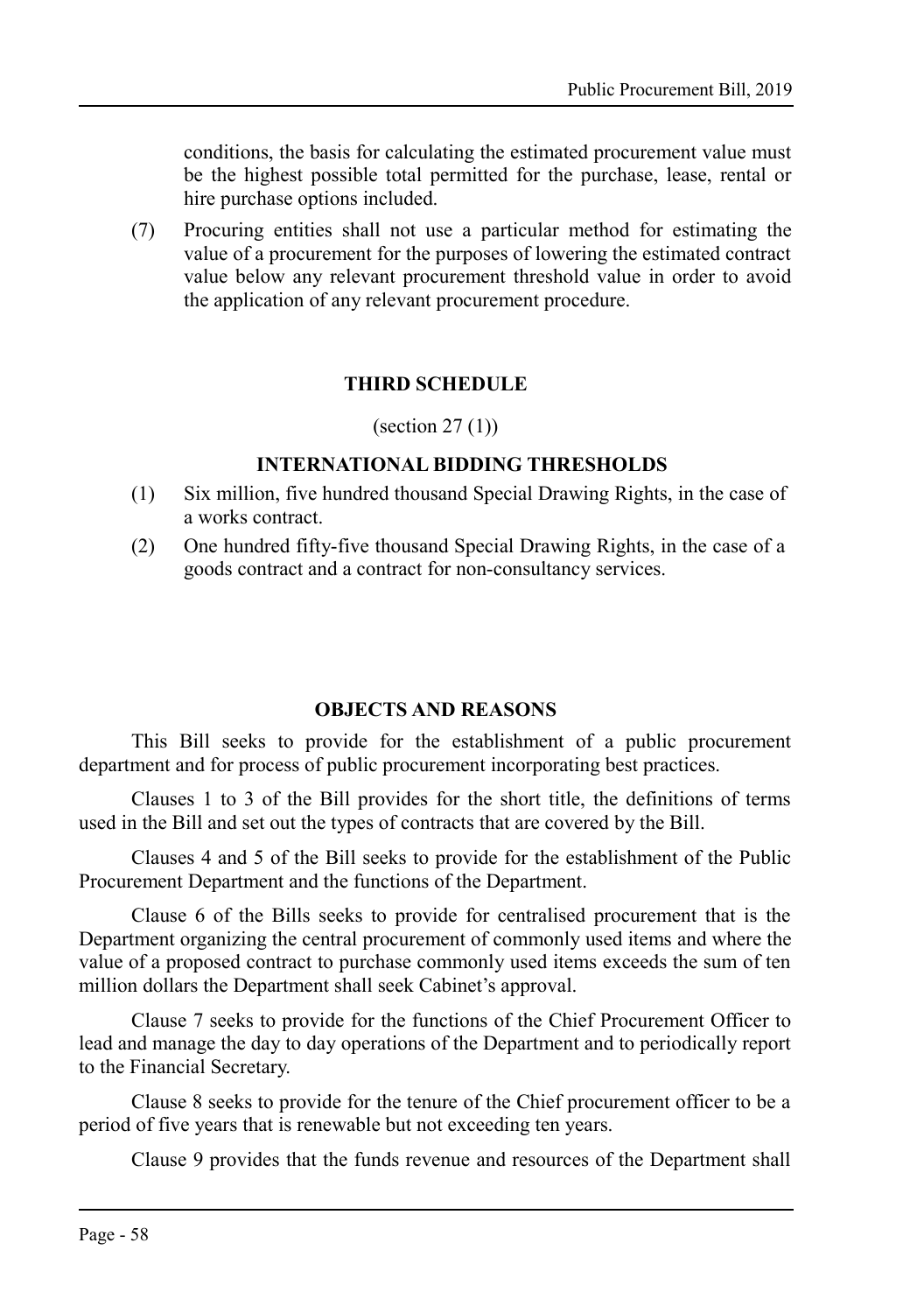consist of sums appropriated by Parliament and other sums that may become payable to the Department.

Clause 10 provides that all sums received by the Department shall be deposited into the Consolidated Fund.

Clause 11 seeks to provide that the Department prepare an annual budget of revenue and expenditure which shall be submitted to the Minister not less than two months prior to the beginning of each financial year. The statement of accounts for the Department shall be audited annually by auditors appointed by the Department with the approval of the Minister and audited accounts shall be submitted to the Minister who shall lay such audited accounts before the House of Assembly.

Clause 12 seeks to provide for the establishment and constitution of the Public Procurement Board.

Clause 13 seeks to provide for the duties and powers of the Board to make recommendations to the Minister for the award of contracts required by the government in excess of two hundred and fifty thousand dollars but not exceeding one million two hundred and fifty thousand dollars.

Clause 14 seeks to outline the functions of the procuring entities shall be to procure goods works or services in a fair equitable and transparent manner using competitive bidding procedures with a view to obtaining value for money by the most efficient means possible.

Clause 15 seeks to provide for the establishment of procuring unit within each procuring entity that is Ministry or Department.

Clause 16 outlines the functions of the procurement units which include planning of procurement, preparation of invitations to bid publication, distribution, and reception of bids administration and implementation of procurement contracts.

Clause 17 seeks to provide that each procuring entity establishes a tender committee that will be responsible for awarding all contracts where the value exceeds fifty thousand dollars. The members of this committee would be appointed by the head of the procuring entity which in most cases will be the Permanent Secretary. The committee will comprise a minimum of three and a maximum of five members.

Clause 18 seeks to provide for the functions and powers of the tender committee. The functions of a tender committee includes verification of proper procurement planning, the conduct of opening of bids, and the award of contracts.

Clause 19 seeks to provide that where the value of proposed contract exceeds two hundred and fifty thousand dollars the tender committee shall forward its recommendation for award to the Board and where the value of the proposed contract exceeds on million two hundred thousand dollars the Board shall seek the approval of Cabinet.

Clause 20 prohibits the division of a procurement with the intention of avoiding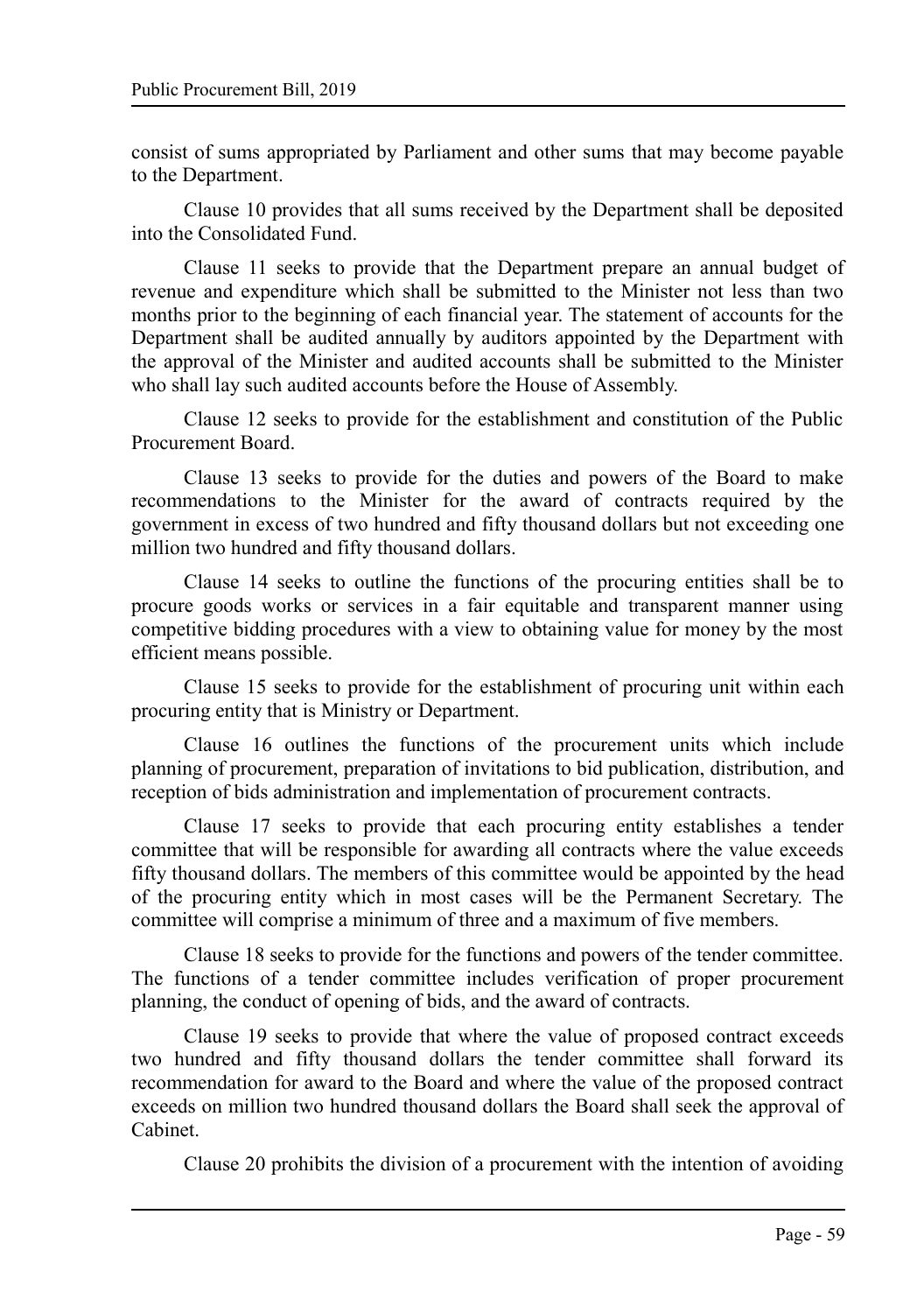the prescribed thresholds.

Clause 21 seeks to permit the division of a procurement where it is anticipated that the award of several contracts may result in the best overall value for the procuring entity. This is subject to clause 20.

Clause 22 seeks to provide that every procuring entity prepare a procurement plan for each fiscal year. The procurement plan shall include a detailed breakdown of the goods, works and services required, a schedule of the delivery, implementation or completion dates for all goods works and services required, on indication of whether goods or services will be procured as a single package, through aggregation with another procuring entity, or through centralized procurement by the Department; an indication of the anticipated procurement method for each procurement requirement; an estimated value of each procurement of good and services.

Clause 23 seeks to provide that every procuring entity prepare a procurement plan for each individual procurement requirement which should include a description of the requirement, the estimated value, the proposed procurement method and an estimate all the time required for each stage in the procurement cycle and any other relevant information.

Clause 24 seeks to require that a procuring entity select the most appropriate method of procurement for each requirement which shall take into account the estimated value of the procurement, the potential sources for the procurement and the nature of the goods or services required.

Clause 25 provides that public procurement shall be undertaken by means of advertised competitive bidding proceedings to which equal access shall be provided to all that eligible out and qualified bidders without discrimination.

Clause 26 provides that competitive bidding may be held in two stages where it is not feasible to define the technical or contractual aspects of the procurement to elicit competitive bids or due to the complex nature of goods or services to be procured the procuring entity wishes to consider and to discuss with bidders various technical or contractual solutions and their merits before deciding on the final specifications.

Clause 27 makes provision for international bidding. In stipulates that all invitations to bid or pre-qualify and bidding documents shall be in English; sufficient time should be allowed for candidates to receive an invitation, prepare and submit an application to pre-qualify and bid in accordance with the instructions given. Bidders shall express their bids in United States currency or Bahamian dollar.

Clause 28 seeks to provide for selective bidding to be used in cases of high value or complex procurements.

Clause 29 seeks to provide for the circumstances in which restricted bidding may be permitted where bidding is invited from a limited number of selected bidders.

Clause 30 seeks to provide for limited bidding where there is extreme urgency,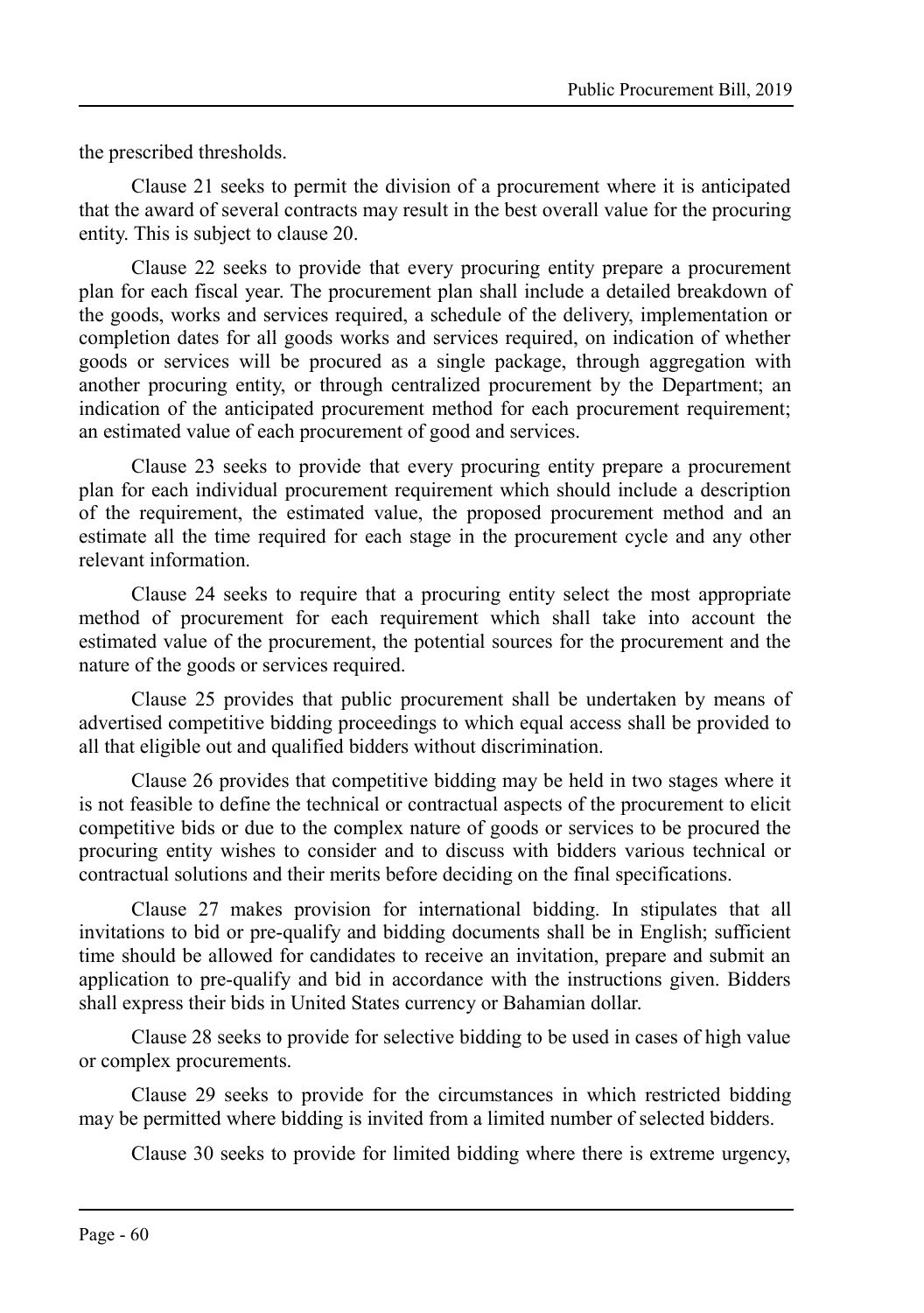technical or artistic reasons or for reasons connected with protection of exclusive rights that the contract may only be performed by a particular supplier.

Clause 31 outlines the request for quotation method of procurement which is suitable for where goods or services does not exceed five thousand dollars and works does not exceed ten thousand dollars.

Part IV deals with the bidding process.

Clauses 34 to 36 provides for the preparation and publication of solicitation documents to be disseminated in a non discriminatory manner to ensure effective competition.

Clauses 37 and 38 provides that the procuring entity may require bidders to show that they meet the pre-qualification criteria set by the procuring entity in order to participate in the bidding process.

Clauses 39 and 40 provides that, except for limited bidding, where a procuring entity does not require a procurement notice an invitation to bid shall be issued for minimum bidding periods.

Clause 41 provides that alternative bids are prohibited except where a need could be satisfied in a number of different ways.

Clause 42 provides for domestic preferences so that every procuring entity allocate not less than ten percent of its overall procurements to MSMEs in accordance with rules issued by the department.

Clause 43 provides that a procuring entity may request a performance security to secure the contractor's obligation to fulfill the contract.

Clause 44 provides that a procuring entity may require bid security in order to deter non compliant bids

Clause 45 provides that request for proposals method may be used where the method of selection and criteria to be applied is to be set out in detail in the request for proposals.

Clauses 46 to 48 provides for the procedure to submit bids and the opening of bids. The bids shall be opened or accessed electronically at the time and place indicated in the bidding documents.

Clauses 49 to 53 provides for the examination and evaluation of bids. The bids are examined to determine whether bids are complete and have been properly signed by the bidder and that bids are substantially in line with the technical specifications and contract conditions set out in the bidding documents. Once examination and evaluation have started no negotiations should take place between the procuring entity and the bidder with respect to the bid submitted by that bidder. A procuring entity shall whenever requested by a bidder give reasons for the rejection of its bid.

Clauses 54 to 56 provides for cancellation of bids where no responsive bids are